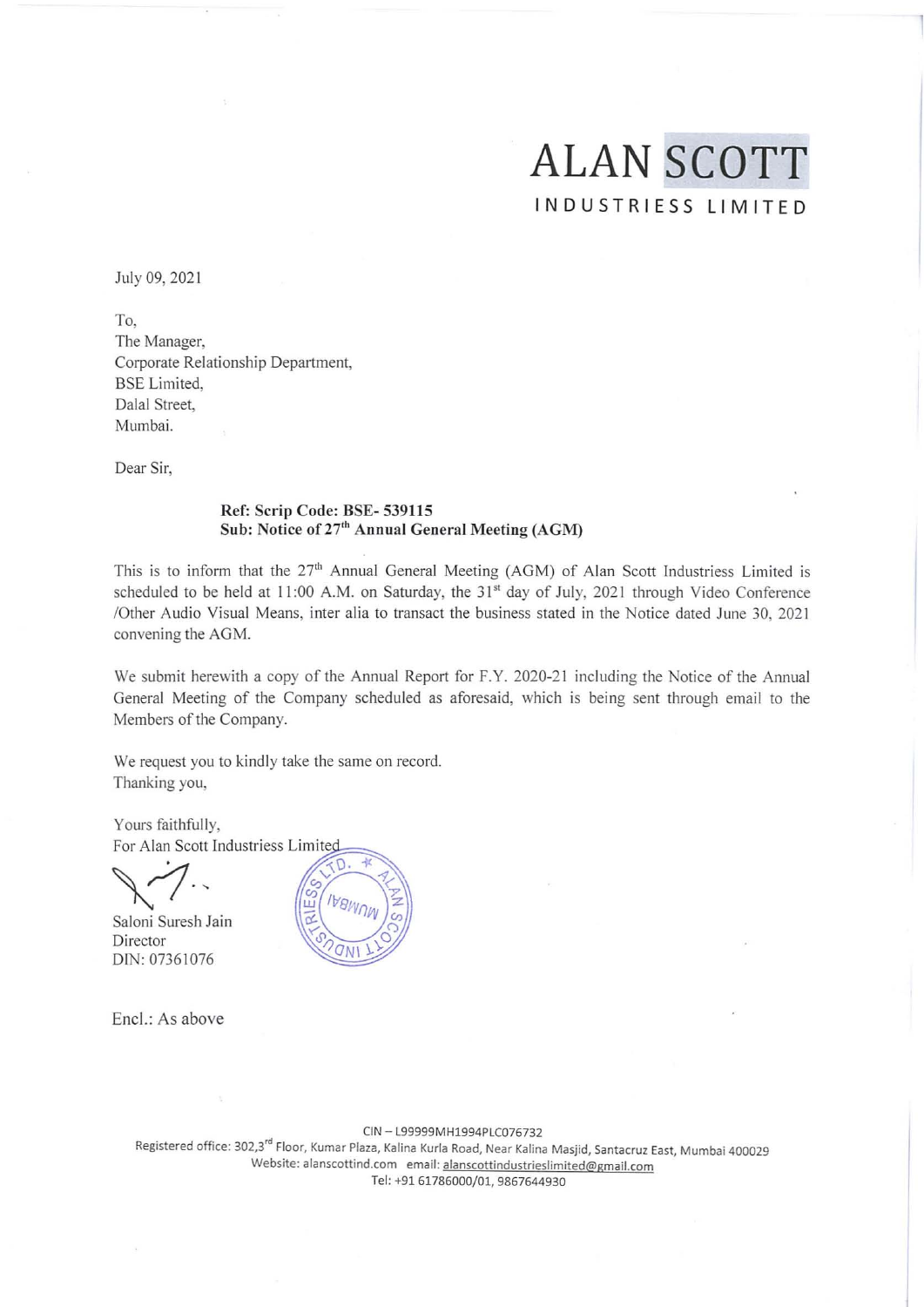# **ALAN SCOTT INDUSTRIESS LIMITED**

**TWENTY SEVENTH ANNUAL REPORTS 2020-2021**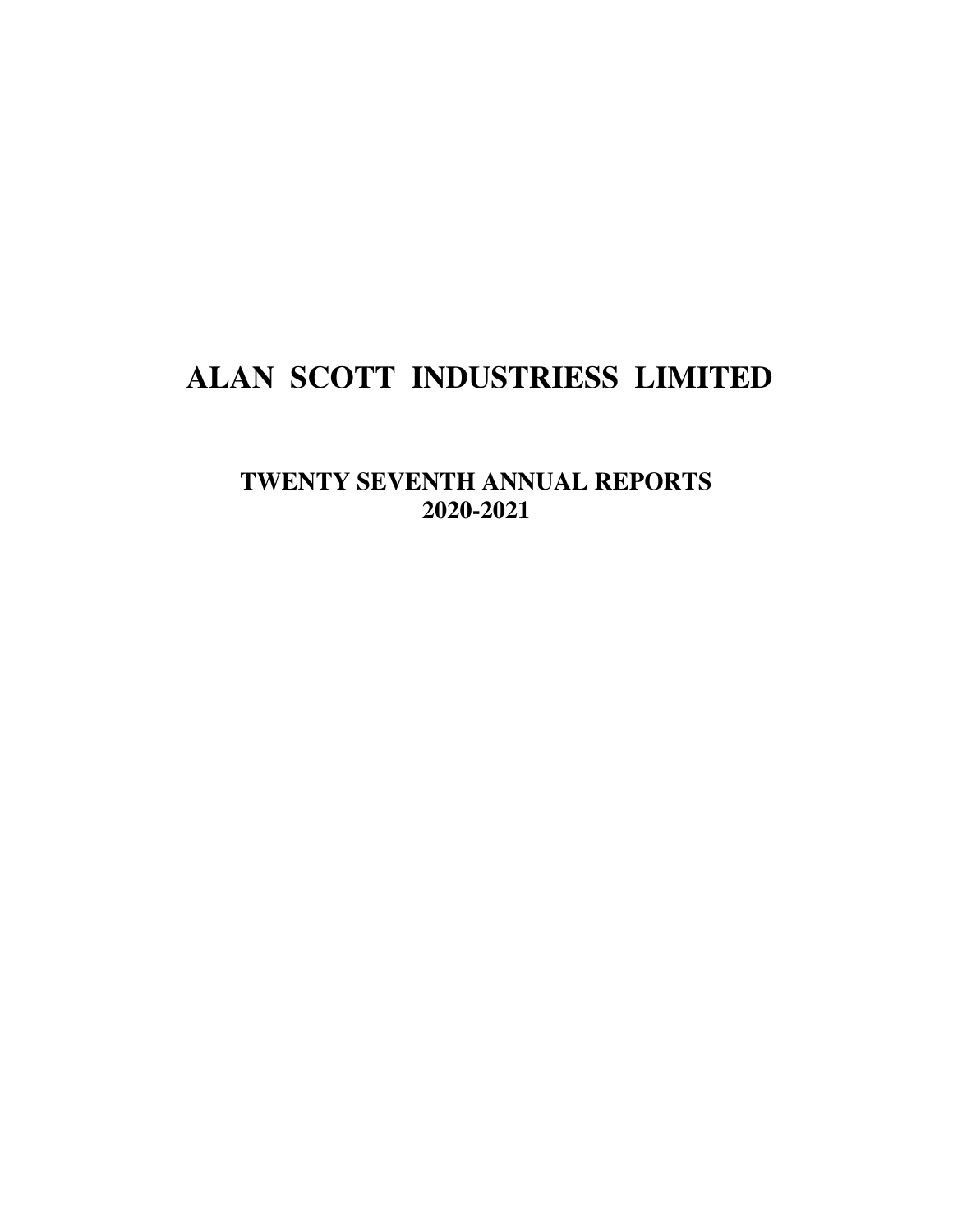# **CONTENTS**

| Particulars                                              | Page No. |
|----------------------------------------------------------|----------|
| Notice                                                   | 3        |
| Directors' Report                                        | 27       |
| Annexure to Directors' Report                            | 33       |
| Independent Auditors Report                              | 42       |
| Balance Sheet as at 31st March 2021                      | 50       |
| Profit & Loss Account for the year ended 31st March 2021 | 51       |
| Cash Flow statement for the year ended 31st March 2021   | 52       |
| Schedules to the Accounts                                | 54       |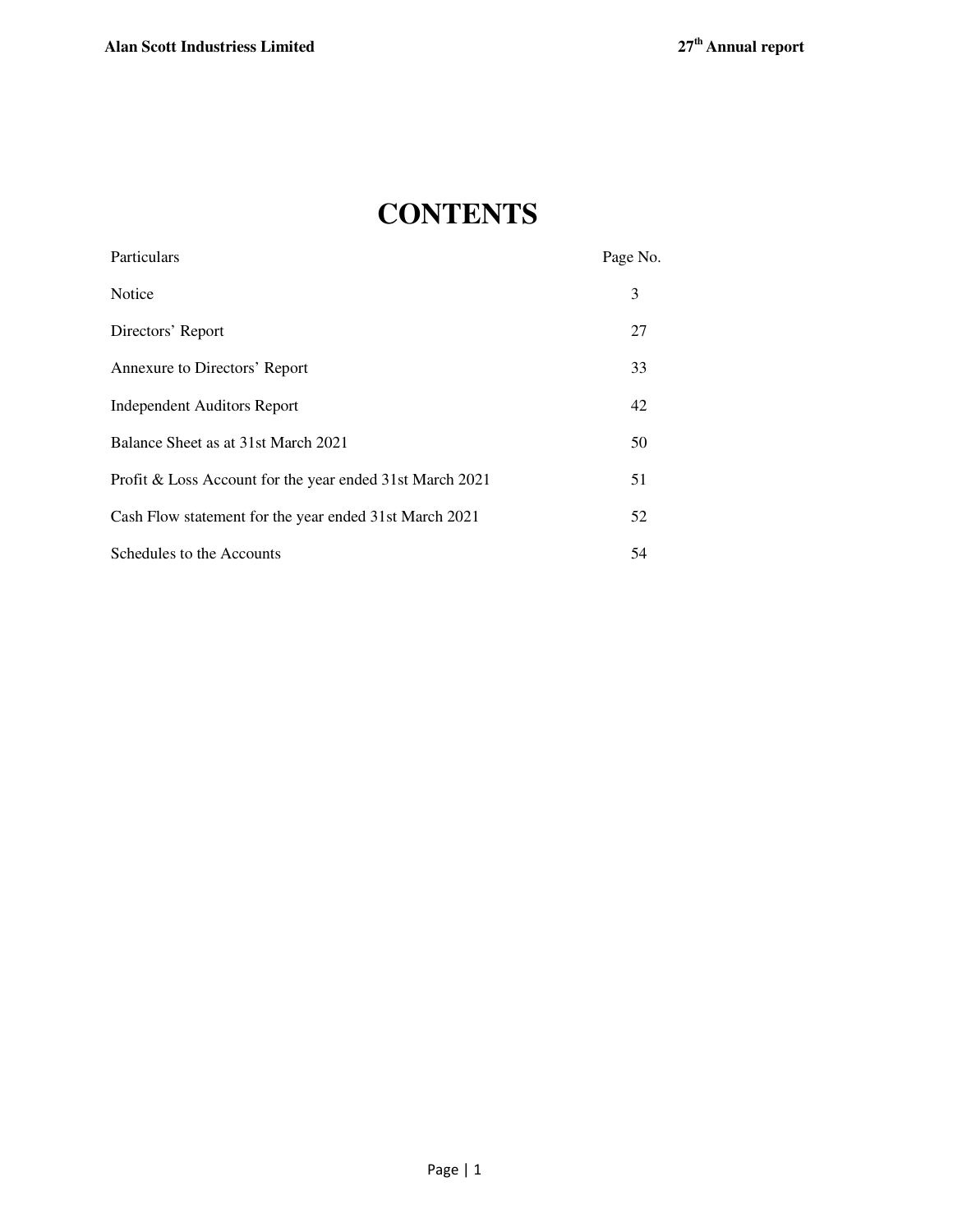# **ANNUAL REPORT**

# **2020-2021**

## **Board of Directors .**

Ms. Saloni Suresh Jain : Director Mr. Pranav Dangi : Director Mr. Vikal B Chaurasiya : Executive Director (w.e.f. 30.6.2021) Mr Rajeev S Godkhindi : Executive Director (w.e.f.30.6.2021) Mr. Srivardhan Ashwani Khemka : Independent Director Mr.Vaibhav Prakash Bhandari : Independent Director

- Mr. Suresh Pukhraj Jain : Chairman & Managing Director (w.e.f. 26.3.2021)
	-
	- -
		-
		-
		-

## **Bankers**

Punjab National Bank & ICICI Bank Ltd

## **Statutory Auditors**

Pravin Chandak & Associates, Chartered Accountants, Mumbai

## **Registered Office**

Unit No.302, Kumar Plaza, 3rd Floor, Near Kalina Masjid, Kalina Kurla Road, Santacruz East, Mumbai-400029 PhoneNo.022-61786000/001 Website : www.alanscottind.com Email : alanscottindustrieslimited@gmail.com CIN : L99999MH1994PLC076732

## **Registrar & Share Transfer Agent**

Link Intime India Pvt. Ltd C 101, 247 Park, L.B.S.MARG, Vikhroli (West) Mumbai-400083 Tel: 022-25963838, 25946970 Email : rnt.helpdesk@linkintime.co.in Website : www.linkintime.co.in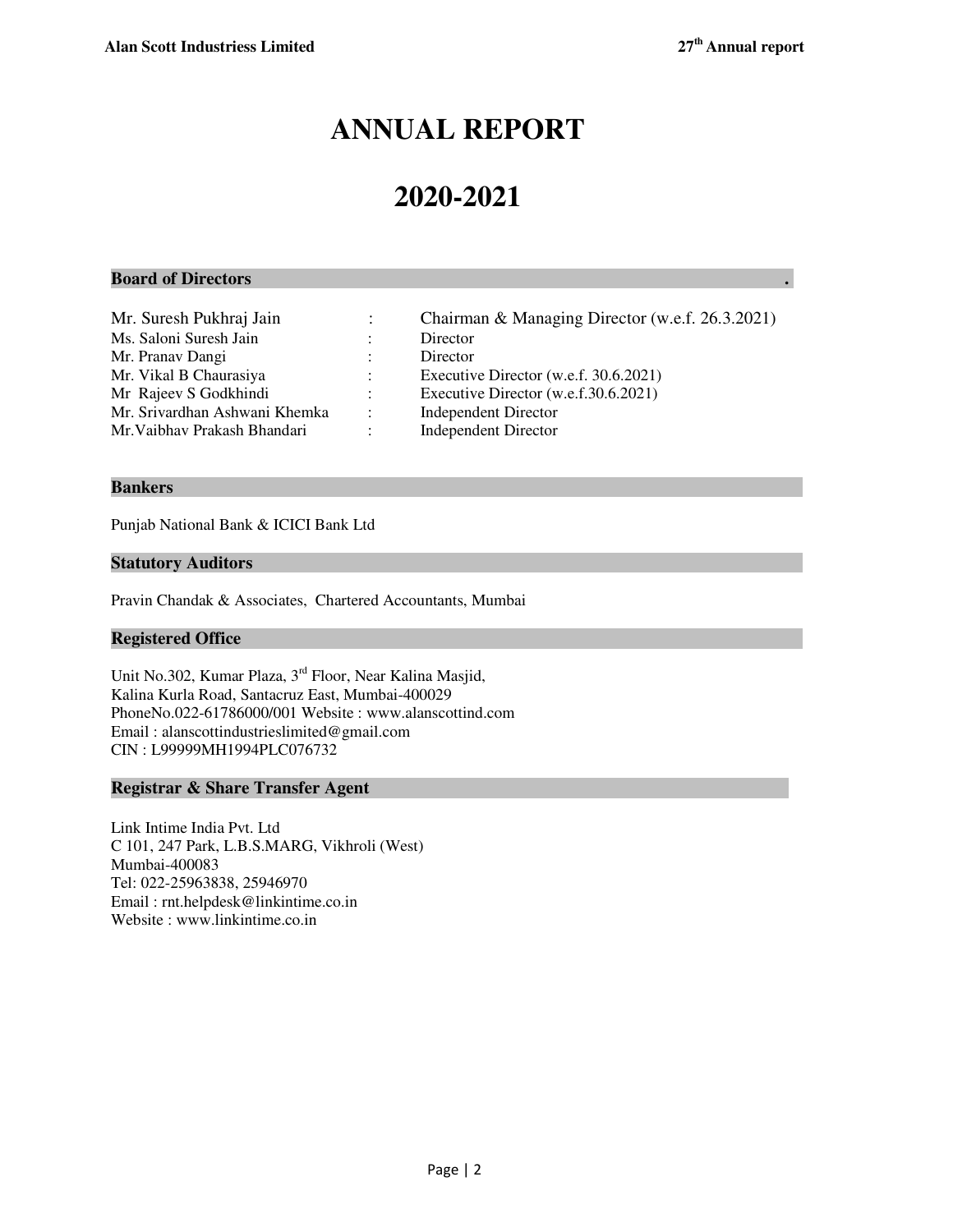## NOTICE

NOTICE is hereby given that the  $27<sup>th</sup>$  Annual General Meeting of the Members of ALAN SCOTT INDUSTRIESS LIMITED will be held at 11:00 A.M. on Saturday, the  $31<sup>st</sup>$  day of July, 2021 through Video Conference / Other Audio Visual Means, to transact the following business:

## ORDINARY BUSINESS:

- 1. To receive, consider and adopt the Audited Balance Sheet as on  $31<sup>st</sup>$  March, 2021 and Statement of Profit & Loss Account for the year ended on that date along with Directors' Report and Auditors' Report thereon.
- 2. To appoint a Director in place of Ms. Saloni Suresh Jain (DIN: 07361076), who retires by rotation and being eligible offers herself for re-appointment.

## **SPECIAL BUSINESS:**

3. To consider and if thought fit, to pass with or without modification(s) the following resolution as an Ordinary Resolution:

 "RESOLVED THAT pursuant to the provisions of the Companies Act, 2013 and the rules made thereunder (including any statutory modification(s) or re-enactment thereof for the time being in force) Mr. Suresh P. Jain (DIN: 0048463), who was appointed as an Additional Director on March 26, 2021 and in respect of whom the Company has received a notice in writing from a member proposing his candidature for the office of Director, be and is hereby appointed as Director of the Company."

4. To consider and if thought fit, to pass with or without modification(s) the following resolution as an Ordinary Resolution:

"RESOLVED THAT pursuant to the provisions of Section 196, 197, 198 and 203 read with Schedule V and all other applicable provisions of the Companies Act,2013 ("Act") and the Companies (Appointment and Remuneration of Managerial Personnel) Rules, 2014 (including any statutory modification(s) or re-enactment thereof for the time being in force), consent of the Company be and is hereby accorded to the appointment of Mr. Suresh Pukhraj Jain (DIN: 0048463) as Managing Director, for a period of five (5) years with effect from  $26<sup>th</sup>$  March,  $2021$  to  $25<sup>th</sup>$  March,  $2026$  (both days inclusive) on such terms and conditions as specified in detail in the draft agreement to be entered into between the Company and MR. Suresh Jain, material terms of which are set out hereunder and the Board of Directors of the Company be and is hereby authorized to revise, amend, alter or otherwise vary the terms and conditions of the appointment from time to time as it deems fit:

- 1. Remuneration : He will not be paid any remuneration till otherwise resolved;
- 2. Managing Director shall be entitled to reimbursement of entertainment, travel and all other expenses incurred in course of the Company's business;
- 3. Managing Director shall not be paid any sitting fees for attending the meeting of the Board of Directors or Committee thereof till otherwise resolved;
- 4. Managing Director shall not be liable to retire by rotation."

"RESOLVED FURTHER THAT the Board including any Committee thereof, be and is hereby authorized to do and perform all such acts, deeds, matters and things as may be considered necessary to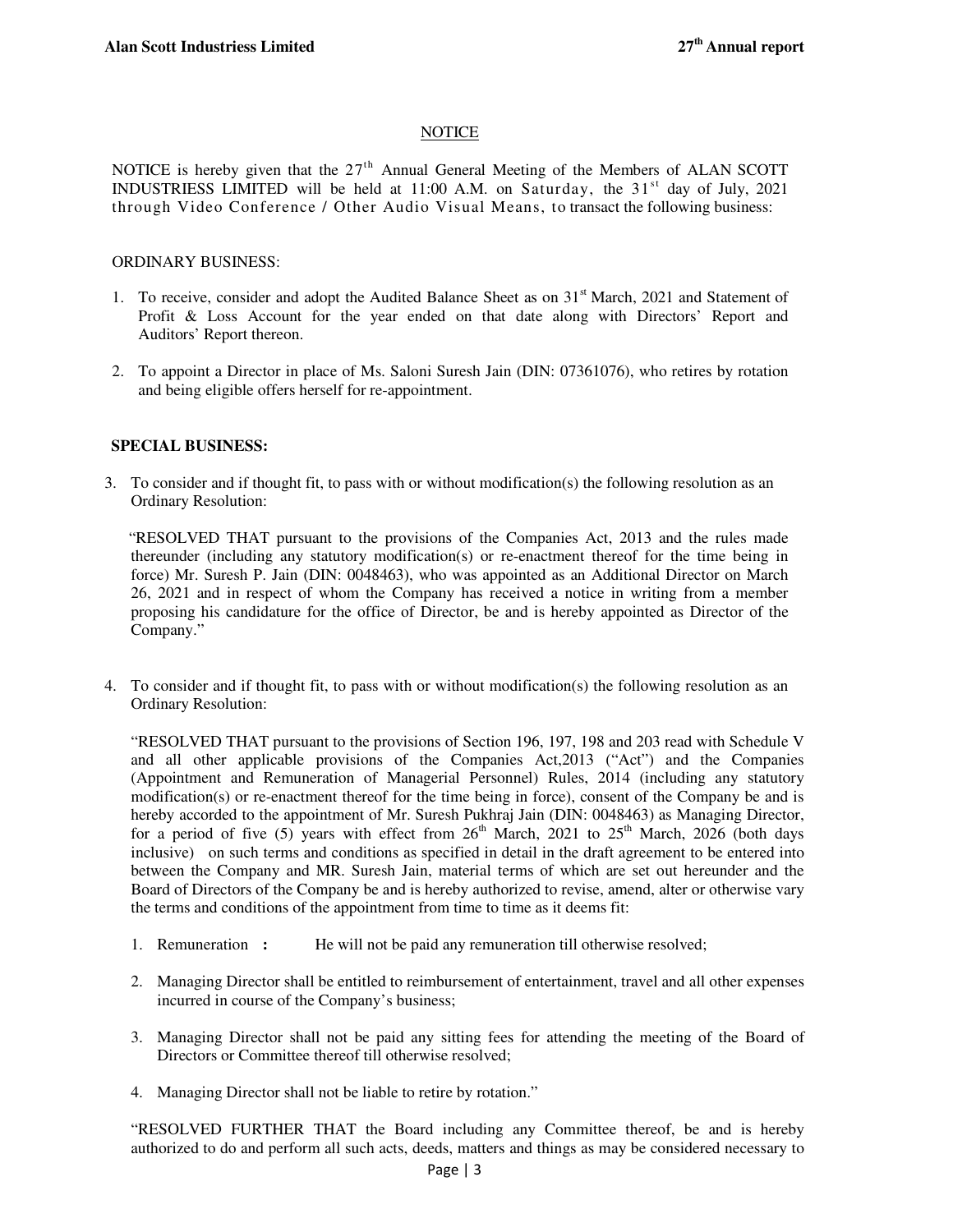give effect to the aforesaid resolution."

5. To consider and if thought fit, to pass with or without modification(s) the following resolution as an Ordinary Resolution:

 "RESOLVED THAT pursuant to the provisions of the Companies Act, 2013 and the rules made thereunder (including any statutory modification(s) or re-enactment thereof for the time being in force) Mr. Vikal Bankelal Chaurasiya (DIN: 07604397), who was appointed as an Additional Director on June 30, 2021 and in respect of whom the Company has received a notice in writing from a member proposing his candidature for the office of Director, be and is hereby appointed as Director of the Company, liable to retire by rotation."

6. To consider and if thought fit, to pass with or without modification(s) the following resolution as an Ordinary Resolution:

"RESOLVED THAT pursuant to the provisions of Section 196, 197, 198 and 203 read with Schedule V and all other applicable provisions of the Companies Act,2013 ("Act") and the Companies (Appointment and Remuneration of Managerial Personnel) Rules, 2014 (including any statutory modification(s) or re-enactment thereof for the time being in force), consent of the Company be and is hereby accorded to the appointment of Mr. Vikal Bankelal Chaurasiya (DIN: 07604397) as Whole-time Director, designated as Executive Director, for a period of five  $(5)$  years with effect from  $30<sup>th</sup>$  June, 2021 to  $29<sup>th</sup>$  June, 2026 (both days inclusive) on such terms and conditions as specified in detail in the draft agreement to be entered into between the Company and Mr. Vikal B. Chaurasiya, material terms of which are set out hereunder and the Board of Directors of the Company be and is hereby authorized to revise, amend, alter or otherwise vary the terms and conditions of the appointment from time to time as it deems fit:

- 1. Remuneration **:** He will not be paid any remuneration till otherwise resolved;
- 2. Executive Director shall be entitled to reimbursement of entertainment, travel and all other expenses incurred in course of the Company's business;
- 3. Executive Director shall not be paid any sitting fees for attending the meeting of the Board of Directors or Committee thereof till otherwise resolved.
- 4. Office of Mr. Vikal B. Chaurasiya shall be liable to retirement of directors by rotation. If Mr. Chaurasiya is re-appointed as a Director immediately on retirement by rotation, he shall continue to hold the office of Whole-time Director and such re-appointment shall not be deemed to constitute break in his appointment as a Whole-time Director.

"RESOLVED FURTHER THAT the Board including any Committee thereof, be and is hereby authorized to do and perform all such acts, deeds, matters and things as may be considered necessary to give effect to the aforesaid resolution."

7. To consider and if thought fit, to pass with or without modification(s) the following resolution as an Ordinary Resolution:

 "RESOLVED THAT pursuant to the provisions of the Companies Act, 2013 and the rules made thereunder (including any statutory modification(s) or re-enactment thereof for the time being in force) Mr. Rajeev Shankar Godkhindi (DIN: 0009222219), who was appointed as an Additional Director on June 30, 2021 and in respect of whom the Company has received a notice in writing from a member proposing his candidature for the office of Director, be and is hereby appointed as Director of the Company, liable to retire by rotation."

8. To consider and if thought fit, to pass with or without modification(s) the following resolution as an Ordinary Resolution:

"RESOLVED THAT pursuant to the provisions of Section 196, 197, 198 and 203 read with Schedule V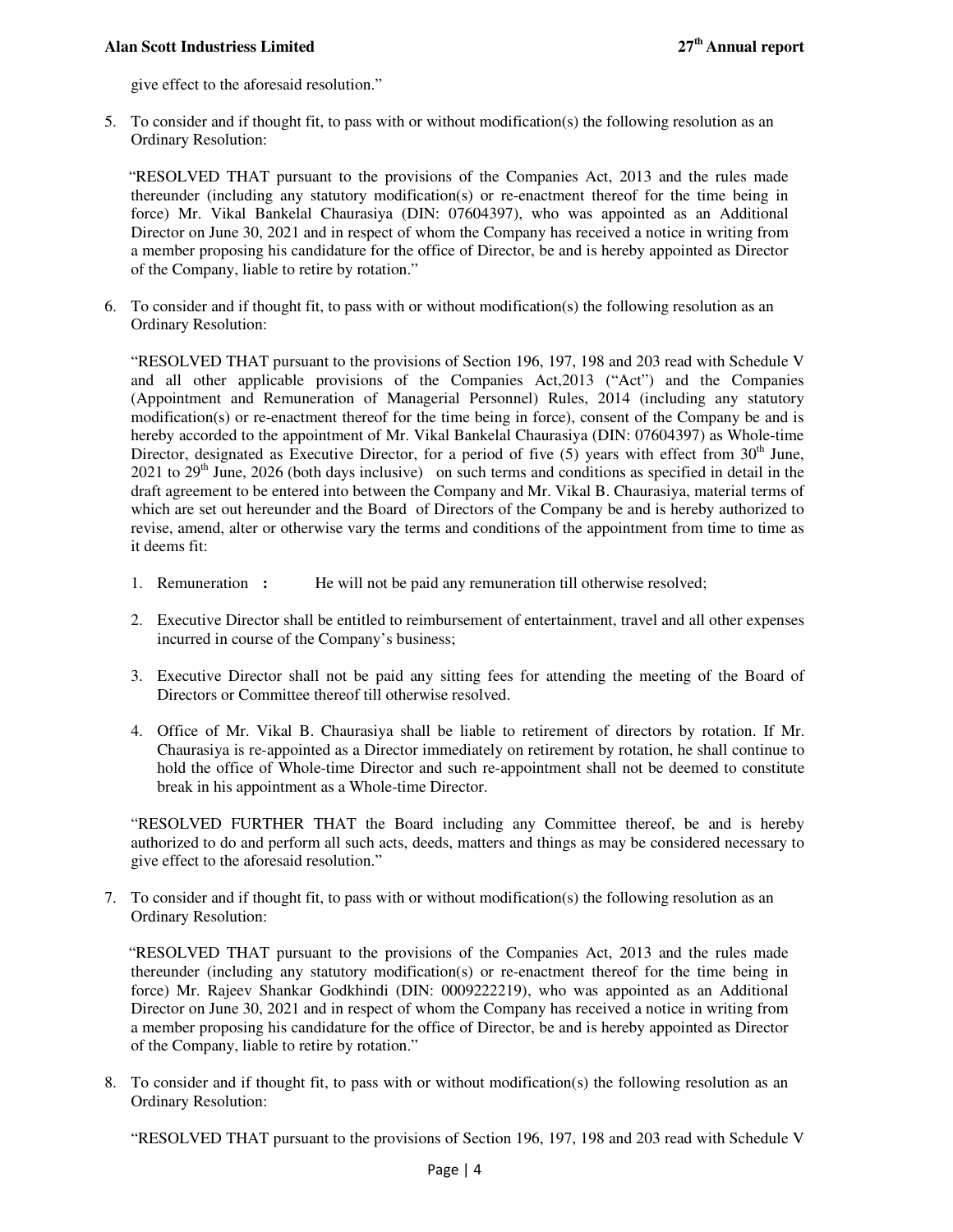and all other applicable provisions of the Companies Act,2013 ("Act") and the Companies (Appointment and Remuneration of Managerial Personnel) Rules, 2014 (including any statutory modification(s) or re-enactment thereof for the time being in force), consent of the Company be and is hereby accorded to the appointment of Mr. Rajeev Shankar Godkhindi (DIN: 0009222219) as Wholetime Director, designated as Executive Director, for a period of five  $(5)$  years with effect from  $30<sup>th</sup>$  June,  $2021$  to  $29<sup>th</sup>$  June,  $2026$  (both days inclusive) on such terms and conditions as specified in detail in the draft agreement to be entered into between the Company and Mr. Rajeev Shankar Godkhindi, material terms of which are set out hereunder and the Board of Directors of the Company be and is hereby authorized to revise, amend, alter or otherwise vary the terms and conditions of the appointment from time to time as it deems fit:

- 1 Remuneration **:** He will not be paid any remuneration till otherwise resolved;
- 2 Executive Director shall be entitled to reimbursement of entertainment, travel and all other expenses incurred in course of the Company's business;
- 3 Executive Director shall not be paid any sitting fees for attending the meeting of the Board of Directors or Committee thereof till otherwise resolved.
- 4 Office of Mr. Rajeev Shankar Godkhindi shall be liable to retirement of directors by rotation. If Mr. Rajeev is re-appointed as a Director immediately on retirement by rotation, he shall continue to hold the office of Whole-time Director and such re-appointment shall not be deemed to constitute break in his appointment as a Whole-time Director.

"RESOLVED FURTHER THAT the Board including any Committee thereof, be and is hereby authorized to do and perform all such acts, deeds, matters and things as may be considered necessary to give effect to the aforesaid resolution."

9. To consider and if thought fit, to pass with or without modification(s) the following resolution as a Special Resolution:

"RESOLVED THAT consent of the members of the Company in pursuance to the provisions of Section 13 of the Companies Act, 2013 be and is hereby accorded for amending the Object Clause of the Memorandum of Association of the Company as under:

- 1) Nomenclature of Clause III (A) be changed so as to read as 'THE OBJECTS TO BE PURSUED BY THE COMPANY ON ITS INCORPORATION ARE:'.
- 2) Nomenclature of Clause III (B) be changed so as to read as 'MATTERS WHICH ARE NECESSARY FOR FURTHERANCE OF THE OBJECTS SPECIFIED IN CLAUSE III (A) ARE:
- 3) Sub-clauses 1B and 1C in Clause III (A) be deleted;
- 4) After sub-clause 1 in Clause III (A), the following three new sub-clauses be inserted and numbered as sub-clause 2, 3 and 4 respectively:
	- 2. To produce, manufacture, refine, develop, process, import, export, sell and distribute all types of bacteriological, biological and herbal disinfectants, products and preparations including but not limited to sanitizer, soaps, washing materials, cleaning agents, toilet articles and toiletries and proprietary articles, used for sanitization, improving and maintaining hygiene and to control and make bacteria and virus free premises, to provides consultancy, advisory services and services of all types relating to maintenances of hygiene and for this purpose to carry on research/clinical research jointly with individuals, institutions and hospitals.
	- 3. To manufacture, buy, sell, import, export, distribute and deal in all types of medical equipments, apparatus, instruments, tools and accessories, including but not limited to oxygen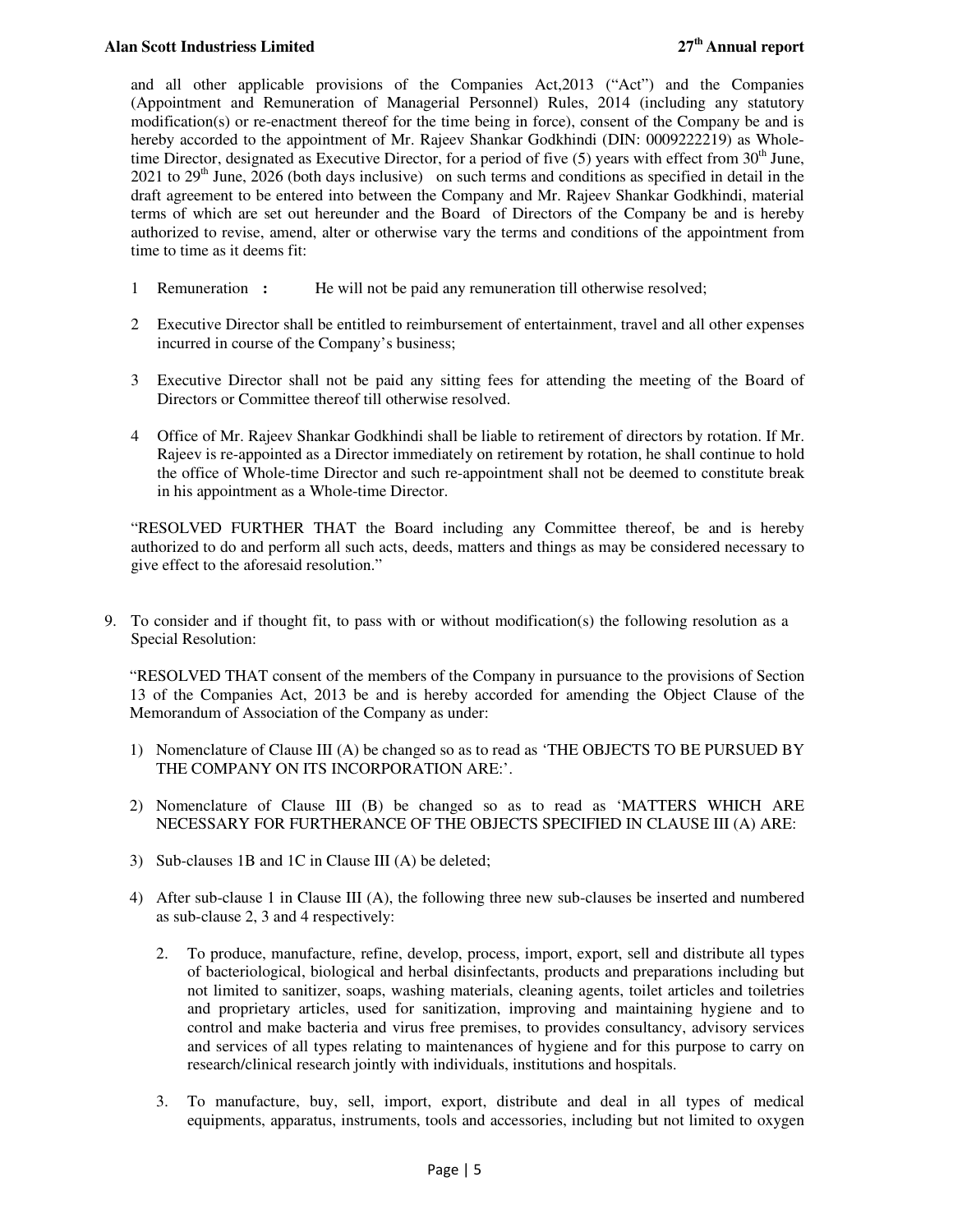concentrators, ventilators, filters and sprayers, used for maintenance of hygiene and early detection and treatment of various diseases.

- 4. To develop, design, search, innovate, amend, modify, buy, sell, import, export and deal in all types of computer software, programmes, systems and solutions, hardware and peripherals (including networking, design and implementation), used in providing medical treatment, facilitate creation and storage of medical history of patient and such innovative products and to carry on the business of developing websites, solutions, electronic commerce, known as E-Commerce, electronic mail, internet and other value added services.
- 5) In III (B) the following two new sub-clause be inserted and numbered as sub-Clause 5 and 6:
	- 5. To provide medical aid and medical assistance and for this purpose to carry on research/clinical research jointly with any individuals, institutions, hospitals, nursing homes and to establish, manage and/or support hospitals, hospice, dispensaries, blood banks and like institutions and to provide health and health education and training to spread awareness and give financial assistance about prevention, early detection, treatment of various diseases including tropical and chronic life threatening diseases like covid, cancer, AIDS and other chronic diseases and disorders, rehabilitation, palliation and all activities in this relation and other medical related services of all kinds including orthopedic and dental care, surgery, neurology, pathology, radiology and other diagnostic facilities and to organize and/or support programmes and medical camps on various ailments and its treatment in different parts of the country.
	- 6. To set-up, establish, acquire, own and run schools, colleges, training centers and professional institutions for imparting education, knowledge and training on electronic data processing, software, solutions and hardware.
- 6) Existing sub-clause numbers 2 to 42 be renumbered as 7 to 47.
- 7) Clause III(C) Other Object existing sub-clauses bearing numbers 43 to 72 be deleted.

"RESOLVED FURTHER THAT the Board of Directors of the Company be and is hereby authorized to do all such acts, deeds, matters and things as may be required for amending the Object Clause of the Memorandum of Association of the Company."

10. To consider and if thought fit, to pass with or without modification(s) the following resolution as a Special Resolution:

"RESOLVED THAT pursuant to the provisions of Sections  $23(1)(b)$ ,  $42$ ,  $62(1)(c)$  and other applicable provisions, if any, of the Companies Act, 2013 and Rules made thereunder (including any statutory modification(s) or re-enactment thereof for the time being in force) (hereinafter referred to as the "Act") and in accordance with the provisions of the Memorandum and Articles of Association of the Company, the provisions of Chapter V – "Preferential Issue" and other applicable provisions, if any, of the Securities and Exchange Board of India (Issue of Capital and Disclosure Requirements) Regulations,2018, as may be modified or re-enacted from time to time (hereinafter referred to as "ICDR Regulations"), the provisions of Securities and Exchange Board of India (Listing Obligations and Disclosure Requirements) Regulations, 2015 (hereinafter referred to as the "Listing Regulations") read with the listing agreements entered into by the Company with the stock exchanges where the shares of the Company are listed and all other applicable laws, rules, regulations, notifications, guidelines, circulars and clarifications issued by various authorities including but not limited to the Government of India ("GOI"), the Securities and Exchange Board of India ("SEBI"), the Reserve Bank of India ("RBI"), the Ministry of Corporate Affairs ("MCA") and other competent authorities, and subject to the approvals, permissions, sanctions and consents as may be necessary from any regulatory and other appropriate authorities (including but not limited to the GOI, SEBI, RBI, MCA, etc.), and all such other approvals and subject to such conditions and modifications as may be prescribed by any of them, while granting such approvals, permissions, sanctions and consents, which may be agreed to by the Board of Directors of the Company (hereinafter referred to as the "Board", which term shall be deemed to include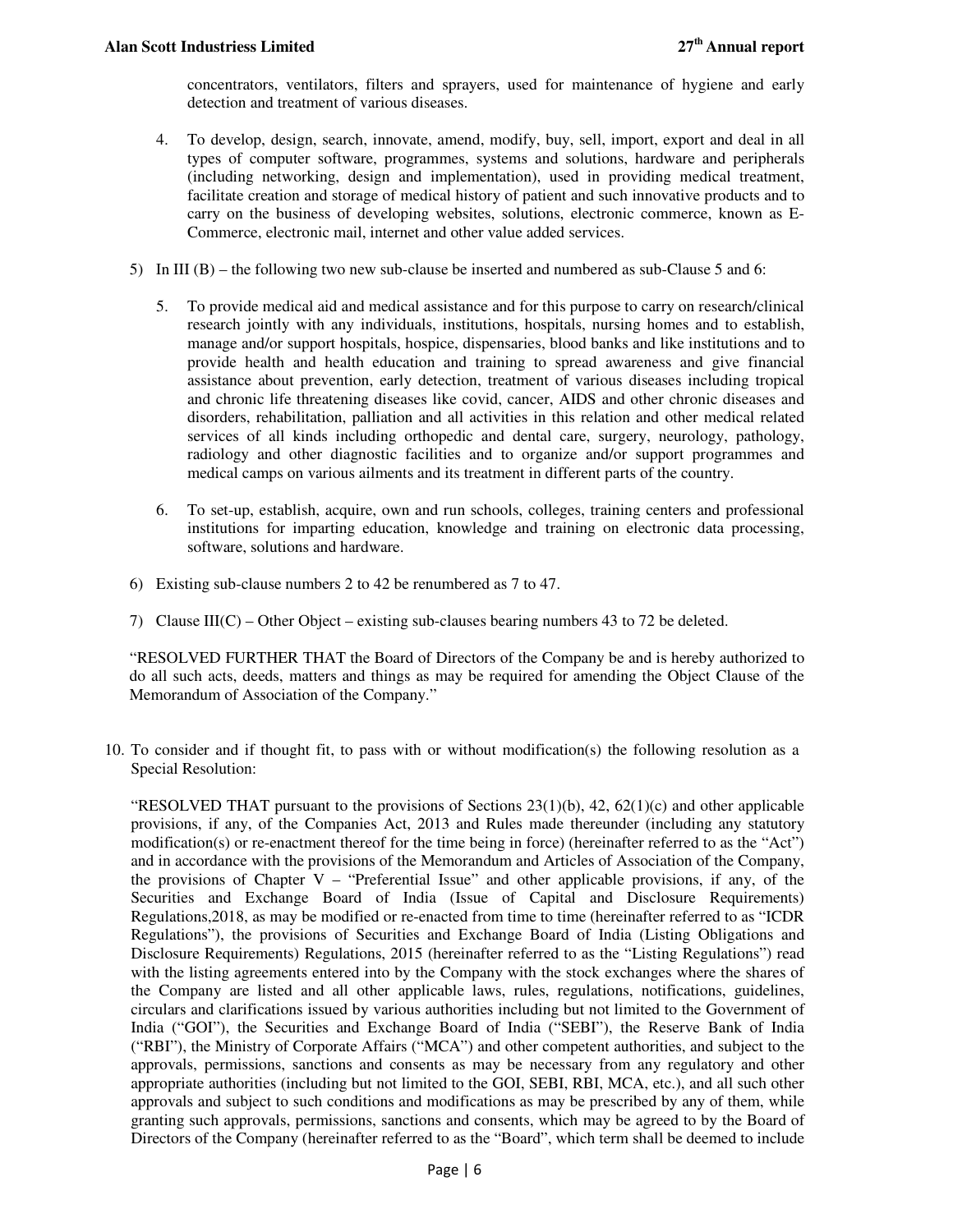any committee, which the Board has constituted or may constitute to exercise its powers, including the powers conferred by this resolution), the consent of the Company be and is hereby accorded to the Board to create, offer, issue and allot, in one or more tranches at its sole discretion 6,40,000 (six lakhs forty thousand) fully paid-up Equity Shares of Rs.10/- (Rupees Ten only) each to the Promoters and certain persons /identity as detailed below on preferential basis for cash at a price of Rs.25/- (Rupees Twenty five only) per share (Rs.10/- towards face value and Rs.15/- towards security premium), which price is calculated in accordance with the guidelines for Preferential Issues issued by SEBI under the Securities & Exchange Board of India (Issue of Capital and Disclosure Requirements) Regulations, 2018 with the relevant date as 1st July, 2021 being the date thirty days (30) day prior to the date on which the  $27<sup>th</sup>$  Annual General Meeting of the Shareholders is held i.e. 31st July, 2021 to consider inter alia the proposed preferential issue:

| Sr. No:        | Name of Proposed Allottee | Category             | No. of shares  |
|----------------|---------------------------|----------------------|----------------|
|                |                           |                      | to be allotted |
|                | Mr. Suresh Pukhraj Jain   | Promoter             | 3,50,000       |
|                | Next Orbit Ventures Fund  | Venture Capital Fund | 2,00,000       |
| $\mathfrak{Z}$ | Dr. Vikal B. Chaurasiya   | Director             | 90,000         |

**"RESOLVED FURTHER THAT** the equity shares to be allotted in terms of this resolution shall be made fully paid up at the time of allotment and shall rank pari passu with the existing equity shares of the Company in all respects and the same shall be subject to lock-in for such period as may be prescribed under the ICDR Regulations."

**"RESOLVED FURTHER THAT** the entire pre-preferential allotment shareholding, if any, held by the allotee prior to this preferential allotment shall be under lock-in from the relevant date upto a period of six months from the date of trading approval."

**"RESOLVED FURTHER THAT** the Board of Directors be and is hereby authorized to do and perform all such acts, deeds, matters and things as it may in its absolute discretion deem necessary, expedient, desirable or appropriate to give effect to this resolution in all respect and in particular to settle any question, difficulty or doubt that may arise with regard to offer, issue, allotment and utilization of the issue proceeds of the Equity Shares of the Company as it may in its absolute discretion deem fit and proper without being required to seek any further consent or approval of the Company or otherwise to the end and intent that they shall be deemed to have given approval thereto expressly by the authority of this resolution."

## ON BEHALF OF THE BOARD OF DIRECTORS FOR ALAN SCOTT INDUSTRIESS LIMITED

Sd/-

SURESH PUKHRAJ JAIN (MANAGING DIRECTOR) DIN: 00048463

Registered Office Unit no.302, Kumar Plaza, 3rd floor, Near Kalina Masjid, Kalina Kurla Road, Santacruz (East) Mumbai- 400029 Date: 30/06/2021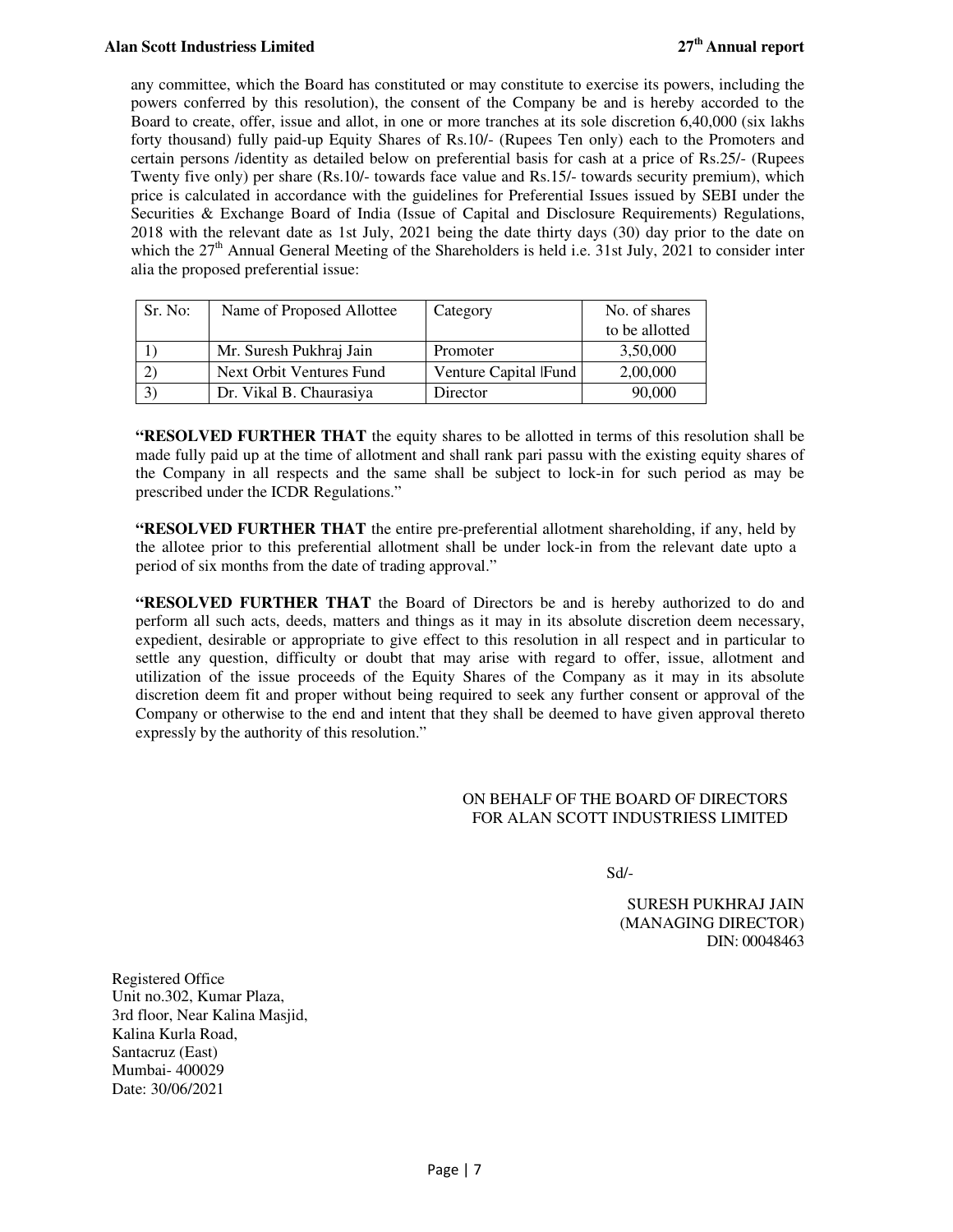#### NOTES:

- 1. An Explanatory Statement pursuant to Section 102 of the Companies Act, 2013, ('the Act') in respect of Special Business to be transacted at the  $27<sup>th</sup>$  Annual General Meeting ('AGM') is annexed hereto.
- 2. As required under Regulation 36(3) of the SEBI (Listing Obligations & Disclosure Requirements) Regulations, 2015, profile of Directors seeking appointment/re-appointment at the Annual General Meeting is annex to this notice.
- 3. Pursuant to Section 91 of the Companies Act, 2013, the Register of Members and Share Transfer Books of the Company will remain closed from 25/07/2021 to 31/07/2021 (both days inclusive).
- 4. Members are hereby requested to notify change in their addresses, make correspondence and send documents of share transfers, etc. either directly to the Company at the Registered Office or to the Office of Share Transfer Agents of the Company, M/s Link Intime India Private Limited, at C-101, 1st Floor, 247 Park, LBS Marg, Vikhroli (West), Mumbai - 400083.
- 5. In view of the continuing restrictions on the movement of people at several places in the country, due to outbreak of COVID-19, the Ministry of Corporate Affairs (MCA), vide its General Circular Nos. 14/2020, 17/2020, 20/2020, 22/2020, 33/2020, 39/220, 2/2021 and 10/2021 dated 8<sup>th</sup> April, 2020,  $13^{th}$  April, 2020,  $5^{th}$  May, 2020,  $15^{th}$  June, 2002,  $28^{th}$  September, 2020,  $31^{st}$  December, 2020, 13th January,2021 and 23rd June, 2021 respectively (hereinafter collectively referred to as "MCA Circulars") and the Securities and Exchange Board of India (SEBI) vide its Circular No.<br>SEBI/HO/CFD/CMD1/CIR/P/2021/79 dated  $12<sup>th</sup>$  May, 2020 and Circular No. SEBI/HO/CFD/CMD1/CIR/P/2021/79 dated  $12<sup>th</sup>$  May, 2020 and Circular No. SEBI/HO/CFD/CMD2/CIR/P/2021/11 dated 15<sup>th</sup> January, 2021 has allowed the Companies to conduct the AGM through Video Conferencing (VC) or Other Audio Visual Means (OAVM). In accordance with the said circulars of MCA, SEBI and applicable provisions of the Act and SEBI (Listing Obligations and Disclosure Requirements) Regulations, 2015 (Listing Regulations), the AGM of the Company shall be conducted through VC / OAVM. National Securities Depository Limited ('NSDL') will be providing facility for voting through remote e-voting, for participation in the AGM through VC / OAVM facility and e-voting during the AGM. The procedure for participating in the meeting through VC/ OAVM is explained at Note No. 6 below and is also available on the website of the Company at www.alanscottind.com.

## **6. Dispatch of Notice through electronic means and inspection of documents:**

In terms of sections 101 and 136 of the Act, read with the rules made thereunder, the listed companies may send the notice of AGM by electronic mode. Pursuant to the said provisions of the Act read with MCA Circulars and SEBI Circulars, electronic copy of the Notice of the e-AGM of the Company are being sent to all the Members, whose e-mail address are registered with the Company/Depository Participant(s). The Members may also note that the Notice of the e-AGM will also be available on the Company's website www.alanscottind.com in and on the website of Stock Exchanges (where the shares of the Company are listed i.e. BSE Limited) and also on the website of NSDL, www.evoting.nsdl.com, for download. Members may note that relevant documents referred to in the Notice shall be made available for inspection in accordance with applicable statutory requirement based on request received by the Company for inspection at alanscottshareholder@gmail.com. For members, who have not received the notice due to change/ non-registration of their e-mail address with the Company/ RTA/ Depository Participants, they may request, for the notice, by sending an email at rnt.helpdesk@linkinime.co.in or alanscottshareholder@gmail.com post receipt of such request and verification of records of the shareholder, the shareholder would be provided soft copy of the notice. It is clarified that for registration of email address, the shareholders are, however, requested to follow due procedure for registering their email address with the Company/ RTA in respect of physical holdings and with the Depository Participants in respect of electronic holdings. Those Members, who have already registered their email addresses are requested to keep their email addresses validated with their Depository Participants/ RTA/ Company to enable servicing of notices/ documents electronically to their email address. The Members who have not received any communication regarding this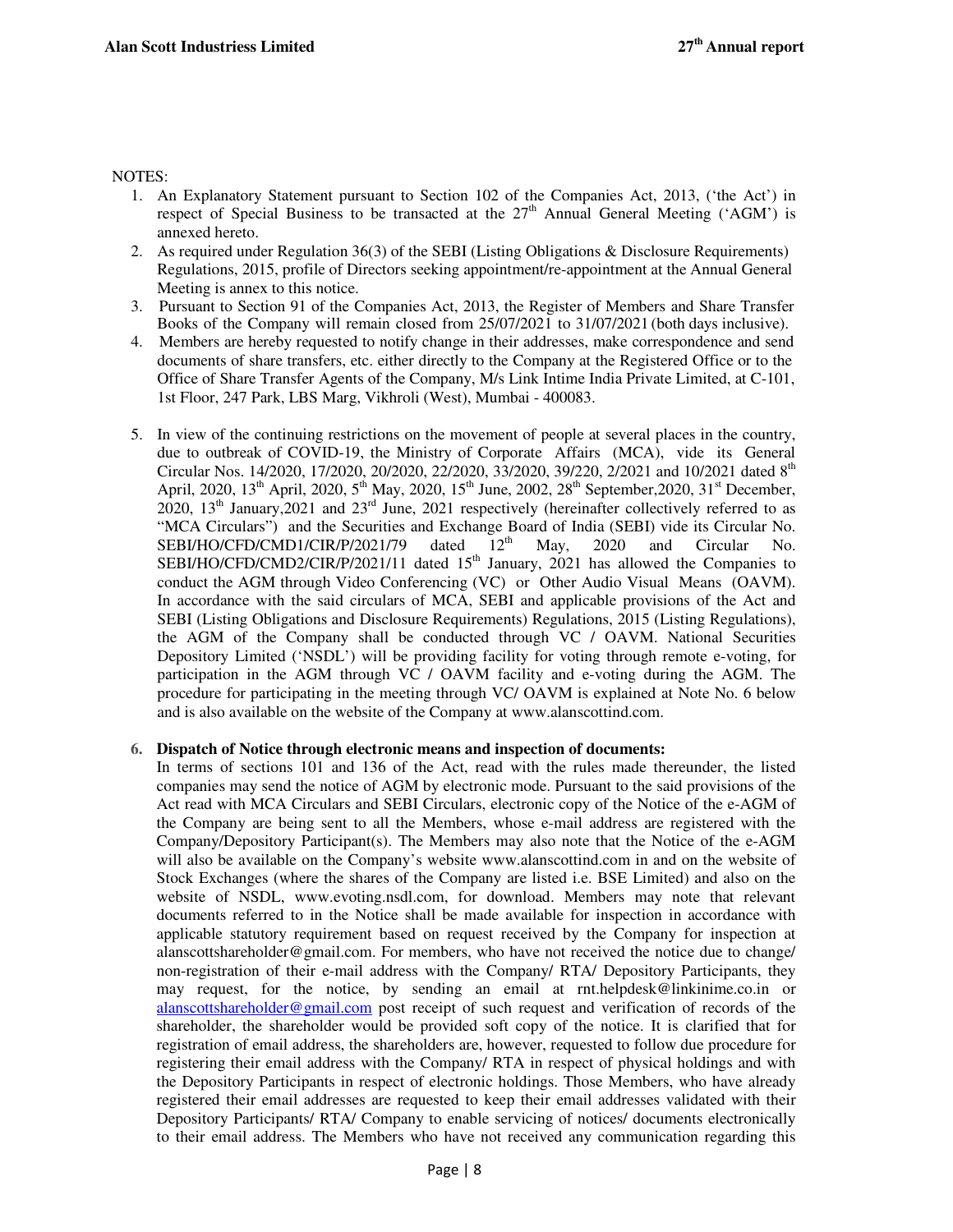AGM for any reason whatsoever, and are eligible for vote are also entitled to vote and may obtain the User ID and password or instructions for remote e-voting by contacting the Company's Registrar & Share Transfer Agent, Link Intime Private Limited ("RTA") at Tel No.022-49186000 or e-mail at rnt.helpdesk@linkinime.co.in between 09:00 a.m. IST to 05:00 p.m. IST on all working days, except Saturday and Sunday or contact the Company at alanscottshareholder@gmail.com or NSDL at evoting@nsdl.co.in. Any person becoming the Member of the Company after the dispatch of Notice of the Meeting and holding shares as on the cut-off date i.e. Friday, 24th July, 2021 may obtain the User ID and password by referring to the evoting instructions attached to this Notice and also available on the Company's website www.alanscottind.com and the website of NSDL www.evoting.nsdl.com. Alternatively, member may send request providing the email address, DP ID / Client ID, mobile number, number of shares held and self-attested PAN copy via email to rnt.helpdesk@linkintime.co.infor obtaining the Notice of AGM.

7. **Quorum:** The Members can join the e-AGM in the VC/OAVM mode 30 minutes before the scheduled time of the commencement of the e-AGM. The Company may close the window for joining the VC/OAVM facility 15 minutes after the scheduled time to start the AGM. The facility of participation at the AGM through VC/OAVM will be made available for 1,000 members on first come first served basis. This will not include large shareholders (shareholders holding 2% or more shareholding), Promoters, Institutional

Investors, Directors, Key Managerial Personnel, the Chairpersons of the Audit Committee, Nomination and Remuneration Committee and Stakeholders' Relationship Committee and Auditors, who are allowed to attend the e-AGM without restriction on account of first come first served basis. The attendance of the Members attending the e-AGM through VC/OAVM will be counted for the purpose of reckoning the quorum under Section 103 of the Act.

- 8. **Proxy:** As the AGM shall be conducted through VC / OAVM, the facility for appointment of Proxy by the Members is not available for this AGM and hence, the Proxy Form and Attendance Slip including Route Map are not annexed to this Notice.
- 9. **Corporate Representation:** Pursuant to the provisions of Section 113 of the Act, Body Corporate Members, who intend their authorised representative(s) to attend the e-AGM are requested to send, to the Company, a certified copy of the Resolution of its Board of Directors or other governing body, authorizing such representative(s) along with the respective specimen signature(s) of those representative(s) authorised to attend the AGM through VC/OAVM facility and participate thereat and cast their votes through e-voting. The said resolution/authorization shall be sent to the scrutinizer by email through its registered email address to with a copy marked to alanscottshareholder@gmail.com.
- 10. **Queries:** Members, who would like to express their views/have questions may send their questions in advance mentioning their name, demat account number/folio number, email id, mobile number at alanscottshareholder@gmail.com. Questions/queries received by the Company till Thursday, 30th July 2021 shall only be considered and responded during the AGM. Members, who would like to express their views or ask questions during the AGM, may use chat facility to raise questions to moderator. The moderator then will ask one by one question during the meeting. The Company reserves the right to restrict the number of questions and number of chats, as appropriate for smooth conduct of the AGM, depending on availability of time. The queries raised should be precise and in brief to enable the Company to answer the same suitably depending on the availability of time at the meeting.
- 11. **Scrutinizer:** The Board of Directors, at its meeting held on 30<sup>th</sup> June, 2021, has appointed Mr. Upendra C. Shukla, (Membership No. FCS 2727), Practising Company Secretary, as the Scrutinizer to scrutinize the remote e-voting and e-voting at the AGM in a fair and transparent manner. The Scrutinizer will submit his report to the Chairman/ Managing Director /Chief Executive Officer of the Company after completion of the scrutiny of the remote e-voting and evoting at the AGM. The results will be announced by the Chairman/ Managing Director /Chief Executive Officer of the Company within 48 (forty eight) hours from the conclusion of the AGM and will be posted on the Company's website viz. alanscottind.com will also be posted on the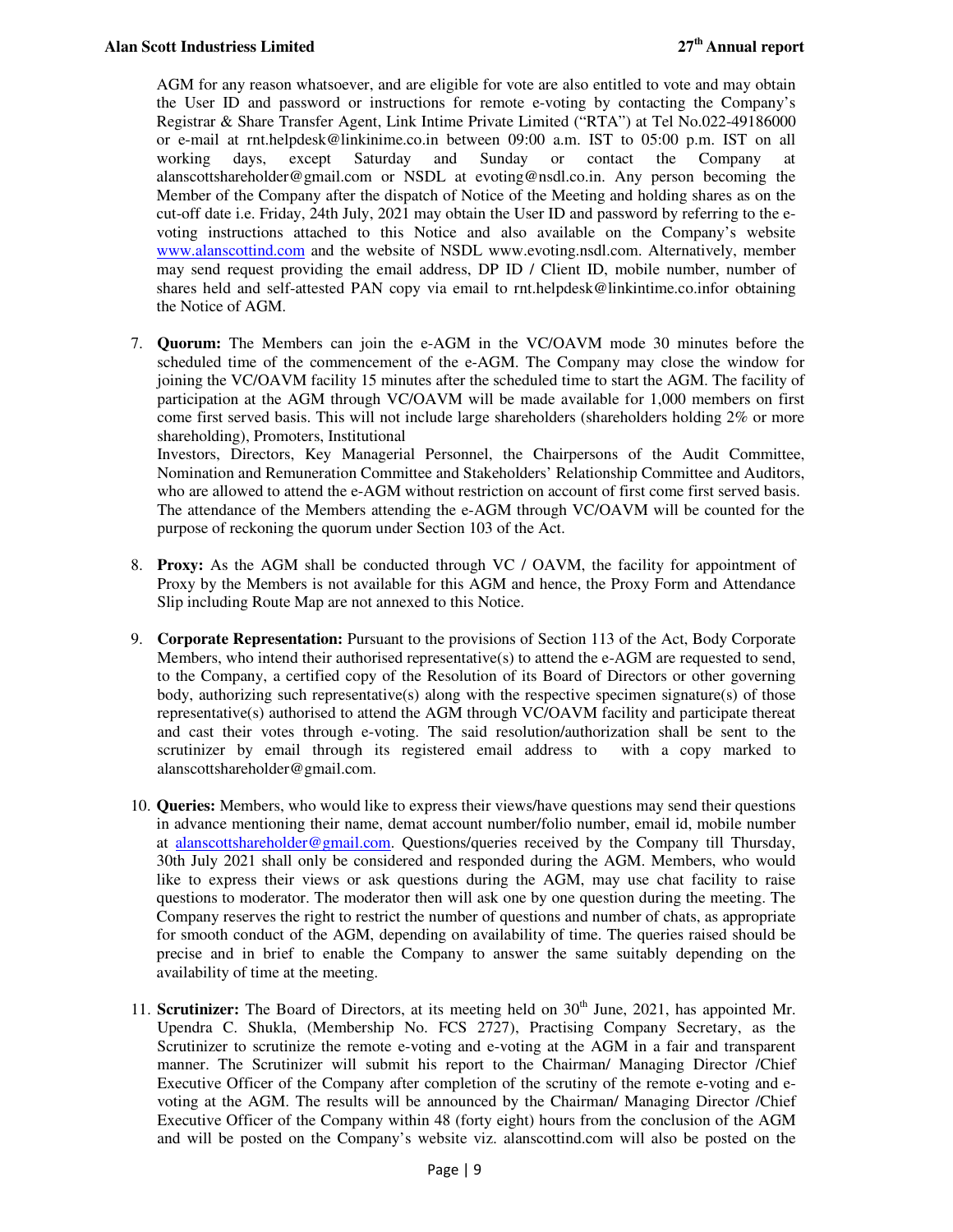website of NSDL at www.evoting.nsdl.com. The results shall also be intimated to the Stock Exchanges, where the Equity Shares of the Company are listed.

- 12. **Electronic voting:** In compliance with the provisions of Sections 108 of the Act read with Rule 20 of the Companies (Management and Administration) Rules, 2014 ("Rules"), Regulation 44 of the SEBI LODR, and Secretarial Standard  $-2$  ("SS-2"), the Company is providing remote e-voting facility to enable members to cast their votes electronically on the matters included in this Notice. For this purpose, the Company has engaged the services of National Securities Depository Limited ("NSDL") to provide e-voting facility to enable the Members to cast their votes electronically. The facility of casting votes by a member using remote e-voting system as well as e-voting at the AGM will be provided by NSDL. Members are requested to follow the procedure as stated in the instructions of this Notice for casting of votes electronically. The cut-off date for determining the Members eligible to vote on resolutions proposed to be considered at the Meeting is Friday, 24th July, 2021. The remote e-voting period will commence on Wednesday,  $28<sup>th</sup>$  July, 2021 at 9:00 a.m.  $(IST)$  and end on Friday,  $30<sup>th</sup>$  July, 021 at 5:00 p.m. (IST). The remote e-voting will not be allowed beyond the aforesaid date and time. The remote e-voting module shall be disabled thereafter. The Resolutions will be deemed to have been passed on the date of the Meeting, if approved by the requisite majority. Only those members, whose names are appearing on the Register of Members / List of Beneficial Owners as on the cut-off date, shall be entitled to cast their vote through remote e-voting or voting through VC /OAVM at the e-AGM, as the case may be. A person, who is not a member on the cut-off date should treat this notice for information purpose only. The Members, who have cast their vote by remote e-voting prior to the AGM may also attend and participate in the proceedings of the AGM through VC/OAVM, but shall not be entitled to cast their votes again. The Members can opt for only one mode of voting i.e. remote e-voting or e-voting at the AGM. In case of voting by both the modes, vote cast through remote e-voting will be considered final and evoting at AGM will not be considered. Members must note that voting by show of hands will not be available at the Meeting in terms of the aforesaid provisions.
- 13. **Voting Rights:** Voting rights shall be reckoned in proportion to the paid-up equity shares registered in the name of the Member as on the cut-off date being Saturday, 24th July, 2021.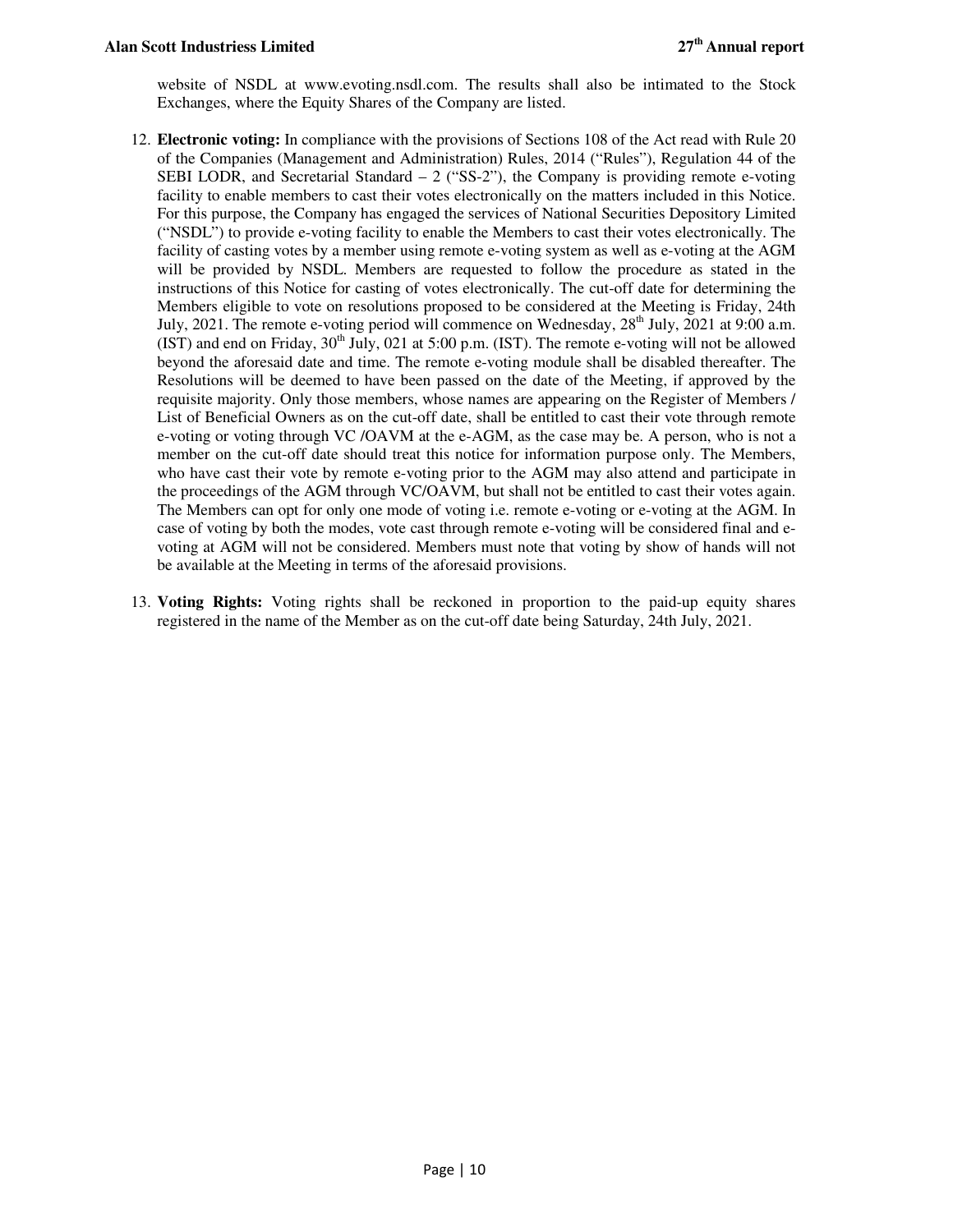## **EXPLANATORY STATEMENT PURSUANT TO SECTION 102 OF THE COMPANIES ACT, 2013**

#### **ITEM NOS. 3 & 4**

On the recommendation of the Nomination & Remuneration Committee, the Board of Directors in its meeting held on  $26<sup>th</sup>$  March, 2021 had appointed Mr. Suresh P. Jain (DIN: 00048463) as an Additional Director. As per the provisions of Section 161 of the Companies Act, 2013, he holds office of Additional Director up to the date of the ensuing Annual General Meeting of the Company. The Company has received a notice under Section 160 of the Act proposing his candidature for the office of Director of the Company.

Further, at the same meeting, the Board of Directors appointed Mr. Suersh Jain as Managing Director effective for a period of 5 (five) years effective  $26<sup>th</sup>$  March, 2021 on such terms and conditions as agreed upon between the Company and Mr. Suresh Jain and as prescribed in law, subject to approval of Members of the Company.

Mr. Suresh Jain is the Promoter of your Company. By profession, he is Chartered Accountant and has wide experience in the area of finance and capital market. He brings with him vision and his vast experience of over 30 years. He follows the philosophy of 'no substitute to hard work', zeal and perfection. According to him, business should stick to morale values and ethics and work for welfare of all stakeholders. A brief profile and other information as required under Regulation 36 of the SEBI (Listing Obligations and Disclosures Requirements) Regulations, 2015 and Secretarial Standard-2 issued by ICSI is provided in "Annexure-A" to this notice.

Approval of the Members of the Company is being sought to the proposed appointment of Mr. Suresh Jain as the Managing Director on such terms and conditions as stipulated in the resolution set-out at item No.4 of this Notice. Mr. Jain shall not be paid any remuneration till otherwise resolved.

Mr. Suresh P. Jain holds 4,97,872 Equity Shares in the Equity capital of the Company.

Given his expertise, knowledge and experience, the Board considers the appointment of Mr. Suresh Jain as the Managing Director will be in the best interest of the Company and recommends the resolutions as set out at item Nos. 3 and 4, for approval by the members of the Company.

A copy of the draft Agreement referred to in the Resolution would be available for inspection by the members at the Registered Office of the Company during business hours on all the working days, excluding Saturdays and Sundays, between 11.00 a.m. to 1.00 p.m. upto the date of the AGM and also at the venue of AGM.

Ms. Saloni Jain and Mr. Suresh Jain himself may be deemed to be interested in the proposed resolution to extent of his shareholding in the Company. None of the other Directors and key managerial personnel of the Company and their relatives is concerned or interested, financially or otherwise, in the proposed resolution. Mr. Suresh Jain is related to Ms. Saloni Jain.

#### **ITEM NO. 5 & 6**

On the recommendation of the Nomination & Remuneration Committee, the Board of Directors in its meeting held on  $30<sup>th</sup>$  June, 2021 had appointed Mr. Vikal B. Chaurasiya (DIN: 07361076) as an Additional Director. As per the provisions of Section 161 of the Companies Act, 2013, he holds the office of Additional Director up to the date of the ensuing Annual General Meeting of the Company. The Company has received a notice under Section 160 of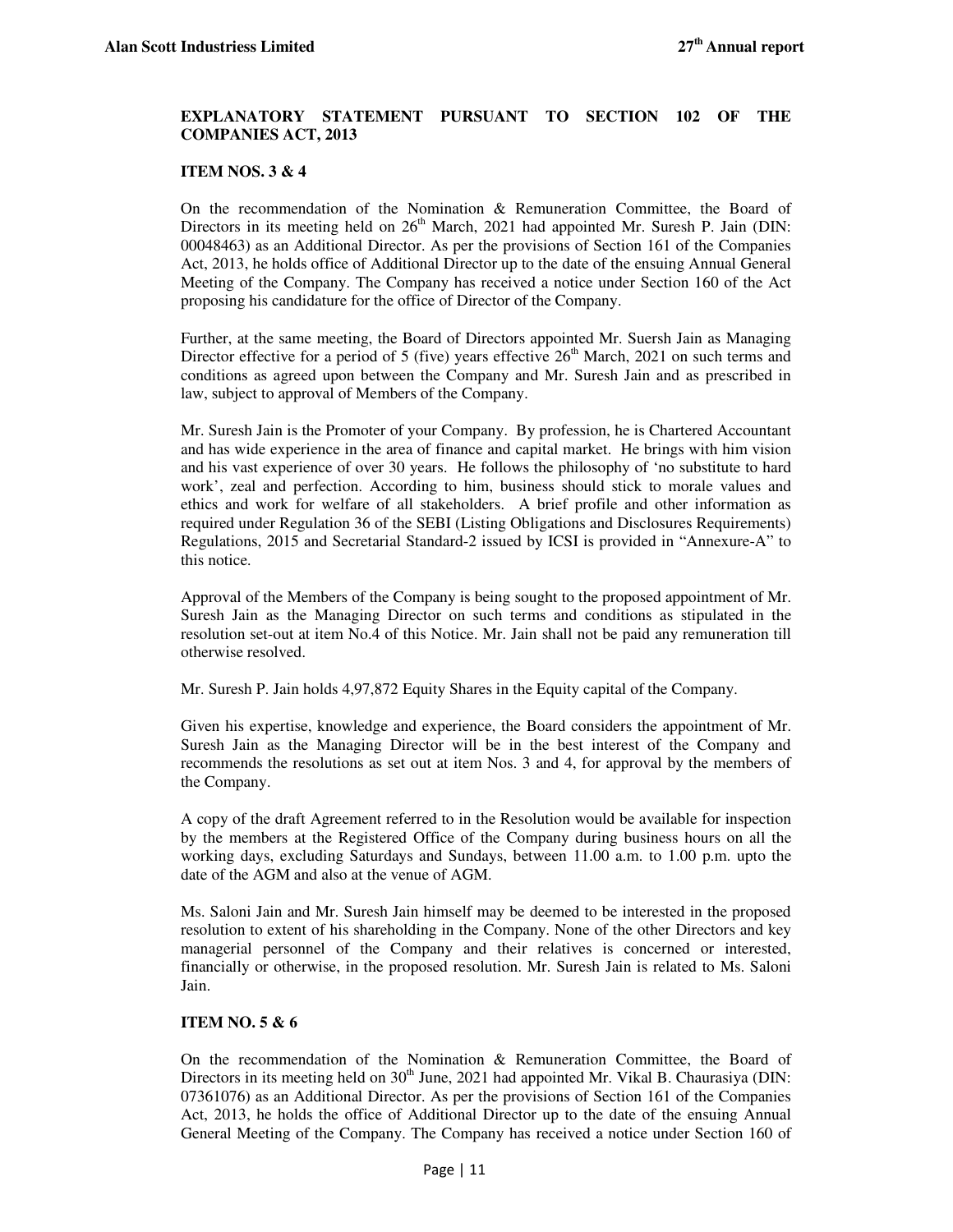the Act proposing his candidature for the office of Director of the Company.

Further, at the same meeting, the Board of Directors appointed Mr. Vikal Chaurasiya as Whole-time Director, designated as Executive Director, for a period of 5 (five) years effective  $30<sup>th</sup>$  June, 2021 on such terms and conditions as agreed upon between the Company and Mr. Vikal Chaurasiya and as prescribed in law, subject to approval of the Members of the Company.

By profession, Mr. Vikal Chaurasiya is Production Engineer from V.J.T.I., Mumbai. He was second topper in Mumbai University. He is Master in Energy System and Management. He has done Doctorate (Ph.D.) in Solar PV Technology and Energy Management System. He has about two decades of experience in engineering and project development. A brief profile and other information as required under Regulation 36 of the SEBI (Listing Obligations and Disclosures Requirements) Regulations, 2015 and Secretarial Standard-2 issued by ICSI is provided in "Annexure-A" to this notice.

Approval of the Members of the Company is being sought to the proposed appointment of Mr. Vikal B. Chaurasiya as the Whole-time Director, designated as Executive Director on such terms and conditions as stipulated in the resolution set-out at item No.6 of this Notice. Mr. Chaurasiya shall not be paid any remuneration till otherwise resolved.

Mr. Vikal B. Chaurasiya does not hold any share in the capital of the Company.

Given his expertise, knowledge and experience, the Board considers the appointment of Mr. Vikal B. Chaurasiya as the Whole-time Director, designated as Executive Director, will be in the best interest of the Company and recommends the resolutions as set out at item Nos. 5 and 6, for approval by the members of the Company.

A copy of the draft Agreement referred to in the Resolution would be available for inspection by the members at the Registered Office of the Company during business hours on all the working days, excluding Saturdays and Sundays, between 11.00 a.m. to 1.00 p.m. upto the date of the AGM and also at the venue of AGM.

Mr. Vikal B. Chauasiya may be deemed to be interested in the proposed resolutions to the extent of his appointment as Whole-time Director. None of the other Directors and key managerial personnel of the Company and their relatives is concerned or interested, finically or otherwise, in the proposed resolution.

## **ITEM NO. 7 & 8**

On the recommendation of the Nomination & Remuneration Committee, the Board of Directors in its meeting held on  $30<sup>th</sup>$  June, 2021 had appointed Mr. Rajeev Shankar Godkhindi (DIN: 0009222219) as an Additional Director. As per the provisions of Section 161 of the Companies Act, 2013, he holds the office of Additional Director up to the date of the ensuing Annual General Meeting of the Company. The Company has received a notice under Section 160 of the Act proposing his candidature for the office of Director of the Company.

Further, at the same meeting, the Board of Directors appointed Mr. Rajeev Godkhindi as Whole-time Director, designated as Executive Director, for a period of 5 (five) years effective  $30<sup>th</sup>$  June, 2021 on such terms and conditions as agreed upon between the Company and Mr. Rajeev and as prescribed in law, subject to approval of the Members of the Company.

By profession, Mr. Rajeev Shankar Godkhindi is Engineer. He holds Diploma in Electronics and Telecommunications with distinction from BTE-1983; Degree in Instrumentation and Control with distinction from Pune University-1986; and Diploma in Business Management with distinction from Pune University-1989. He has about 35 years of experience in various fields of engineering. A brief profile and other information as required under Regulation 36 of the SEBI (Listing Obligations and Disclosures Requirements) Regulations, 2015 and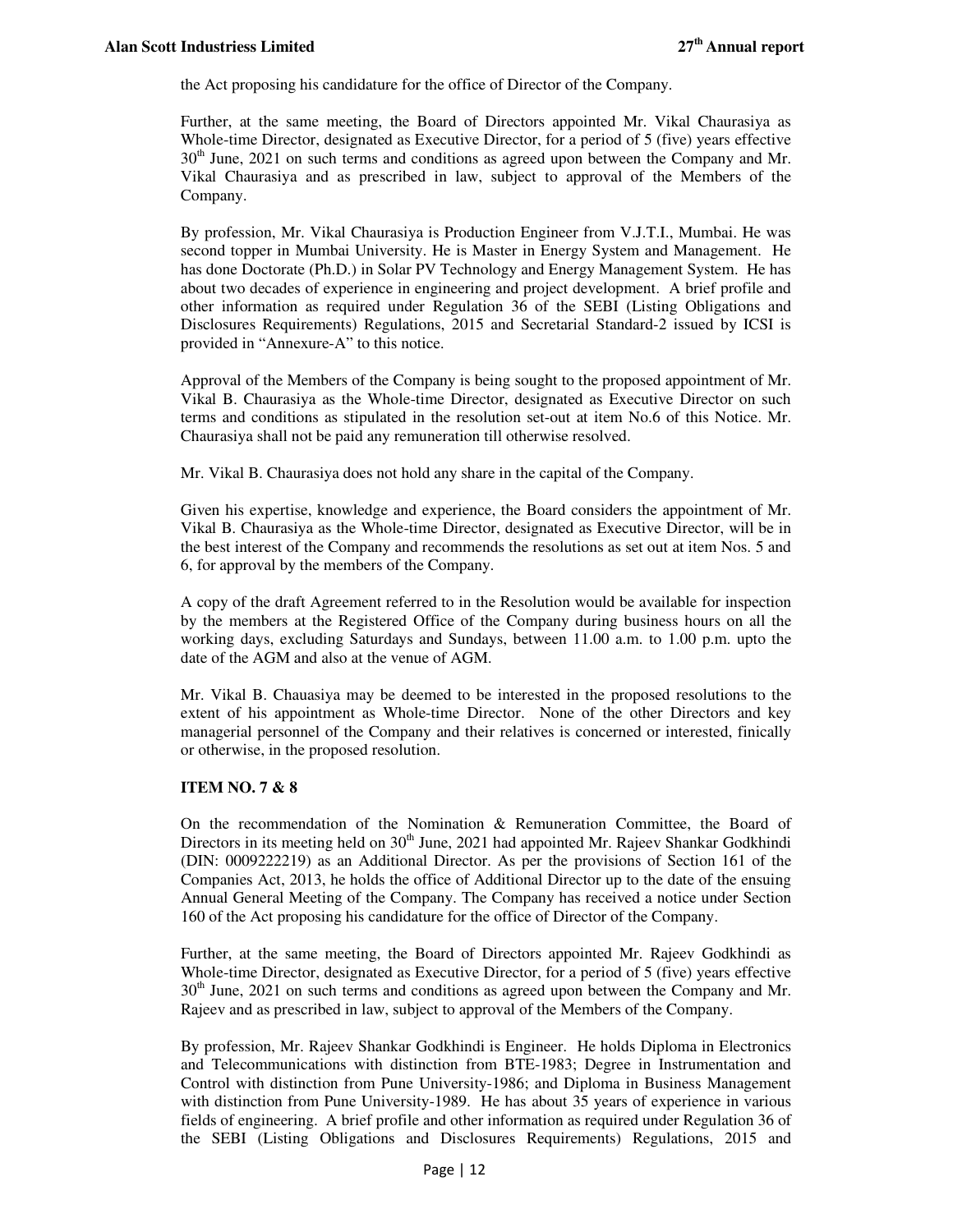Secretarial Standard-2 issued by ICSI is provided in "Annexure-A" to this notice.

Approval of the Members of the Company is being sought to the proposed appointment of Mr. Rajeev Shankar Godkhindi as the Whole-time Director, designated as Executive Director, on such terms and conditions as stipulated in the resolution set-out at item No.8 of this Notice. Mr. Rajeev shall not be paid any remuneration till otherwise resolved.

Mr. Rajeev Shankar Godkhindi does not hold any share in the capital of the Company.

Given his expertise, knowledge and experience, the Board considers the appointment of Mr. Rajeev Shankar Godkhindi as the Whole-time Director, designated as Executive Director, will be in the best interest of the Company and recommends the resolutions as set out at item Nos. 7 and 8, for approval by the members of the Company.

A copy of the draft Agreement referred to in the Resolution would be available for inspection by the members at the Registered Office of the Company during business hours on all the working days, excluding Saturdays and Sundays, between 11.00 a.m. to 1.00 p.m. upto the date of the AGM and also at the venue of AGM.

Mr. Rajeev Shankar Godkhindi may be deemed to be interested in the proposed resolutions to the extent of his appointment as Whole-time Director. None of the other Directors and key managerial personnel of the Company and their relatives is concerned or interested, finically or otherwise, in the proposed resolution

## **ITEM NO. 9**

The Company was engaged in the business of manufacturing garments and film distribution, which as on date stands suspended. The Company proposes to enter into the business of manufacturing and marketing of disinfectant products and medical equipments/instruments. Directors are of the view that the Company should diversify in the proposed business considering the present COVID-19 scenario and utmost importance being given by the Government of India to health and hygiene. The Company is in process of building the required team of professionals. Your Directors think the propsoed activities can be undertaken by the Company within the available infrastructure and it would be most beneficial to all the stakeholders.

Since the proposed activities are not clearly specified in the Memorandum of Association of the Company, the same is required to be amended by inserting suitable enabling sub-clauses. Pursuant to the provisions of Section 13 of the Companies Act, 2013 the Object Clause of the Memorandum of Association of the Company can be amended with consent of the Members of the Company by way of Special Resolution. While seeking the Members' consent, Directors also propose to carry-out such amendments in the Object Clause of the Memorandum of Association so as to bring it in consonance with the provisions of the Companies Act, 2013.

The Board of Directors recommends the resolutions as set out at item No. 9, for approval by the members of the Company.

A copy each of the existing and proposed amended Memorandum & Articles of Association of Company is available for inspection by the members at the Registered Office of the Company during business hours on all the working days, excluding Saturdays and Sundays, between 11.00 a.m. to 1.00 p.m. upto the date of the AGM and also at the venue of AGM.

None of the Directors, Key Managerial Personnel and their relatives are interested on concerned in the proposed resolution.

## **ITEM NO: 10**

The Company proposes to undertake a capital raising exercise by way of preferential issue to the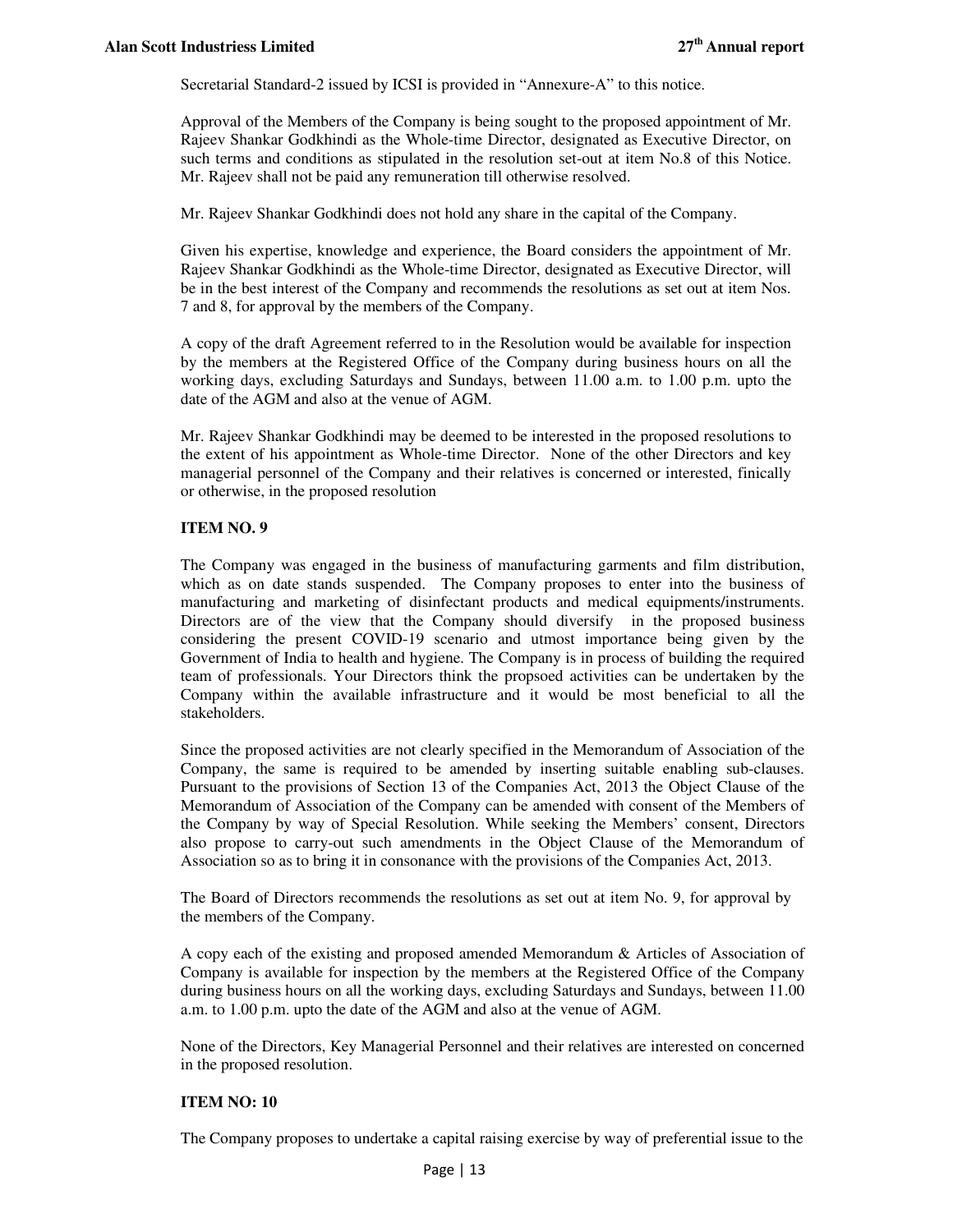Promoters and certain persons / entities ("Proposed Allottees"), who have expressed their inclination to subscribe to the equity shares of the Company with a view to support the Company in the present situation.

Accordingly, the Company proposes to create, offer, issue and allot, in one or more tranches, fully paid-up equity shares of the Company having a face value of Rs.10/- (Rupees Ten Only) each, at an issue price of Rs.25/- (Rupees Twenty five only) per share, a price determined as on the Relevant Date in accordance with Regulation 164(1) of Securities and Exchange Board of India (Issue of Capital and Disclosure Requirements) Regulations, 2018 (the "ICDR Regulations") and applicable laws, aggregating to Rs.1,60,00,000/- (Rupees one crore sixty lakhs only) to the Proposed Allottees, the details of which are provided in point no.(ix) below.

A company can undertake preferential allotment / private placement only after obtaining prior approval of the shareholders by way of special resolution in terms of Section 42 and  $62(1)(c)$  of the Companies Act, 2013 read with Rules framed thereunder (the "Act") further read with provisions of Chapter V – "Preferential Issue" of the ICDR Regulations, as amended, and on the terms and conditions and formalities as stipulated in the Act and the ICDR Regulations.

The following details of the proposed preferential issue of the equity shares are disclosed in accordance with the provisions of the Act and the ICDR Regulations:

## **(i) Object of the issue**

The object of the preferential issue is to meet the funding requirements and other general corporate purposes including but not limited to build up of new inventory, critical vendor and other approved payments and such other purpose as the Board may decide.

## **(ii) The total number of shares to be issued**

 The Company proposes to issue and allot upto 6,40,000 Equity Shares of Rs.10/- each in one or more trenches.

## **(iii) Price at which the allotment is proposed**

The Equity Shares to be issued and allotted will be of the face value of Rs.10/- each at a premium of Rs.15/- per share.

## **(iv) Basis on which the price has been arrived at alongwith report of the registered valuer:**

The issue price is determined in accordance with the Regulations as applicable for Preferential Issue as contained in Chapter V of the SEBI (ICDR) Regulations, 2018 as amended till date. The Equity Shares issued and allotted in terms of the special resolution as set-out in the accompanying notice, shall rank pari passu in all respect with the existing Equity Shares. The entire amount of Rs.25/- per share will be payable on or prior to the date of allotment.

As the Company is a listed company, the report of the registered valuer is not required in terms of second proviso to Rule 13(1) of the Companies (Share Capital and Debentures) Rules, 2014. However, the Company has received valuation certificate from an independent chartered accountants, M/s. Anand Jain & Associates, the firm which is got peer reviewed. The said certificates shall be kept open for inspection by the members as required under the Act.

## **(v) Relevant date with reference to which the price has been arrived:**

The "Relevant Date" in terms of Regulation 161(a) of the ICDR Regulations for determination of issue price is  $1<sup>st</sup>$  July, 2021, being the date which is 30 (Thirty) days prior to the date on which the meeting of shareholders is held to consider the proposed preferential issue.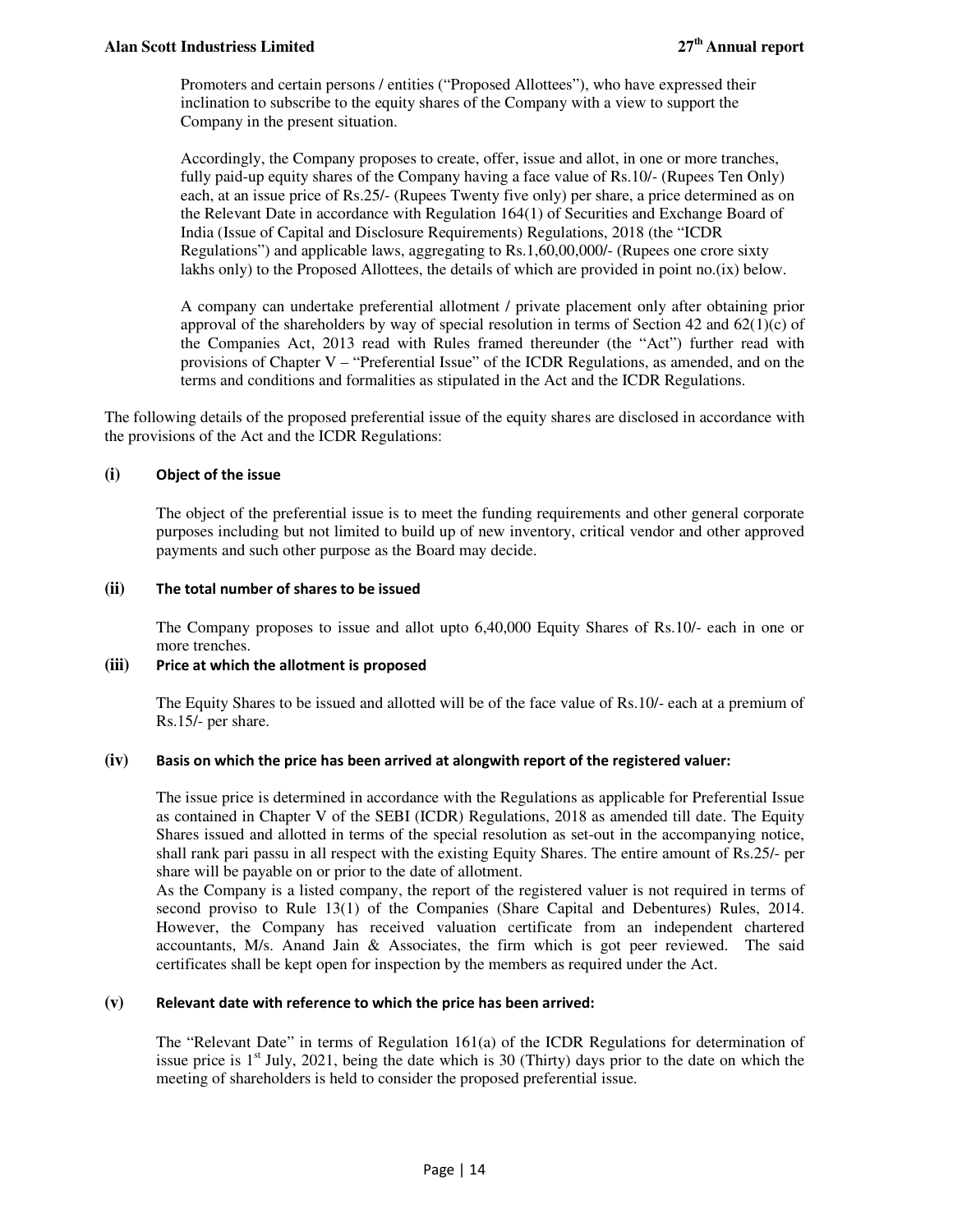#### **(vi) The class or classes of persons to whom the allotment is proposed to be made:**

The Equity Shares shall be issued and allotted to Mr. Suresh Pukhraj Jain, Promoter of the Company and to investors viz. Next Orbit Ventures Fund and Dr. Vikal B. Chaurasiay.

#### **(vii) Intention of promoters, directors or key managerial personnel to subscribe the offer**

- a) Mr. Suresh Jain, Promoter and Director of the Company, will be subscribing 3,50,000 Equity Shares of Rs.10/- each at a premium of Rs.15/- per share.
- b) Mr. Dr. Vikal B. Chaurasiya, Additional Director, will be subscribing 90,000 Equity Shares of Rs.10/- each at a premium of Rs.15/- per share.

Except the above, none of the other existing Directors and Key Managerial Personnel and their relatives intend to subscribe to the proposed preferential issue.

## **(viii) Names of the proposed allottees and the percentage of post-preferential offer capital that may be held by them**

| Name<br>оf<br>the<br>Allottee | $\sigma$ f<br>No.<br>shares held | No. of shares to<br>be allotted | Post-<br>preferential<br>holding | $\%$<br>of<br>post-<br>preferential<br>issued capital |
|-------------------------------|----------------------------------|---------------------------------|----------------------------------|-------------------------------------------------------|
| Mr. Suresh Pukhraj<br>Jain    | 4,97,872                         | 3,50,000                        | 8,47,872                         | 46.45%                                                |
| Next Orbit<br>Ventures Fund*  | 2,25,000                         | 2,00,000                        | 4,25,000                         | 23.28%                                                |
| Dr. Vikal B. Chaurasiya       |                                  | 90,000                          | 90,000                           | 4.93%                                                 |

\*Next Orbit Ventures Fund is a SEBI registered Venture Capital Fund under registration No: IN/VCF/11-12/0232. Mr. Ajay Jalan be treated as ultimate beneficiary owner.

#### **(ix) Proposed time within which the allotment shall be completed**

The Company will issue and allot equity shares within the time limit specified under the ICDR Regulations or any longer time limit as may be permitted under the ICDR Regulations or any other law.

#### **(x) The change in control if any, of the Company that would occur consequent to preferential offer**

The existing Promoters of the Company will continue to be in control of the Company and there will not be any change in the management or control of the Company as a result of the proposed preferential allotment..

#### **(xi) Number of persons to whom allotment on preferential basis have already been made during the year, in terms of number of securities as well as price**

The Company has not made any preferential allotment during the current financial year beginning from 1st April 2021 till the date of this Notice. The Company had made allotment of 5,00,000 Equity Shares of Rs.10/- each on preferential basis to Mr. Suresh P. Jain, Promoter, and Next Orbit Ventures Fund, the investor, during the financial year 2019-20 in pursuance to the special resolution passed by the Members of the Company in their Extra-Ordinary General Meeting held on 1<sup>st</sup> March, 2021.

#### **(xii) The shareholding pattern of the Company before and after the Preferential Allotment**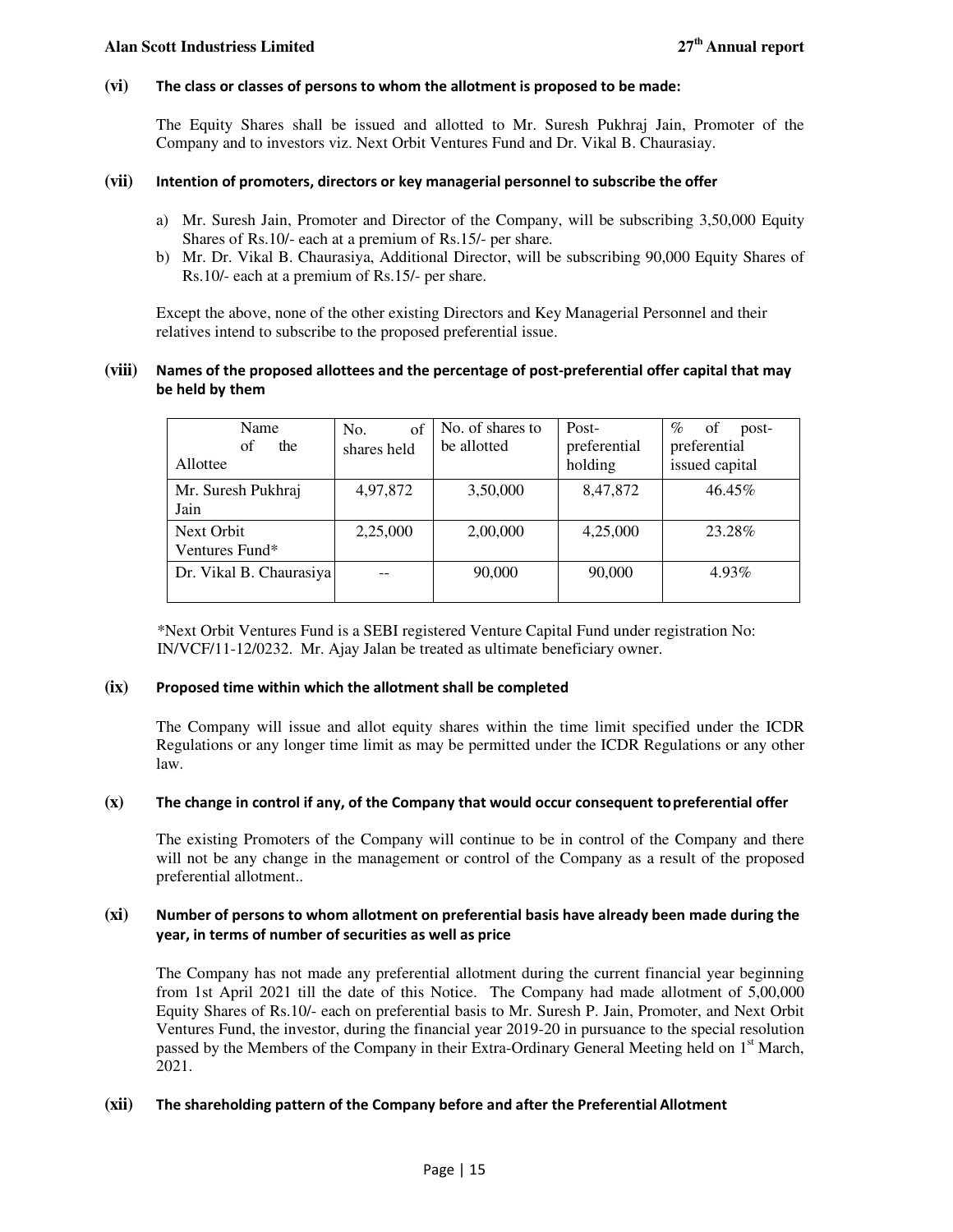| Sr. | <b>CATEGORY</b>                                                        | <b>PRE ISSUE</b> |                | <b>POST ISSUE</b> |                |
|-----|------------------------------------------------------------------------|------------------|----------------|-------------------|----------------|
| No. |                                                                        |                  |                |                   |                |
|     |                                                                        | NO. OF           | % OF           | NO. OF            | % OF           |
|     |                                                                        | <b>SHARES</b>    | <b>SHARE</b>   | <b>SHARES</b>     | <b>SHARE</b>   |
|     |                                                                        | <b>HELD</b>      | <b>HOLDING</b> | <b>HELD</b>       | <b>HOLDING</b> |
| A   | Promoters' holding -                                                   |                  |                |                   |                |
| 1.  | Indian                                                                 |                  |                |                   |                |
|     | Individual                                                             | 4,97,872         | 42.00          | 8,47,872          | 46.45          |
|     | <b>Body Corporate</b>                                                  |                  | $\overline{a}$ |                   | $-$            |
|     | Sub Total                                                              | 4,97,872         | 42.00          | 8,47,872          | 46.45          |
| 2.  | Foreign Promoter                                                       |                  |                |                   |                |
|     | Sub-Total (A)                                                          | 4,97,872         | 42.00          | 8,47,872          | 46.45          |
| B   | Non-Promoters' holding-                                                |                  |                |                   |                |
| 1.  | <b>Institutional Investors:</b>                                        |                  |                |                   |                |
|     | (a)<br>Financial Institutions/<br><b>Banks</b>                         |                  |                |                   |                |
|     | <b>Mutual Funds</b><br>(b)                                             | 13,503           | 1.14           | 13,503            | 0.74           |
|     | Venture Capital Funds<br>(c)                                           | 2,25,000         | 18.98          | 4,25,000          | 23.28          |
|     | (d)<br>Alternate Investment<br>Funds                                   | $-$              |                |                   | $-$            |
|     | Foreign Portfolio<br>(e)<br>Investors                                  | $\overline{a}$   |                | $\overline{a}$    | $-$            |
|     | <b>Insurance Companies</b><br>(f)                                      | --               |                |                   |                |
|     | Provident Funds/<br>(g)                                                |                  |                |                   |                |
|     | <b>Pension Funds</b>                                                   |                  |                |                   |                |
|     | Sub-Total (B) (1):                                                     | 2,38,503         | 20.12          | 4,38,503          | 24.02          |
| 2.  | Central / State Governments/                                           |                  |                |                   |                |
|     | President of India                                                     |                  |                |                   |                |
|     | Sub-Total (B)(2):                                                      | $\sim$           | $-$            | $-$               | $\overline{a}$ |
| 3.  | <b>Non-Institutions</b>                                                |                  |                |                   |                |
| (a) | Individuals holding nominal                                            | 3,10,649         | 26.21          | 3,10,649          | 17.02          |
|     | share capital upto Rs. 2 lacs                                          |                  |                |                   |                |
| (b) | Individuals holding nominal<br>share capital in excess of Rs.2<br>lacs | 35,700           | 3.01           | 1,25,700          | 6.89           |
| (c) | <b>Bodies Corporate</b>                                                | 99,336           | 8.38           | 99,336            | 5.44           |
| (d) | NBFCs registered with RBI                                              |                  |                |                   |                |
| (e) | NRIs (Non-Repatriation)                                                | 2,108            | 0.18           | 2,108             | 0.11           |
| (f) | LLP/Partnership Firms                                                  |                  |                |                   |                |
| (g) | Foreign Corporate Body -                                               |                  |                |                   |                |
| (h) | <b>HUFs</b>                                                            | 1,209            | 0.10           | 1,209             | 0.07           |
| (i) | Trusts                                                                 |                  |                |                   |                |
| (j) | <b>Clearing Members</b>                                                |                  |                |                   |                |
|     |                                                                        |                  |                |                   |                |
|     | Sub-Total (B)(3)                                                       | 4,49,002         | 37.88          | 5,39,002          | 29.53          |
|     | <b>Total Public Shareholding B=</b>                                    | 6,87,505         | 58.00          | 9,77,505          | 53.55          |
|     | $(B)(1)+(B)(2)+(B)+(3)$ :                                              |                  |                |                   |                |
|     | <b>GRAND TOTAL (A+B)</b>                                               | 11,85,377        | 100.00         | 18,25,377         | 100.00         |

## **(xiii) Justification for the allotment proposed to be made for consideration other than cash together with valuation report of the registered valuer:**

This is not applicable in the present case as the proposed allotment is made for consideration in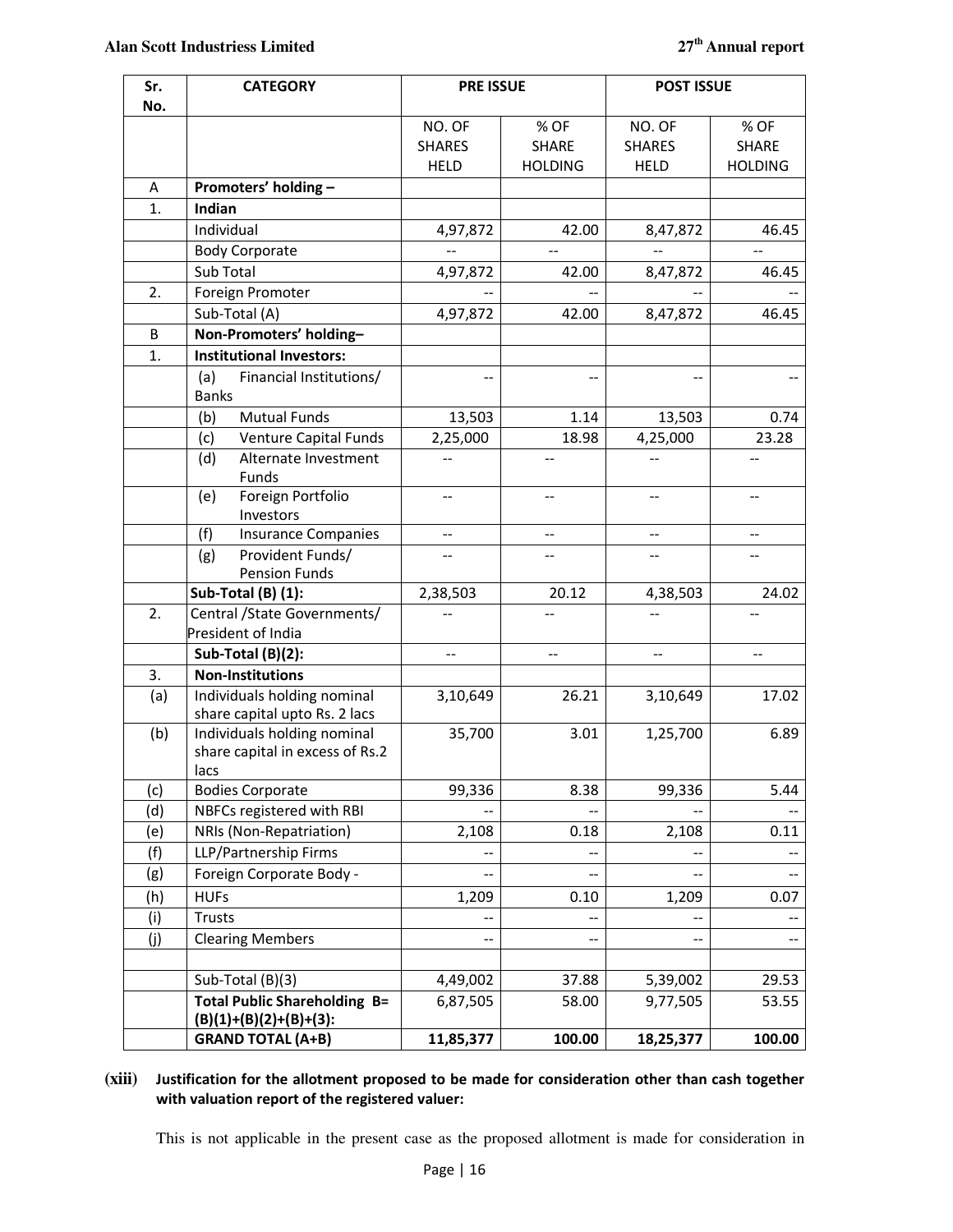#### **Alan Scott Industriess Limited 27th Annual report**

cash.

## **(xiv) Undertaking to recomputed price:**

The same is not applicable in the present case.

#### **(xv) Undertaking to put under lock-in till the recomputed price is paid:**

The same is not applicable in the present case.

#### **(xvi) Certificate from Statutory Auditors:**

A copy of the certificate from Statutory Auditors certifying that the issue is being made in accordance with the requirements of the ICDR Regulations and applicable provisions of the Companies Act, 2013 shall be made available for inspection at the registered office of the Company between during working hours of the Company on all working days (except Saturdays, Sundays and Holidays) up to the last date of receipt of remote e-voting for postal ballot.

#### **(xvii) Lock-in Period:**

The Equity Shares allotted to the Proposed Allottees shall be locked-in as per Regulation 167 and other applicable provisions of the ICDR Regulations

#### **(xviii) Listing:**

The Company will make an application to the BSE Limited, at which the existing shares are already listed, for listing of the equity shares proposed to be issued and allotted on preferential basis.

#### **(xix) Disclosure pertaining to willful defaulters:**

To the best of the knowledge of the Company, neither the Company nor any of its Promoters or Directors is categorized as willful defaulter(s) by any bank or financial institution or consortium thereof, in accordance with the guidelines on willful defaulters issued by Reserve Bank of India. Hence, disclosures as specified in Schedule VI of the ICDR Regulations are not required. None of the Directors of the Company is a fugitive economic offender as defined under the SEBI ICDR Regulations.

The consent of the shareholders is sought for the issue of the Equity Shares in terms of Section  $62(1)(c)$  read with Section 42 and other applicable provisions, if any, of the Act and in terms of the provisions of the ICDR Regulations, Securities and Exchange Board of India (Listing Obligations and Disclosure Requirements) Regulations, 2015 and the listing agreements entered into by the Company with the stock exchanges, where the Company's equity shares are listed. The Board recommends

The Board recommends passing of the Special Resolution to approve issue of Equity Shares on preferential basis to the Proposed Allottees. In light of above, you are requested to accord your approval to the Special Resolution as set out at Agenda Item No.10 of the accompanying Notice.

Promoter-Directors namely Mr. Suresh P. Jain and Ms. Saloni S. Jain and their relatives forming part of the Promoters Group of the Company have got an interest in this resolution to the extent of the Equity Shares that may be subscribed by and allotted to Mr. Suresh P. Jain, Promoter.

Except the above, none of the existing Directors and Key Managerial Personnel and their relatives has any concern or interest, financial or otherwise, in the proposed resolution.

Copies of documents relevant to these Resolutions shall be made available for inspection at the registered office of the Company during the business hours of the Company on all working days (except Saturdays, Sundays and Holidays) up to the date of the  $27<sup>th</sup>$  Annual General Meeting.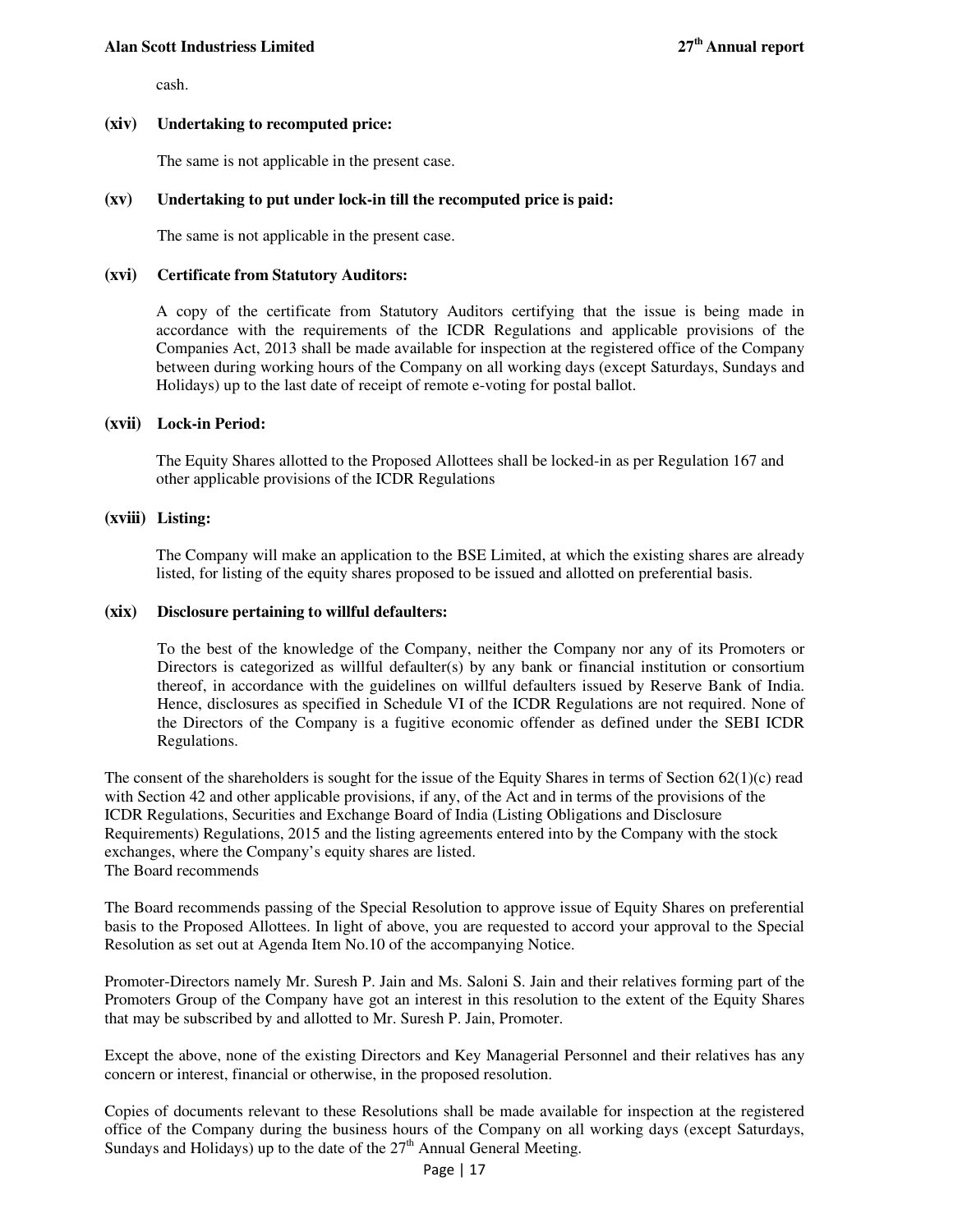By Order of the Board of Directors For ALAN SCOTT INDUSTRIESS LIMITED

> Sd/- SURESH PUKHRAJ JAIN (MANAGING DIRECTOR) DIN: 00048463

Place: Mumbai Dated: 30.06.2021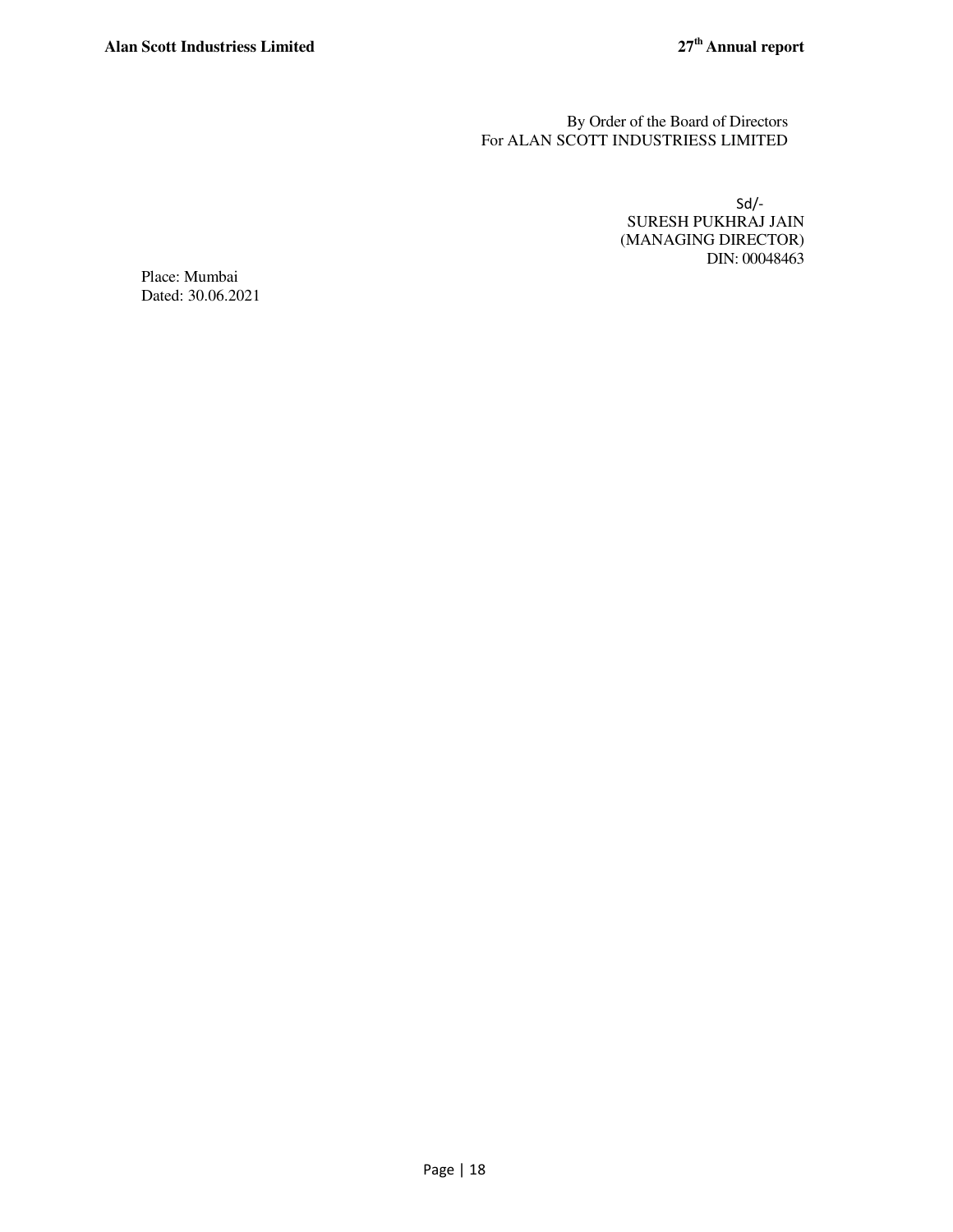## **Annexure A**

**Details of Directors seeking appointment/ re-appointment at the ensuing Annual General Meeting fixed on Saturday, the 31st July, 2021 as required under Regulation 36(3) of the SEBI (LODR) Regulations, 2015.** 

| <b>Name of the Director</b>                                                                             | Mr. Suresh P. Jain                                                                                                                                                                                                                                                                                                                                                                                                            | Dr. Vikal B. Chaurasiya                                                                                                                                                                                                                                                                       | Mr. Rajeev S. Godkhindi                                                                                                                                                                                          |
|---------------------------------------------------------------------------------------------------------|-------------------------------------------------------------------------------------------------------------------------------------------------------------------------------------------------------------------------------------------------------------------------------------------------------------------------------------------------------------------------------------------------------------------------------|-----------------------------------------------------------------------------------------------------------------------------------------------------------------------------------------------------------------------------------------------------------------------------------------------|------------------------------------------------------------------------------------------------------------------------------------------------------------------------------------------------------------------|
| Identification<br>Director<br>Number                                                                    | 0048463                                                                                                                                                                                                                                                                                                                                                                                                                       | 07604397                                                                                                                                                                                                                                                                                      | 0009222219                                                                                                                                                                                                       |
| Date of Birth                                                                                           | 12.04.1964                                                                                                                                                                                                                                                                                                                                                                                                                    | 06.04.1980                                                                                                                                                                                                                                                                                    | 17.01.1965                                                                                                                                                                                                       |
| Age                                                                                                     | 57 years                                                                                                                                                                                                                                                                                                                                                                                                                      | 41 years                                                                                                                                                                                                                                                                                      |                                                                                                                                                                                                                  |
| Date of Appointment                                                                                     | 26.03.2021                                                                                                                                                                                                                                                                                                                                                                                                                    | 30.06.2021                                                                                                                                                                                                                                                                                    | 30.06.2021                                                                                                                                                                                                       |
| Qualification                                                                                           | C.A.                                                                                                                                                                                                                                                                                                                                                                                                                          | <b>B.E. &amp; MS</b>                                                                                                                                                                                                                                                                          | B.E and Diploma in                                                                                                                                                                                               |
|                                                                                                         |                                                                                                                                                                                                                                                                                                                                                                                                                               |                                                                                                                                                                                                                                                                                               | <b>Business Management</b>                                                                                                                                                                                       |
| Relationship with<br>Director/Manager/KMP                                                               | Father of Ms. Saloni<br>Jain.                                                                                                                                                                                                                                                                                                                                                                                                 | $\overline{\phantom{a}}$                                                                                                                                                                                                                                                                      |                                                                                                                                                                                                                  |
| <b>Brief Profile</b>                                                                                    | He is<br>Chartered<br>a<br>and<br>Accountant<br>has<br>business<br>varied<br>experience of more than<br>30 years in the area of<br>Financial and Capital<br>Market.                                                                                                                                                                                                                                                           | Production<br>He<br>is<br>a<br>Engineer<br>from V.J.TI.<br>Mumbai and Masters in<br>Engergy<br>systems<br>and<br>Management.<br>Phd.<br>In<br>Solar PV Technology &<br>Management<br>Engergy<br>System. He has more than<br>18 years' experience in<br>Engineering and Project<br>Development | Diploma in Electronics and<br>Communication, Degree in<br>Instrumentation<br>and<br>Control and Diploma in<br>Business Management.<br>He has about 35 year of<br>experience in various fields<br>of engineering. |
| Directorship held in other<br>Companies (excluding<br>Section 25 And foreign<br>Companies)              | 1. Incipient Real Estate<br>Pvt. Ltd<br>2. Sun Capital Advisory<br>Services Pvt. Ltd<br>3. Sunniva Corporate<br>Advisory Pvt. Ltd<br>4. Suncap Insolvency<br>Professionals Pvt. Ltd<br>5. Suncap SS Global<br>Venutures Pvt. Ltd<br>6. Vishwakarma<br>Kaushal Kendra<br>7. Nugenics Research<br>Pvt. Ltd<br>8.S-Ancial<br>Technologies Pvt. Ltd<br>9. Harvest Agriculture<br>Pvt. Ltd<br>10. First Meridian<br>Consulting LLP | 1. Hygienix Techno<br>Service Pvt. Ltd                                                                                                                                                                                                                                                        | <b>Nil</b>                                                                                                                                                                                                       |
| Memberships/Chairmans<br>hip of committees of<br>other companies                                        | Nil                                                                                                                                                                                                                                                                                                                                                                                                                           | Nil                                                                                                                                                                                                                                                                                           | <b>Nil</b>                                                                                                                                                                                                       |
| (includes only Audit &<br>Shareholders/ Investors<br>Grievance/ Stakeholders<br>Relationship Committee) |                                                                                                                                                                                                                                                                                                                                                                                                                               |                                                                                                                                                                                                                                                                                               |                                                                                                                                                                                                                  |
| Shareholding in the<br>Company (Equity)                                                                 | 4,97,872                                                                                                                                                                                                                                                                                                                                                                                                                      | Nil                                                                                                                                                                                                                                                                                           | Nil                                                                                                                                                                                                              |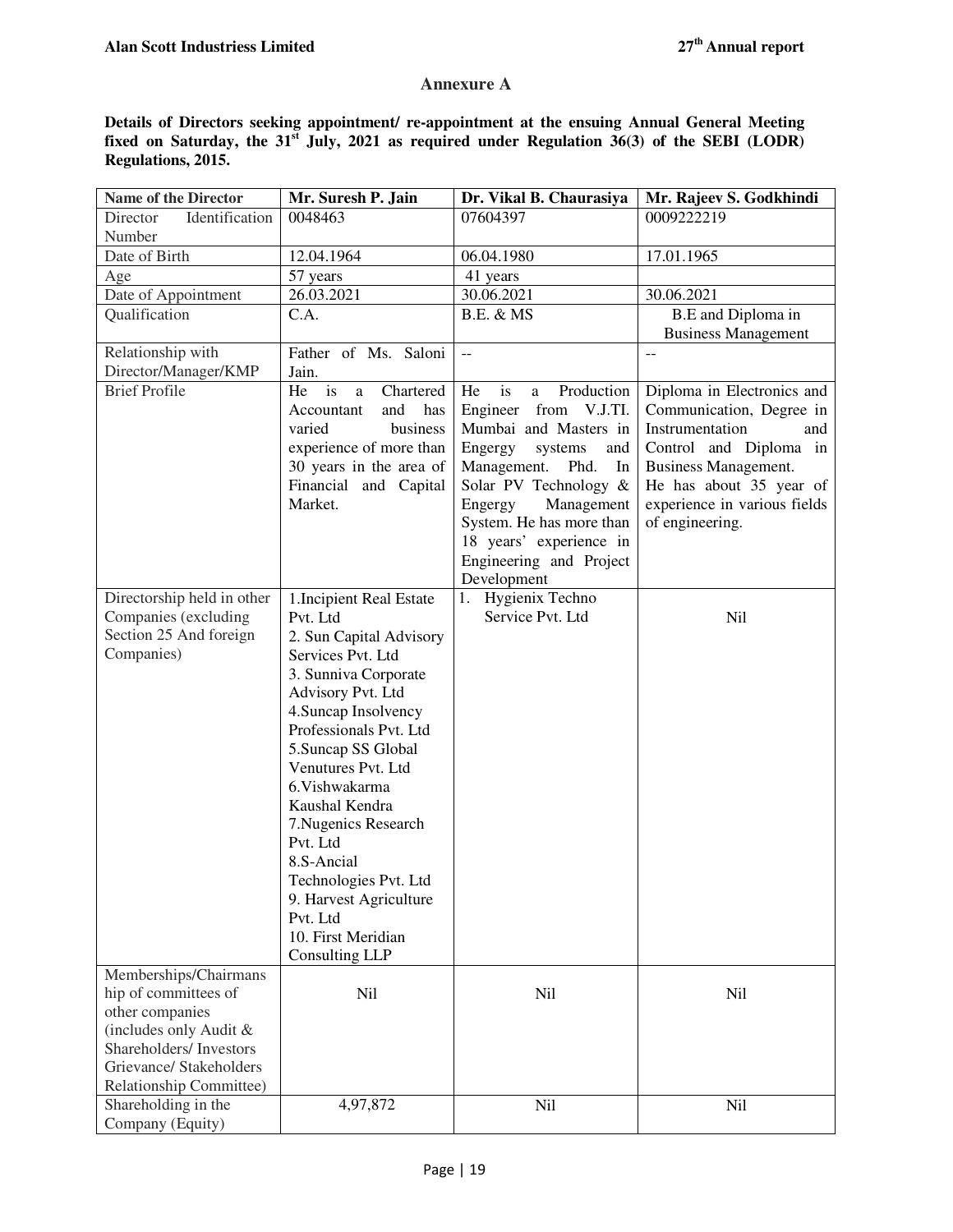## **THE INSTRUCTIONS FOR MEMBERS FOR REMOTE E-VOTING AND JOINING GENERAL MEETING ARE AS UNDER:-**

**The remote e-voting period begins on Wednesday, 28th July, 2021at 9.00 A.M. and ends on Friday, 30th July, 2021 at 5.00 P.M. The remote e-voting module shall be disabled by NSDL for voting thereafter. The Members, whose names appear in the Register of Members / Beneficial Owners as on the cut-off date i.e. 24th July, 2021, may cast their vote electronically. The voting right of shareholders shall be in proportion to their share in the paid-up equity share capital of the Company as on the cut-off date, being 24th July, 2021.** 

## **How do I vote electronically using NSDL e-Voting system?**

*The way to vote electronically on NSDL e-Voting system consists of "Two Steps" which are mentioned below:* 

## **Step 1: Access to NSDL e-Voting system**

## **A) Login method for e-Voting and joining virtual meeting for Individual shareholders holding securities in demat mode**

In terms of SEBI circular dated December 9, 2020 on e-Voting facility provided by Listed Companies, Individual shareholders holding securities in demat mode are allowed to vote through their demat account maintained with Depositories and Depository Participants. Shareholders are advised to update their mobile number and email Id in their demat accounts in order to access e-Voting facility.

| Login method for Individual shareholders holding securities in demat mode is given below: |  |  |
|-------------------------------------------------------------------------------------------|--|--|
|                                                                                           |  |  |

| <b>Type of shareholders</b>                                                  | <b>Login Method</b>                                                                                                                                                                                                                                                                                                                                                                                                                                                                                                                                                                                                                                                                                                                                                                                                                     |
|------------------------------------------------------------------------------|-----------------------------------------------------------------------------------------------------------------------------------------------------------------------------------------------------------------------------------------------------------------------------------------------------------------------------------------------------------------------------------------------------------------------------------------------------------------------------------------------------------------------------------------------------------------------------------------------------------------------------------------------------------------------------------------------------------------------------------------------------------------------------------------------------------------------------------------|
| Individual<br>Shareholders holding<br>securities in demat<br>mode with NSDL. | Existing <b>IDeAS</b> user can visit the e-Services website of NSDL<br>1.<br>Viz. https://eservices.nsdl.com either on a Personal Computer or<br>on a mobile. On the e-Services home page click on the<br>"Beneficial Owner" icon under "Login" which is available<br>under 'IDeAS' section, this will prompt you to enter your<br>existing User ID and Password. After successful authentication,<br>you will be able to see e-Voting services under Value added<br>services. Click on "Access to e-Voting" under e-Voting services<br>and you will be able to see e-Voting page. Click on company<br>name or e-Voting service provider i.e. NSDL and you will be re-<br>directed to e-Voting website of NSDL for casting your vote<br>during the remote e-Voting period or joining virtual meeting $\&$<br>voting during the meeting. |
|                                                                              | 2. If you are not registered for IDeAS e-Services, option to register<br>is available at https://eservices.nsdl.com.<br>Select "Register"<br>Online<br>for<br><b>IDeAS</b><br>click<br>Portal"<br><sub>or</sub><br>at<br>https://eservices.nsdl.com/SecureWeb/IdeasDirectReg.jsp<br>3. Visit the e-Voting website of NSDL. Open web browser by<br>typing the following URL: https://www.evoting.nsdl.com/ either<br>$D$ <sup>200</sup> $\alpha$   20                                                                                                                                                                                                                                                                                                                                                                                    |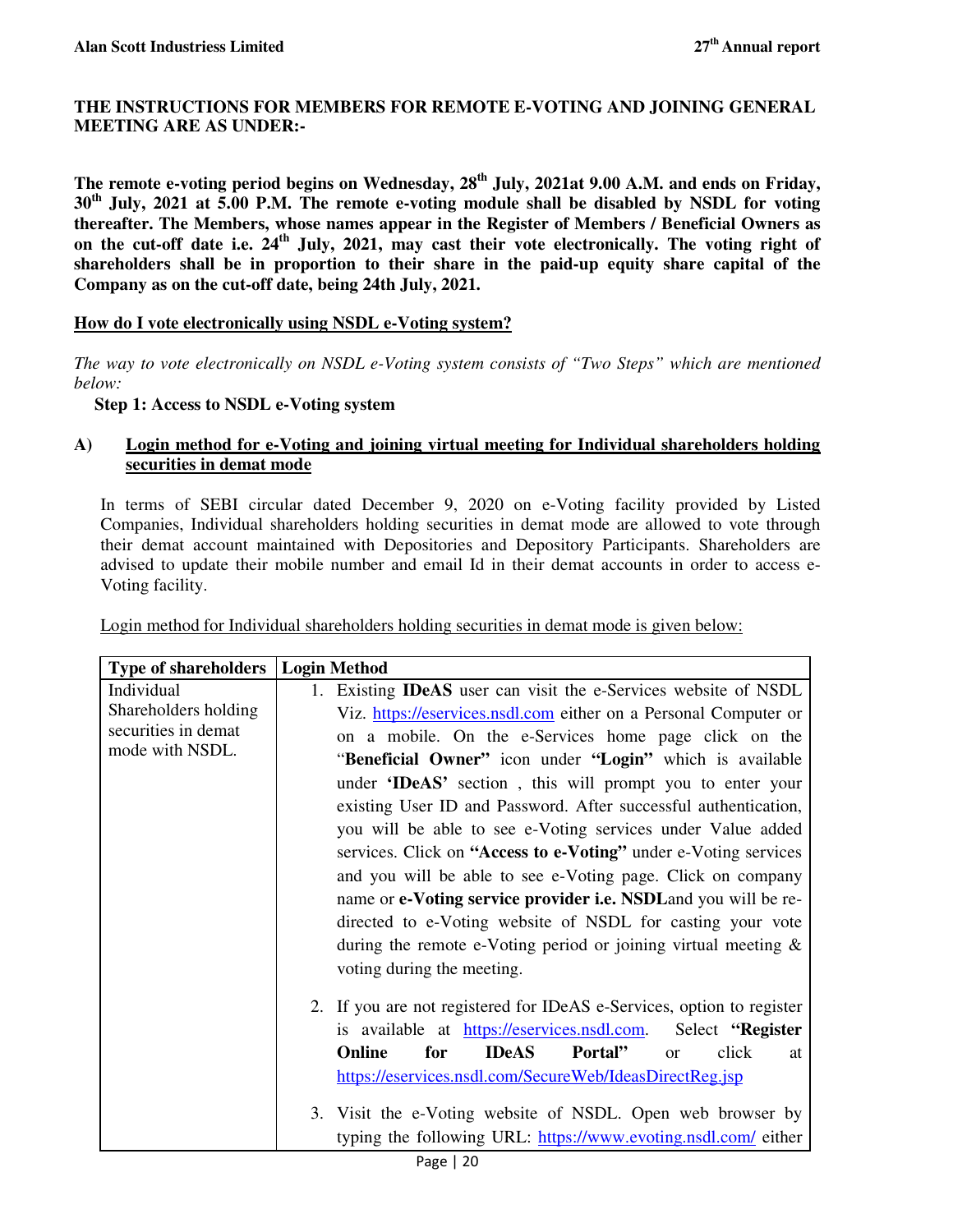|                                                                             | on a Personal Computer or on a mobile. Once the home page of e-<br>Voting system is launched, click on the icon "Login" which is<br>available under 'Shareholder/Member' section. A new screen will<br>open. You will have to enter your User ID (i.e. your sixteen digit<br>demat account number hold with NSDL), Password/OTP and a<br>Verification Code as shown on the screen. After successful<br>authentication, you will be redirected to NSDL Depository site<br>wherein you can see e-Voting page. Click on company name or e-<br>Voting service provider i.e. NSDLand you will be redirected to<br>e-Voting website of NSDL for casting your vote during the<br>remote e-Voting period or joining virtual meeting & voting<br>during the meeting. |
|-----------------------------------------------------------------------------|-------------------------------------------------------------------------------------------------------------------------------------------------------------------------------------------------------------------------------------------------------------------------------------------------------------------------------------------------------------------------------------------------------------------------------------------------------------------------------------------------------------------------------------------------------------------------------------------------------------------------------------------------------------------------------------------------------------------------------------------------------------|
|                                                                             | 4. Shareholders/Members can also download NSDL Mobile App<br>"NSDL Speede" facility by scanning the QR code mentioned<br>below for seamless voting experience.                                                                                                                                                                                                                                                                                                                                                                                                                                                                                                                                                                                              |
|                                                                             | <b>NSDL Mobile App is available on</b>                                                                                                                                                                                                                                                                                                                                                                                                                                                                                                                                                                                                                                                                                                                      |
|                                                                             | Google Play<br>$\bigwedge$ App Store                                                                                                                                                                                                                                                                                                                                                                                                                                                                                                                                                                                                                                                                                                                        |
|                                                                             |                                                                                                                                                                                                                                                                                                                                                                                                                                                                                                                                                                                                                                                                                                                                                             |
| Individual<br>Shareholders holding<br>securities in demat<br>mode with CDSL | 1. Existing users who have opted for Easi / Easiest, they can login<br>through their user id and password. Option will be made available<br>to reach e-Voting page without any further authentication. The<br>login<br>URL<br>for<br>Easi<br>Easiest<br>users<br>to<br>to<br>arehttps://web.cdslindia.com/myeasi/home/loginor<br>www.cdslindia.com and click on New System Myeasi.                                                                                                                                                                                                                                                                                                                                                                          |
|                                                                             | 2. After successful login of Easi/Easiest the user will be also able to<br>see the E Voting Menu. The Menu will have links of e-Voting<br>service provider i.e. NSDL. Click on NSDL to cast your vote.                                                                                                                                                                                                                                                                                                                                                                                                                                                                                                                                                      |
|                                                                             | 3. If the user is not registered for Easi/Easiest, option to register is<br>available at<br>https://web.cdslindia.com/myeasi/Registration/EasiRegistration                                                                                                                                                                                                                                                                                                                                                                                                                                                                                                                                                                                                  |
|                                                                             | 4. Alternatively, the user can directly access e-Voting page by<br>providing demat Account Number and PAN No. from a link in<br>www.cdslindia.com home page. The system will authenticate the<br>user by sending OTP on registered Mobile & Email as recorded<br>in the demat Account. After successful authentication, user will<br>be provided links for the respective ESP i.e. NSDL where the e-<br>Voting is in progress.                                                                                                                                                                                                                                                                                                                              |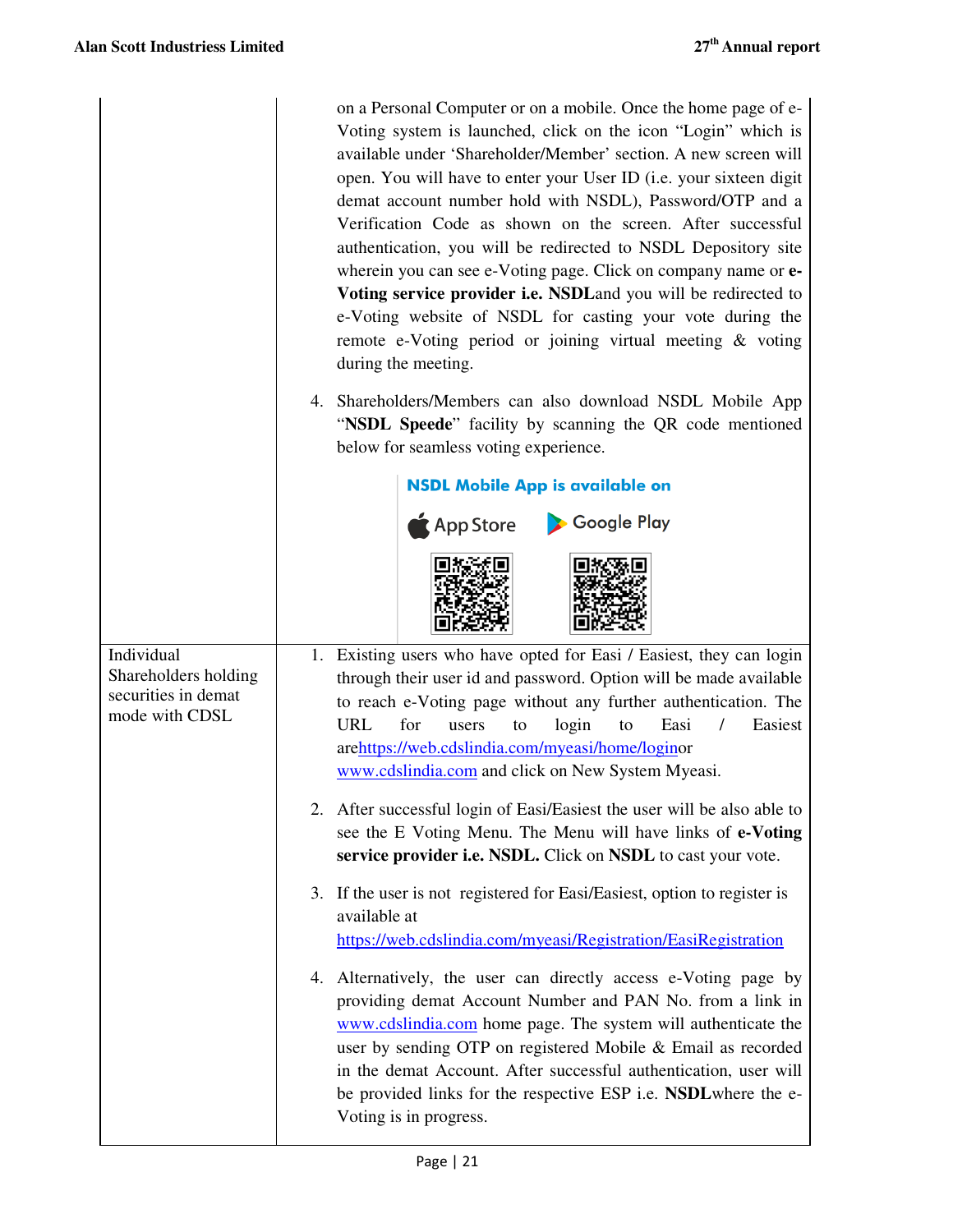| Individual             | You can also login using the login credentials of your demat account           |
|------------------------|--------------------------------------------------------------------------------|
| Shareholders (holding) | through your Depository Participant registered with NSDL/CDSL for e-           |
| securities in demat    | Voting facility. upon logging in, you will be able to see e-Voting option.     |
| mode) login through    | Click on e-Voting option, you will be redirected to NSDL/CDSL                  |
| their depository       | Depository site after successful authentication, wherein you can see e-        |
| participants           | Voting feature. Click on company name or e-Voting service provider <i>i.e.</i> |
|                        | NSDL and you will be redirected to e-Voting website of NSDL for                |
|                        | casting your vote during the remote e-Voting period or joining virtual         |
|                        | meeting & voting during the meeting.                                           |
|                        |                                                                                |

**Important note:** Members who are unable to retrieve User ID/ Password are advised to use Forget User ID and Forget Password option available at abovementioned website.

**Helpdesk for Individual Shareholders holding securities in demat mode for any technical issues related to login through Depository i.e. NSDL and CDSL.** 

| Login type                      | <b>Helpdesk details</b>                                                                 |
|---------------------------------|-----------------------------------------------------------------------------------------|
|                                 | Individual Shareholders holding Members facing any technical issue in login can contact |
|                                 | securities in demat mode with NSDL helpdesk by sending a<br>request<br>at               |
| <b>NSDL</b>                     | evoting@nsdl.co.inor call at toll free no.: 1800 1020 990 and                           |
|                                 | 1800 22 44 30                                                                           |
|                                 |                                                                                         |
| Individual Shareholders holding | Members facing any technical issue in login can contact                                 |
| securities in demat mode with   | <b>CDSL</b><br>helpdesk<br>by sending a<br>request<br>at                                |
| <b>CDSL</b>                     | helpdesk.evoting@cdslindia.com or contact at 022-23058738                               |
|                                 | or 022-23058542-43                                                                      |
|                                 |                                                                                         |

**B) Login Method for e-Voting and joining virtual meeting for shareholders other than Individual shareholders holding securities in demat mode and shareholders holding securities in physical mode.** 

## **How to Log-in to NSDL e-Voting website?**

- 1. Visit the e-Voting website of NSDL. Open web browser by typing the following URL: https://www.evoting.nsdl.com/ either on a Personal Computer or on a mobile.
- 2. Once the home page of e-Voting system is launched, click on the icon "Login" which is available under 'Shareholder/Member' section.
- 3. A new screen will open. You will have to enter your User ID, your Password/OTP and a Verification Code as shown on the screen.

*Alternatively, if you are registered for NSDL eservices i.e. IDEAS, you can log-in at https://eservices.nsdl.com/ with your existing IDEAS login. Once you log-in to NSDL eservices after using your log-in credentials, click on e-Voting and you can proceed to Step 2 i.e. Cast your vote electronically.*

4. Your User ID details are given below :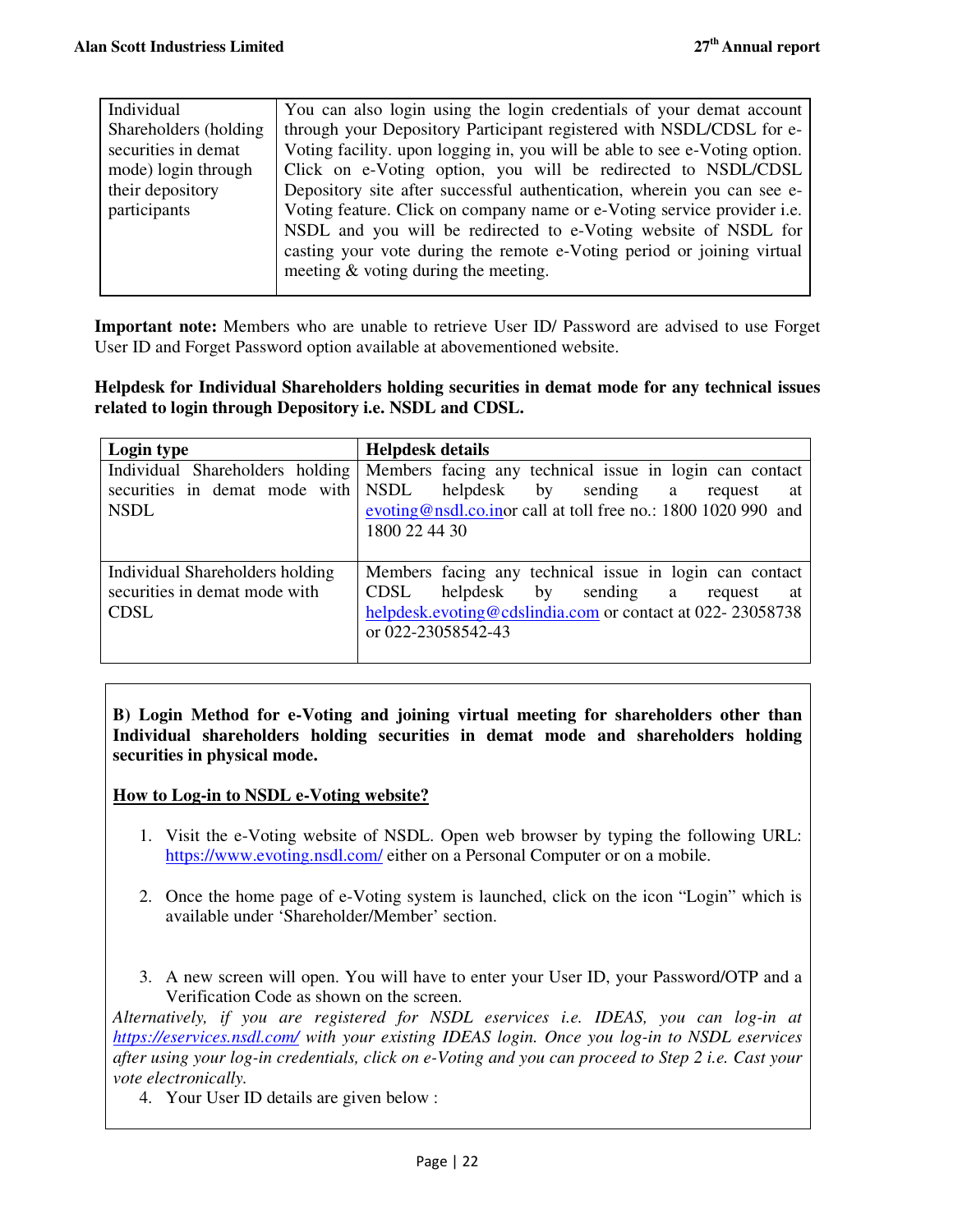| Manner of holding shares <i>i.e.</i> Demat   Your User ID is:<br>(NSDL or CDSL) or Physical |                                                                                                                                                                                                                 |
|---------------------------------------------------------------------------------------------|-----------------------------------------------------------------------------------------------------------------------------------------------------------------------------------------------------------------|
| a) For Members who hold shares in<br>demat account with NSDL.                               | 8 Character DP ID followed by 8 Digit<br>Client ID<br>For example if your DP ID is IN300***<br>and Client ID is 12****** then your user<br>ID is IN300***12*******.                                             |
| b) For Members who hold shares in<br>demat account with CDSL.                               | 16 Digit Beneficiary ID<br>For example if your Beneficiary ID is<br>$12***************$ then your user ID is<br>17**************                                                                                |
| Physical Form.                                                                              | c) For Members holding shares in EVEN Number followed by Folio<br>Number registered with the company<br>For example if folio number is 001 <sup>***</sup><br>and EVEN is 101456 then user ID is<br>101456001*** |

- 5. Password details for shareholders other than Individual shareholders are given below:
	- a) If you are already registered for e-Voting, then you can user your existing password to login and cast your vote.
	- b) If you are using NSDL e-Voting system for the first time, you will need to retrieve the 'initial password' which was communicated to you. Once you retrieve your 'initial password', you need to enter the 'initial password' and the system will force you to change your password.
	- c) How to retrieve your 'initial password'?
		- (i) If your email ID is registered in your demat account or with the company, your 'initial password' is communicated to you on your email ID. Trace the email sent to you from NSDL from your mailbox. Open the email and open the attachment i.e. a .pdf file. Open the .pdf file. The password to open the .pdf file is your 8 digit client ID for NSDL account, last 8 digits of client ID for CDSL account or folio number for shares held in physical form. The .pdf file contains your 'User ID' and your 'initial password'.
		- (ii) If your email ID is not registered, please follow steps mentioned below in **process for those shareholders whose email ids are not registered.**
- 6. If you are unable to retrieve or have not received the " Initial password" or have forgotten your password:
	- a) Click on "**Forgot User Details/Password**?"(If you are holding shares in your demat account with NSDL or CDSL) option available on www.evoting.nsdl.com.
	- b) **Physical User Reset Password**?" (If you are holding shares in physical mode) option available on www.evoting.nsdl.com.
	- c) If you are still unable to get the password by aforesaid two options, you can send a request at **evoting@nsdl.co.in** mentioning your demat account number/folio number, your PAN, your name and your registered address etc.
	- d) Members can also use the OTP (One Time Password) based login for casting the votes on the e-Voting system of NSDL.
- 7. After entering your password, tick on Agree to "Terms and Conditions" by selecting on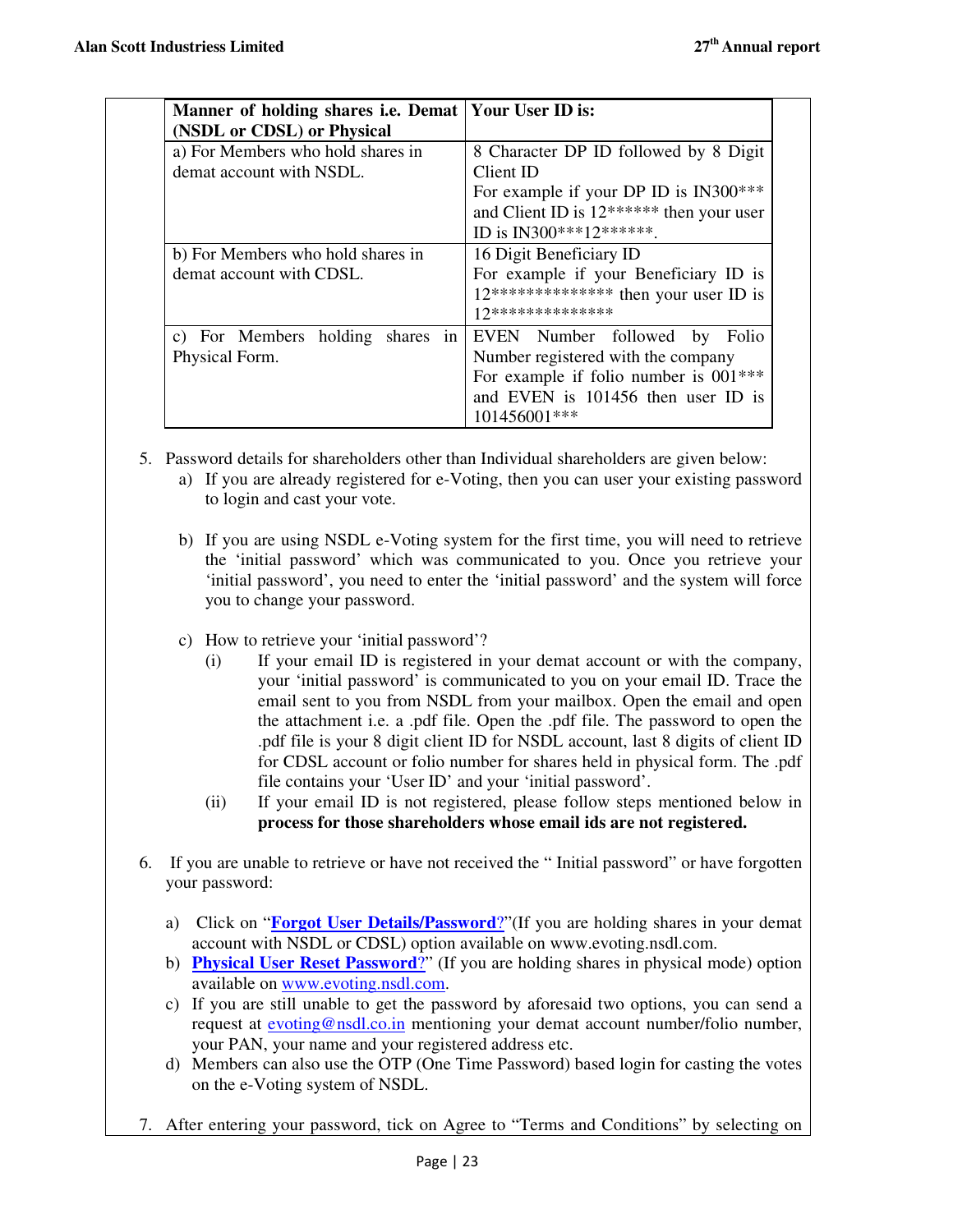the check box.

- 8. Now, you will have to click on "Login" button.
- 9. After you click on the "Login" button, Home page of e-Voting will open.

## **Step 2: Cast your vote electronically and join General Meeting on NSDL e-Voting system.**

## **How to cast your vote electronically and join General Meeting on NSDL e-Voting system?**

- 1. After successful login at Step 1, you will be able to see all the companies "EVEN" in which you are holding shares and whose voting cycle and General Meeting is in active status.
- 2. Select "EVEN" of company for which you wish to cast your vote during the remote e-Voting period and casting your vote during the General Meeting. For joining virtual meeting, you need to click on "VC/OAVM" link placed under "Join General Meeting".
- 3. Now you are ready for e-Voting as the Voting page opens.
- 4. Cast your vote by selecting appropriate options i.e. assent or dissent, verify/modify the number of shares for which you wish to cast your vote and click on "Submit" and also "Confirm" when prompted.
- 5. Upon confirmation, the message "Vote cast successfully" will be displayed.
- 6. You can also take the printout of the votes cast by you by clicking on the print option on the confirmation page.
- **7.** Once you confirm your vote on the resolution, you will not be allowed to modify your vote.

## **General Guidelines for shareholders**

- 1. Institutional shareholders (i.e. other than individuals, HUF, NRI etc.) are required to send scanned copy (PDF/JPG Format) of the relevant Board Resolution/ Authority letter etc. with attested specimen signature of the duly authorized signatory(ies) who are authorized to vote, to the Scrutinizer by e-mail to ucshukla@rediffmail.com with a copy marked to evoting@nsdl.co.in.
- 2. It is strongly recommended not to share your password with any other person and take utmost care to keep your password confidential. Login to the e-voting website will be disabled upon five unsuccessful attempts to key in the correct password. In such an event, you will need to go through the "Forgot User Details/Password?" or "Physical User Reset Password?" option available on www.evoting.nsdl.com to reset the password.
- 3. In case of any queries, you may refer the Frequently Asked Questions (FAQs) for Shareholders and e-voting user manual for Shareholders available at the download section of www.evoting.nsdl.com or call on toll free no.: 1800 1020 990 and 1800 22 44 30 or send a request to (Name of NSDL Official) at evoting@nsdl.co.in

**Process for those shareholders, whose email ids are not registered with the depositories for procuring user id and password and registration of e mail ids for e-voting for the resolutions set out in this notice**: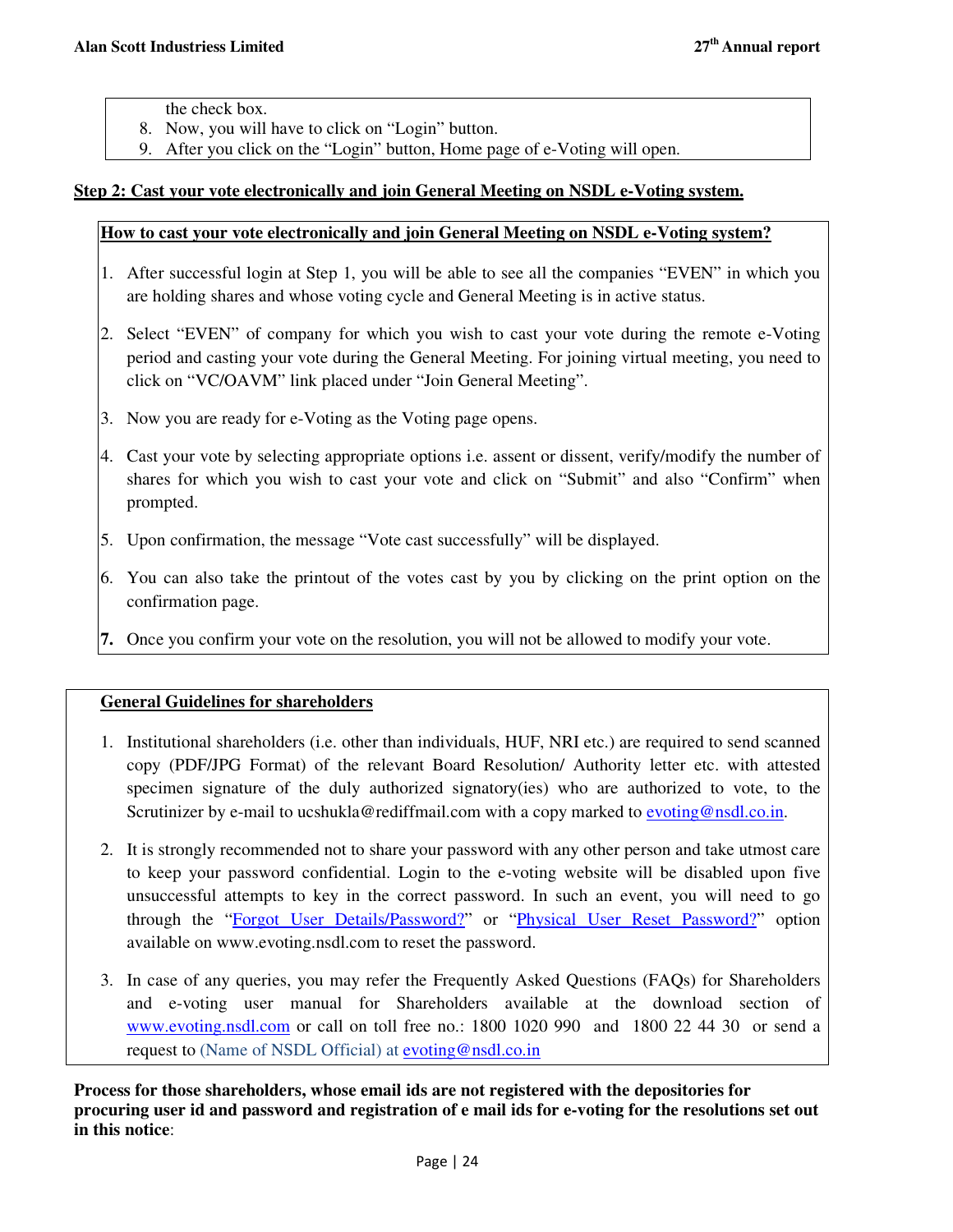- 1. In case shares are held in physical mode please provide Folio No., Name of shareholder, scanned copy of the share certificate (front and back), PAN (self attested scanned copy of PAN card), AADHAR (self attested scanned copy of Aadhar Card) by email to rnt.helpdesk@linkintime.co.in.
- 2. In case shares are held in demat mode, please provide DPID-CLID (16 digit DPID + CLID or 16 digit beneficiary ID), Name, client master or copy of Consolidated Account statement, PAN (self attested scanned copy of PAN card), AADHAR (self attested scanned copy of Aadhar Card) to rnt.helpdesk@linkintime.co.in. If you are an Individual shareholders holding securities in demat mode, you are requested to refer to the login method explained at **step 1 (A**) i.e.**Login method for e-Voting and joining virtual meeting for Individual shareholders holding securities in demat mode**.
- 3. Alternatively shareholder/members may send a request to **evoting@nsdl.co.infor procuring user id** and password for e-voting by providing above mentioned documents.
- 4. In terms of SEBI circular dated December 9, 2020 on e-Voting facility provided by Listed Companies, Individual shareholders holding securities in demat mode are allowed to vote through their demat account maintained with Depositories and Depository Participants. Shareholders are required to update their mobile number and email ID correctly in their demat account in order to access e-Voting facility.

## **THE INSTRUCTIONS FOR MEMBERS FOR e-VOTING ON THE DAY OF THE AGM ARE AS UNDER:-**

- 1. The procedure for e-Voting on the day of the AGM is same as the instructions mentioned above for remote e-voting.
- 2. Only those Members/ shareholders, who will be present in the AGM through VC/OAVM facility and have not casted their vote on the Resolutions through remote e-Voting and are otherwise not barred from doing so, shall be eligible to vote through e-Voting system in the AGM.
- 3. Members, who have voted through Remote e-Voting, will be eligible to attend the AGM. However, they will not be eligible to vote at the AGM.
- 4. The details of the person, who may be contacted for any grievances connected with the facility for e-Voting on the day of the AGM shall be the same person mentioned for Remote e-voting.

## **INSTRUCTIONS FOR MEMBERS FOR ATTENDING THE AGM THROUGH VC/OAVM ARE AS UNDER:**

1. Member will be provided with a facility to attend the AGM through VC/OAVM through the NSDL e-Voting system. Members may access by following the steps mentioned above for **Access to NSDL e-Voting system**. After successful login, you can see link of "VC/OAVM link" placed under **"Join General meeting"** menu against Company's name. You are requested to click on VC/OAVM link placed under Join General Meeting menu. The link for VC/OAVM will be available in Shareholder/Member login where the EVEN of Company will be displayed. Please note that the members who do not have the User ID and Password for e-Voting or have forgotten the User ID and Password may retrieve the same by following the remote e-Voting instructions mentioned in the notice to avoid last minute rush.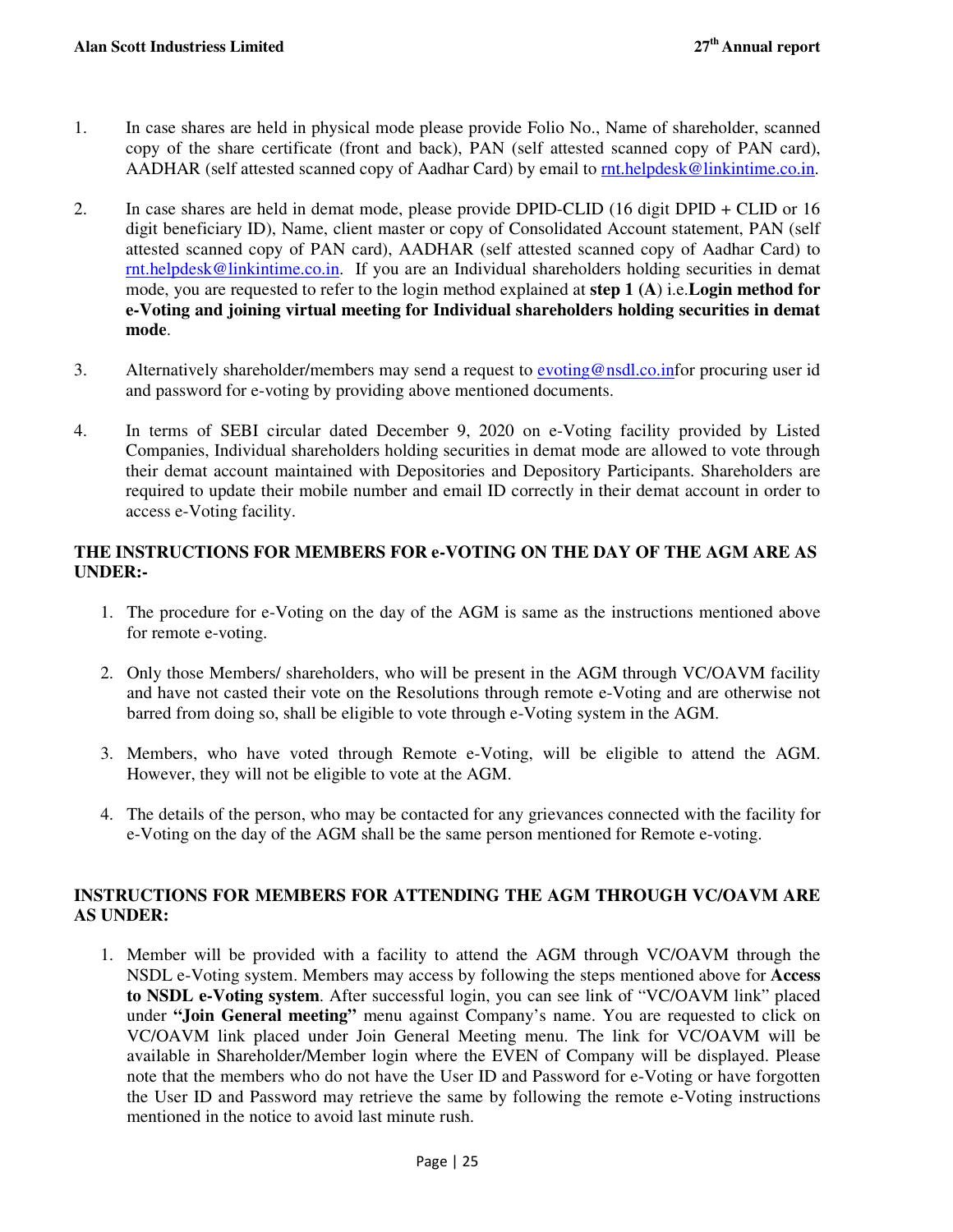- 2. Members are encouraged to join the Meeting through Laptops for better experience.
- 3. Further Members will be required to allow Camera and use Internet with a good speed to avoid any disturbance during the meeting.
- 4. Please note, that Participants Connecting from Mobile Devices or Tablets or through Laptop connecting via Mobile Hotspot may experience Audio/Video loss due to Fluctuation in their respective network. It is, therefore, recommended to use Stable Wi-Fi or LAN Connection to mitigate any kind of aforesaid glitches.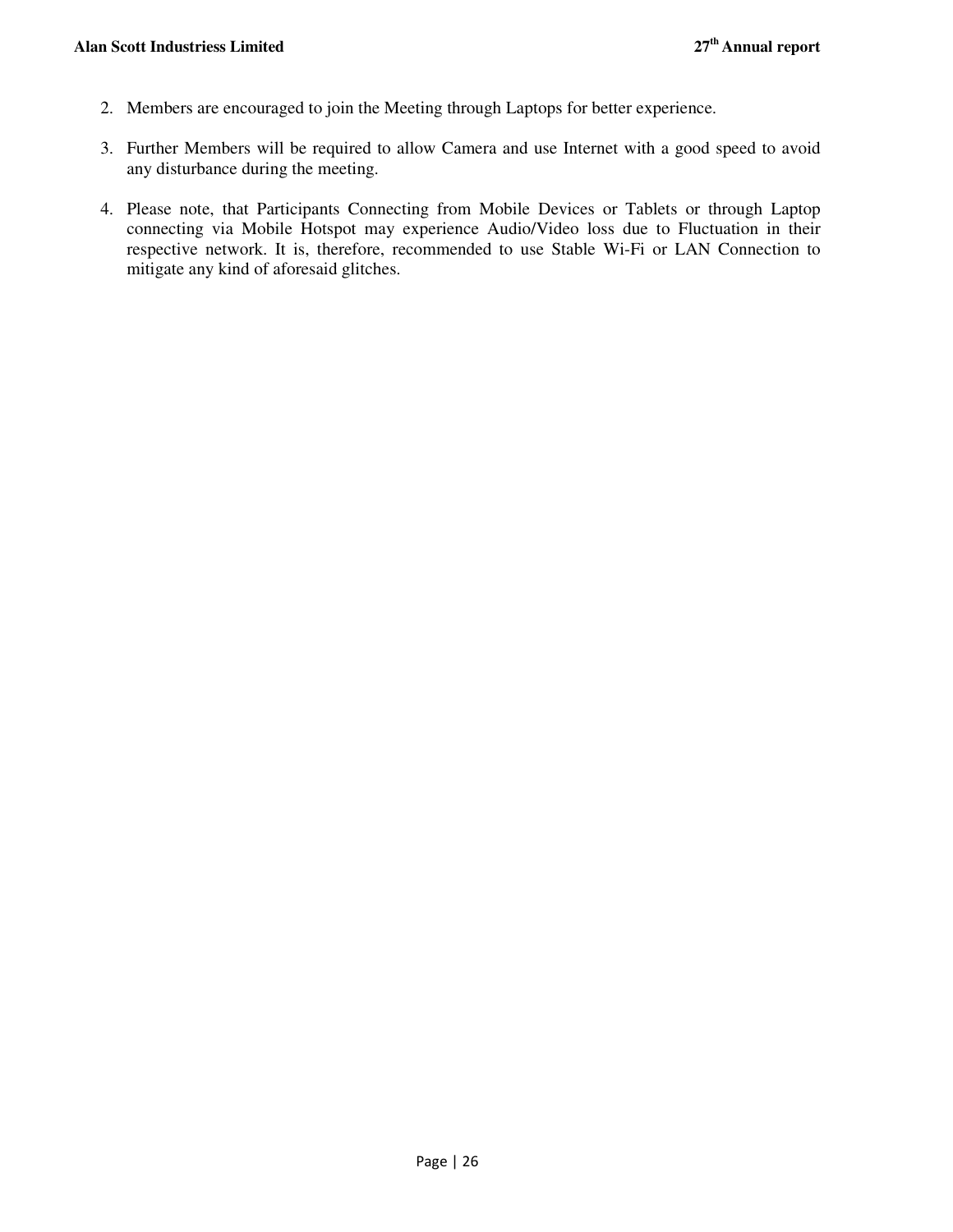## **DIRECTORS' REPORT**

To The Members

Your Directors are pleased to present their  $27<sup>th</sup>$  Annual Report on the working of the Company together with the Audited Statements of Accounts for the year ended 31<sup>st</sup> March, 2021.

## **FINANCIAL HIGHLIGHTS:**

| (Amt in Rs.)                                                      |                              |                              |  |
|-------------------------------------------------------------------|------------------------------|------------------------------|--|
| <b>Particulars</b>                                                | 31 <sup>st</sup> March, 2021 | 31 <sup>st</sup> March, 2020 |  |
| <b>Total Income</b>                                               | 11,31,265                    | 4,63,972                     |  |
| Less: Total Expenditure                                           | 10,87,570                    | 11,17,583                    |  |
| Profit/(Loss) Before Interest, Depreciation and<br>Tax            | 43,695                       | (6, 53, 611)                 |  |
| Less: Depreciation                                                |                              |                              |  |
| Less: Interest                                                    | 5,285                        | 13,176                       |  |
| <b>Profit/(Loss) Before Extraordinary Items and</b><br><b>Tax</b> | 38,410                       | (6,66,787)                   |  |
| Less: Extra-Ordinary Items                                        |                              |                              |  |
| <b>Profit/(Loss) Before Tax</b>                                   | 38,410                       | (6,66,787)                   |  |
| Less: Tax Expense                                                 |                              |                              |  |
| <b>Current Tax</b><br>a)                                          |                              |                              |  |
| Deferred Tax<br>b)                                                |                              | 11,020                       |  |
| <b>Profit/(Loss) For The Year</b>                                 | (6,77,807)                   |                              |  |

## **Dividend:**

Directors have not recommended any dividend.

## **Directors' Responsibility Statement:**

Pursuant to Section 134(5) of the Companies Act, 2013, the Board of Directors, to be best of their knowledge, confirm that –

- a) in the preparation of the accounts the applicable accounting standards have been followed along with proper explanations relating to material departure;
- b) appropriate accounting policies have been selected and applied consistently and have made judgments and estimates that are reasonable and prudent so as to give a true and fair view of the state of affairs of the Company at the end of the financial year and of loss of the Company for that period;
- c) proper and sufficient care has been taken for the maintenance of adequate accounting records in accordance with the provisions of the Act for safeguarding the assets of the Company and for preventing and detecting fraud and other irregularities;
- d) the annual accounts have been prepared on a going concern basis;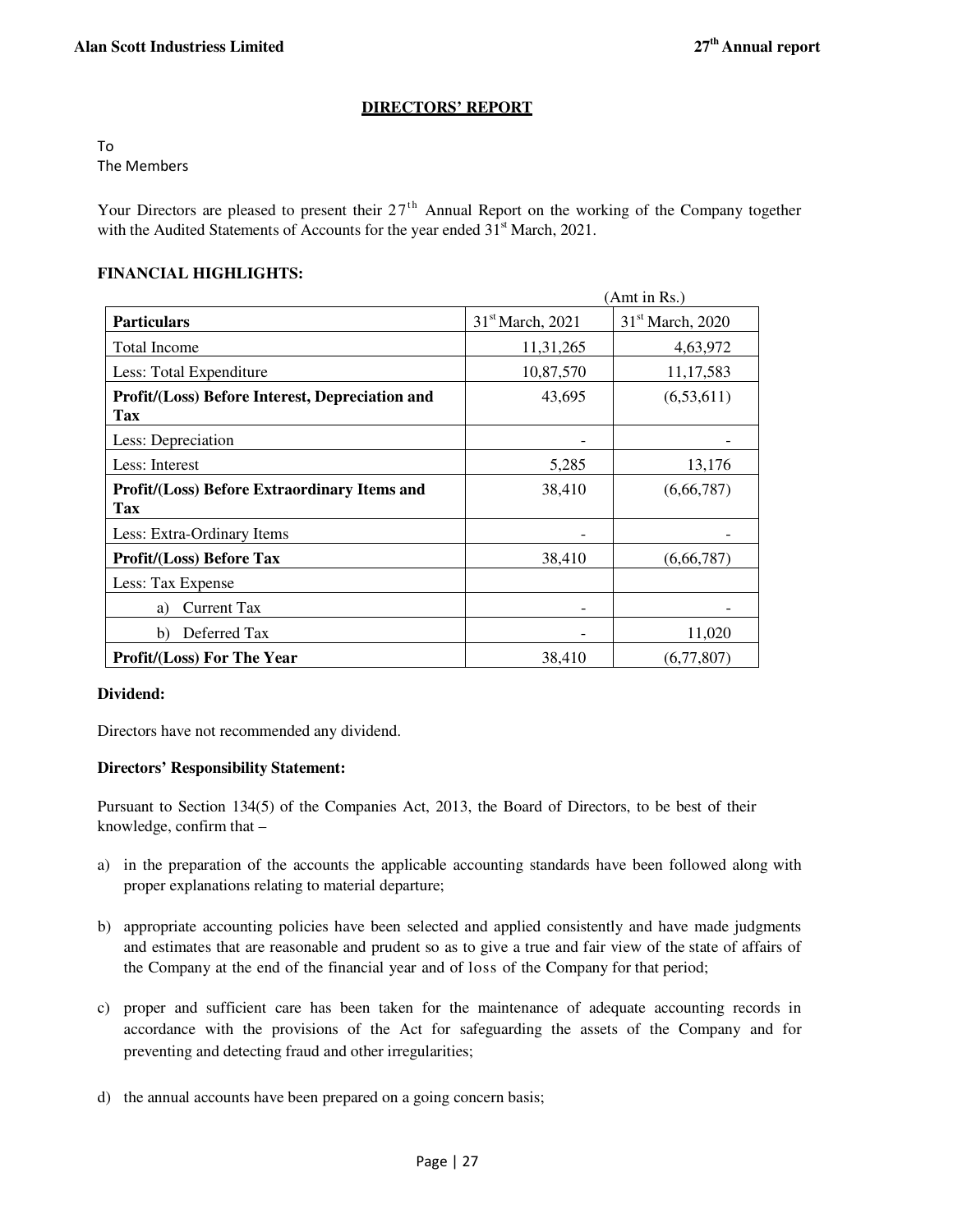- e) they have laid down internal financial controls to be followed by the Company and that such internal financial controls are adequate and were operating effectively;
- f) they have devised proper systems to ensure compliance with the provisions of all applicable laws and that such systems were adequate and operating effectively.

## **MANAGEMENT DISCUSSION AND ANALYSIS**

To avoid duplication of certain information in Directors' Report and Management Discussion & Analysis, the Board of Directors of your Company has presented the composite summary of performance and functions of the Company.

## **Economy**

After the first wave of COVID-19 pandemic appeared to be under control, revival of the Indian economy was being witnessed during first of the finance year 2020-21. Various incentive schemes of the government including direct money transfer in accounts of farmers were showing signs of accelerating growth in demand. However, second wave COVID-19 again adversely affected the movement of people, creating unemployment and curbing growth in demand. Rumors of expected third wave of COVID has added fuel to the fire and uncertainty has prevailed. Various stimulus in form of financial package announced by the finance ministry of government of India may help in surviving the small and medium enterprises, which are one of the main sources creating jobs and employment.

## **Industry Structure and development**

Your Directors have identified the manufacturing and marketing of disinfectant and other hygiene products as the main area of growth, considering utmost importance being given by the government of India to health and hygiene. Your Directors also proposes to enter into the field of manufacturing and marketing of medical equipments/instruments. For the purpose, a team of professionals and engineers is being created. Your Directors have co-opted two high qualified and experienced engineers on the Board as Executive Directors besides appointing Mr. Suresh Jain, Promoter, as Managing Director.

## **Performance:**

During the year under review, the Company earned an income of Rs.11,31,265/- as against Rs.4,63,972/- in previous year. The Company made a profit of Rs. 38,410/- as against a loss of Rs.6,77,807/-a year ago.

## **Material Changes and Commitment:**

There has been no material change and commitment affecting the financial position of the Company between the end of the financial year to which the financial statements relate and the date of this report.

#### **Opportunity and Threats:**

Considering the Indian macro-economic factors are in much better shape as also various financial stimulates being provided by the Government, it appears that the Company will have better opportunity to grow though uncertain prevails due to COVID-19 pandemic.

## **Future Outlook:**

After the second wave of COVID-19, it seems that the country is getting back to a higher growth trajectory. Jobs are being created in service as also manufacturing sector. Government's expenditure on core infrastructure and initiative such as 'Make in India' are giving the required impetus to urbanization. This will augur well for the economy in general and your Company in particular in medium to long term.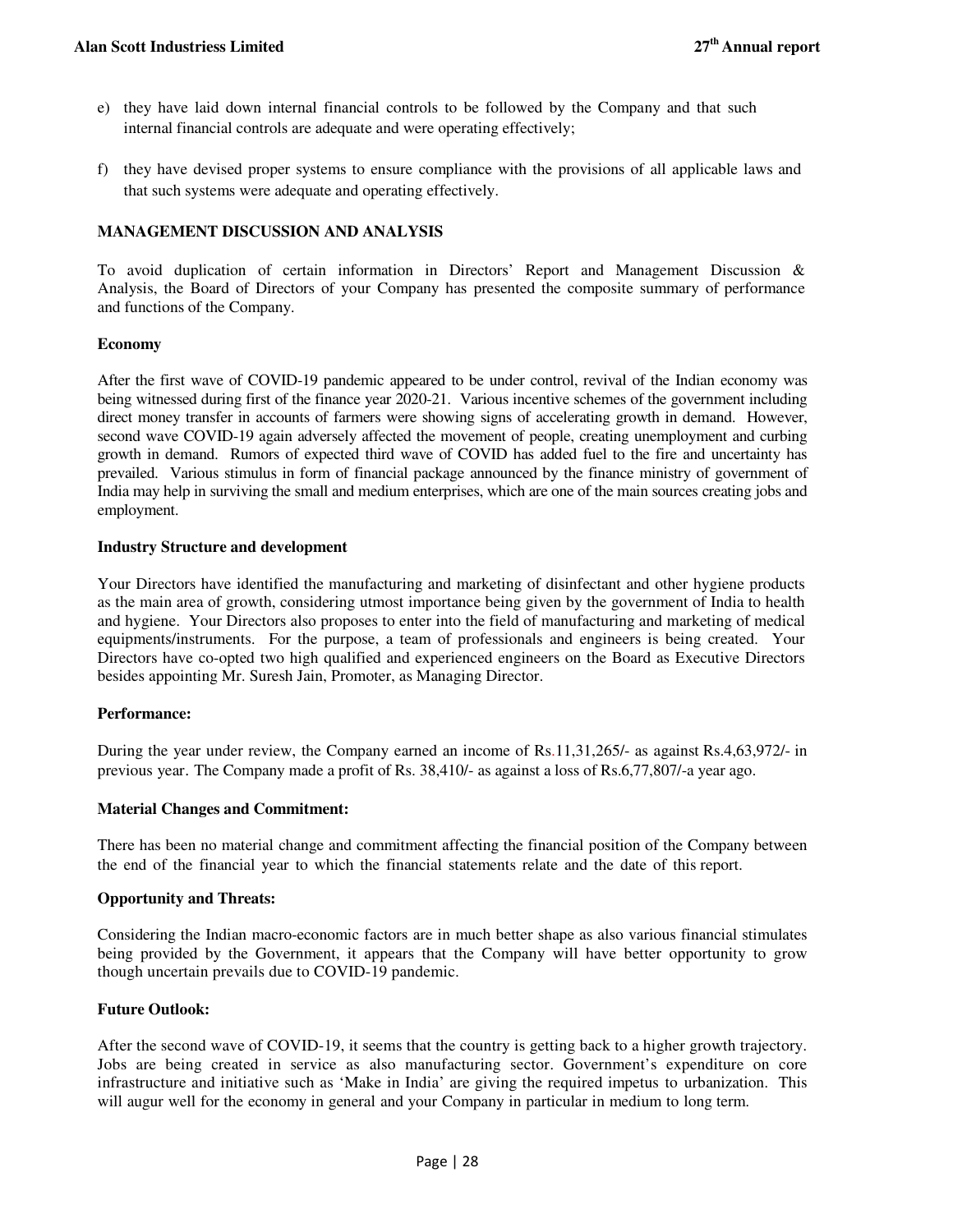## **Share Capital:**

On 26<sup>th</sup> March, 2021, the Company allotted 5,00,000 Equity Shares of Rs.10/- each at a premium of Rs.15/per share on preferential basis as provided under the Chapter V of the SEBI (Issue of Capital and Disclosure Requirements) Regulations, 2018 to the Promoters and Next Orbit Ventures Fund. The total issued, subscribed and paid-up capital of the Company increased to Rs.1,18,53,770/-.

## **Subsidiary:**

The Company does not have any subsidiary company.

## **Consolidated Financial Statement:**

Since the Company does not have any subsidiary company or associate or joint venture, consolidated financial statements are not prepared.

## **Corporate Governance:**

Provisions of para C, D and E of Schedule V of the SEBI (Listing Obligations and Disclosures Requirements) Regulations, 2015 are not applicable to your Company. Hence, report on Corporate Governance is not annexed.

## **Loans, Guarantees and investments**

The Company has neither given any loan or guarantee. The Company has invested surplus fund in shares and securities.

## **Public Deposit:**

Your Company has not accepted any deposits from the public, its shareholders or employees during the year under review.

## **Transaction with Related Parties:**

None of the transactions with related parties falls under the scope of Section 188(1) of the Companies Act, 2013. Hence, information on transactions with related parties pursuant to Section 134 (3)(h) of the Act read with rule 8(2) of the Companies (Accounts) Rules,2014 in Form AOC-2 is not provided.

#### **Conservation of Energy, etc.**

Since your Company was not engaged in any manufacturing activity during the year under review, information as required under the provisions of Section 143(3)(m) of the Act is not furnished. During the year, the Company neither earned nor spent any foreign exchange.

## **Directors and Key Managerial Personnel**

The Board of Directors in its meeting held on 26<sup>th</sup> March, 2021 had appointed Mr. Suresh P. Jain, Promoter of your Company, as Additional Director and then Managing Director of the Company subject to necessary approval of the Members of the Company. The Board in its meeting held on  $30<sup>th</sup>$  June, 2021 also appointed Dr. Vikal B. Chaurasiya and Mr. Rajeev S. Godkhindi as Additional Directors and subsequently in the same meeting they were appointed as Whole-time Directors, designated as Executive Directors. All the three Directors will be vacating their respective offices at the forthcoming Annual General Meeting. The Company has received notices from some of the Members of the Company signifying their intention of proposing appointments of Mr. Suresh P. Jain, Dr. Vikal B. Chaurasiya and Mr. Rajeev S. Godkhindi as Directors. Directors recommend passing of the necessary resolutions as set-out in the Notice of Annual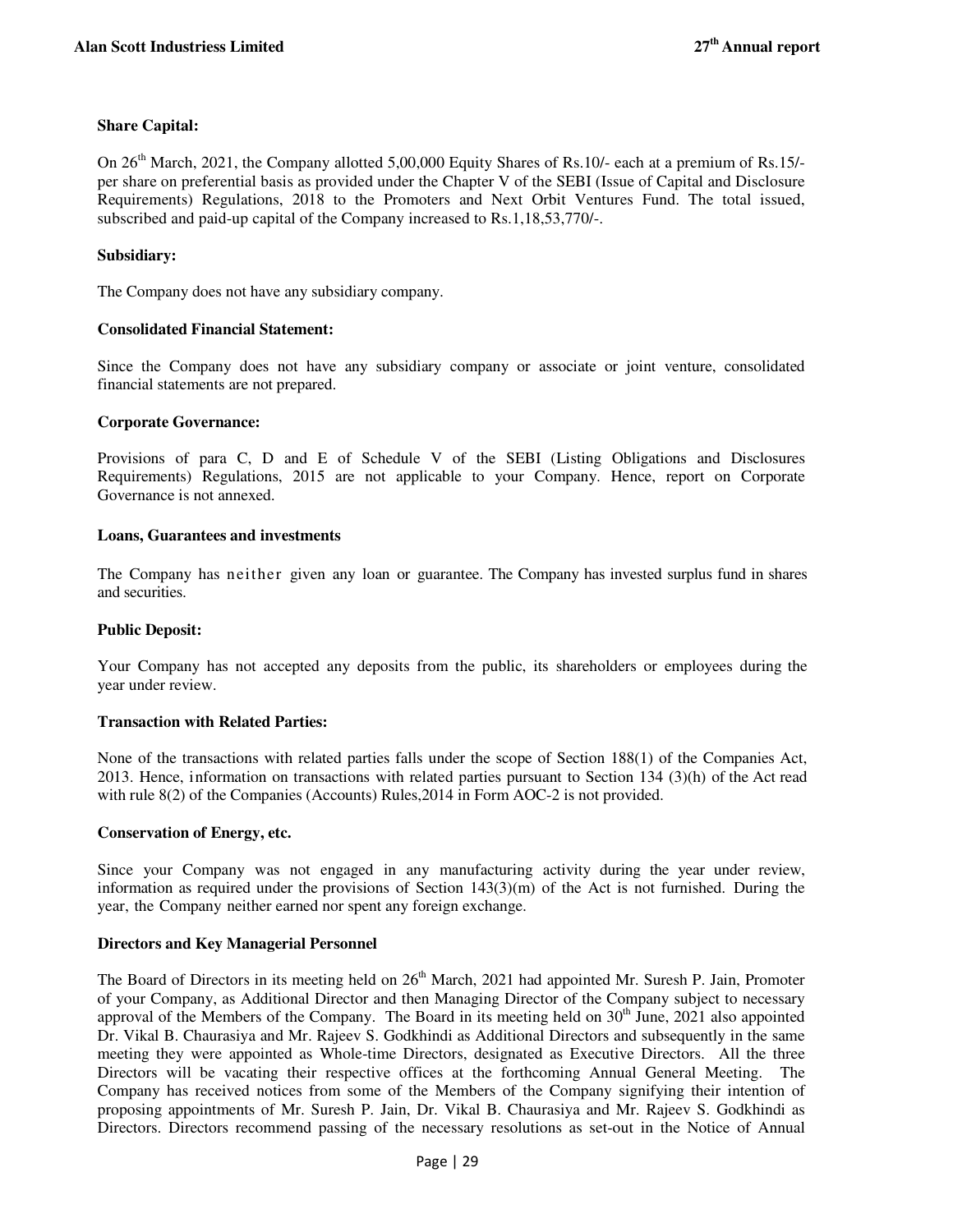General Meeting accompanying this report.

To comply with the provisions of the Companies Act, 2013 and Articles of Association, Ms. Saloni Jain shall retire by rotation at the forthcoming Annual General Meeting and being eligible, seek re-appointment.

During the year under review, none of the non-executive directors had any pecuniary relationship or transactions with the Company.

Mr. Suresh P. Jain is the Managing Director, Mr. Mahendra Balkrishan Dave is Chief Finance Officer and Ms. Yashika Arora is the Company Secretary.

## **Disclosure by Independent Directors:**

All the Independent Directors have furnished declarations that they meet the criteria of independence as laid down under Section 149 (6) of the Companies Act, 2013.

#### **Audit Committee:**

The Audit Committee comprises of Mr. Vaibahv P. Bhandari, Mr. Srivardhan A. Khemka; both Independent Directors, and Ms. Saloni Jain. All the members of the Committee are having financial and accounting knowledge. The Committee met four times during the financial year 2020-21.

#### **Nomination & Remuneration committee/policy:**

The Nomination and Remuneration Committee comprises Mr. Srivardhan A. Khemka, Mr. Vaibhav P. Bhandari and Ms. Saloni Joni, all are non-executive Directors. The Committee met twice during the financial year under reivew.

The Nomination and Remuneration Policy recommended by the Nomination & Remuneration Committee is duly approved and adopted by the Board of Directors. The said policy is annexed to the report as **Annexure I**.

## **Stakeholders' Relationship Committee**

The Stakeholders' Relationship Committee comprises of Ms. Saloni Jain, Mr. Srivardhan A. Khemka and Mr. Vaibhav P. Bhandari. The Committee met once during the financial year.

## **Board Meetings:**

Six meetings of the board were held during the year under review. One meeting of the independent directors was also held during the year.

## **Board Evaluation**

Pursuant to the provisions of the Companies Act, 2013 the Board of Directors had done the annual evaluation of its own performance, its committees and individual directors. The Nomination and Remuneration Committee reviewed the performance of the individual directors on the basis of criteria such as the contribution of the individual director to the Board and committee meetings.

## **CSR Committee**

The Company does not fulfill any of the three criteria specified in Section 135(1) of the Companies Act, 2013 and as such is not required to comply with the provisions of Section 135 of the Companies Act, 2013 and Companies (Corporate Social Responsibility Policy) Rules, 2014.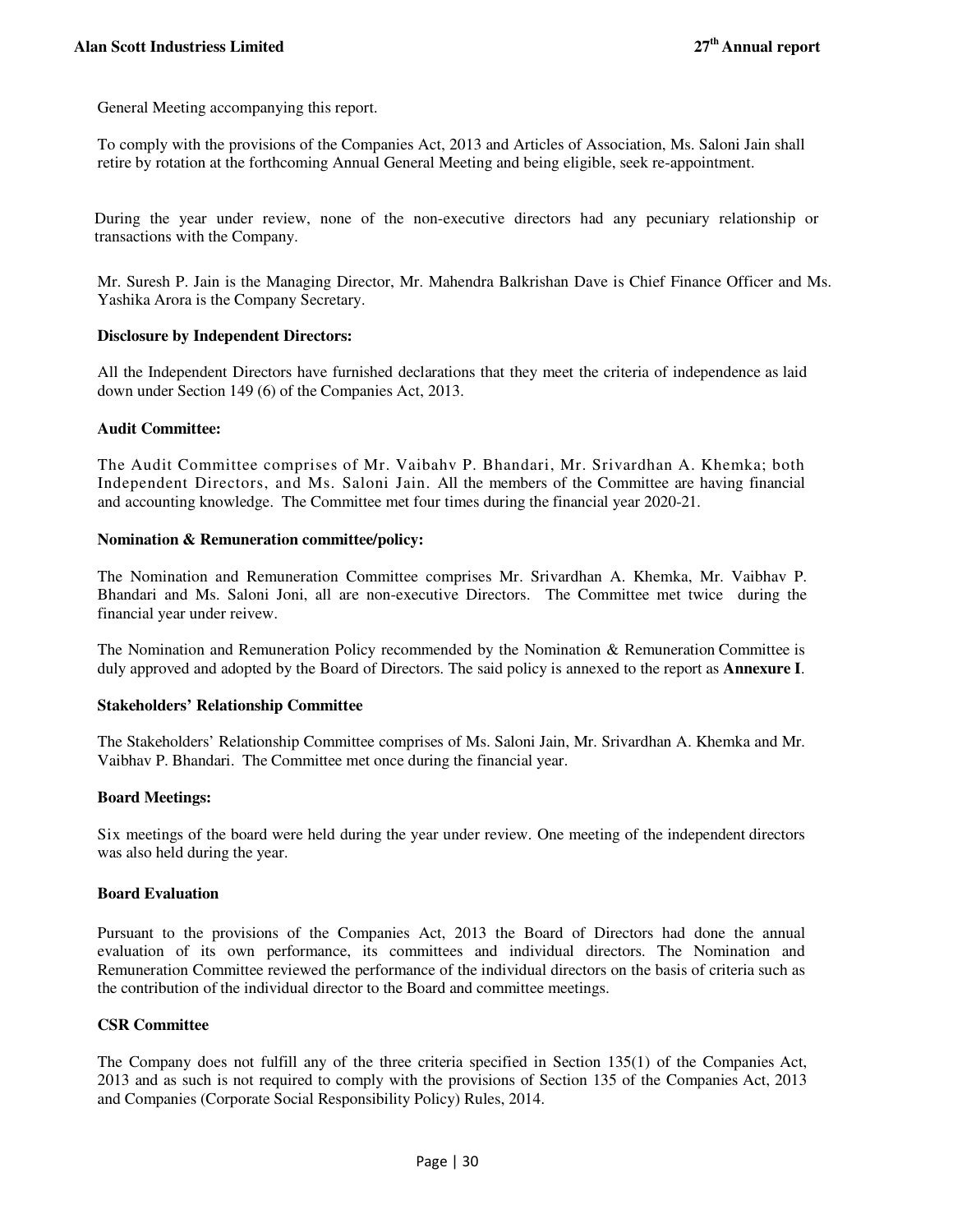## **Internal Control System**

Adequate internal control systems are in place to maintain quality of product, proper accounting as per norms and standards prescribed, asset maintenance and its proper use. The Company has an independent internal auditor, who periodically reviews the accounts and reports to the Audit Committee.

## **Risk Management:**

The management continuously access the risk involved in the business and all out efforts are made to mitigate the risk with appropriate action.

## **Employee**:

The Company had only one employee during the year under review.

No remuneration was paid to any of the directors. Hence, the particulars of employees required under Rule 5(1) of the Companies (Appointment and Remuneration of Managerial Personnel) Rules, 2014 are not provided.

Since the Company had no employee during the year under review, information required under Section 197(12) of the Companies Act, 2013 read with Rule 5 (2) and 5(3) of the Companies (Appointment and Remuneration of Management Personnel) Rule, 2014, is not furnished.

## **Auditors:**

According to Directors, there are no adverse remarks made by Statutory Auditors in their report. Notes to the accounts are self explanatory to comments/observation made by the auditors in their report. Hence, no separate explanation is given.

M/s. Pravin Chandak & Associates, Chartered Accountants, were appointed as Statutory Auditors of the Company in the  $26<sup>th</sup>$  Annual General Meeting for a period of five years. M/s. Pravin Chandak & Associates, Chartered Accountants, have confirmed that they are not disqualified to continue to act as Statutory Auditors of the Company.

## **Secretarial Audit Report**

During the year under review, Secretarial Audit was carried out by M/s. DDB & Company, Practicing Company Secretaries for the financial year 2020-21. The report on the Secretarial Audit is appended as **Annexure II** to this report.

## **Details of significant & material orders Passed by the regulators or Courts or Tribunal:**

No such order was passed by any of the authorities, which impacts the going concern status and company's operations in future.

## **Annual Return**

Pursuant to the provisions of Section 92(3) and Section 134(3)(a) of the Companies Act, 2013 a copy of the Annual Return of the Company for the year ended  $31<sup>st</sup>$  March, 2021 is placed on the Company's website.

## **Vigil Mechanism:**

The Company has a vigil mechanism policy to deal with instances of fraud and mismanagement. The whistle blower policy is adopted by the Board of Directors and is hosted on the website of the Company.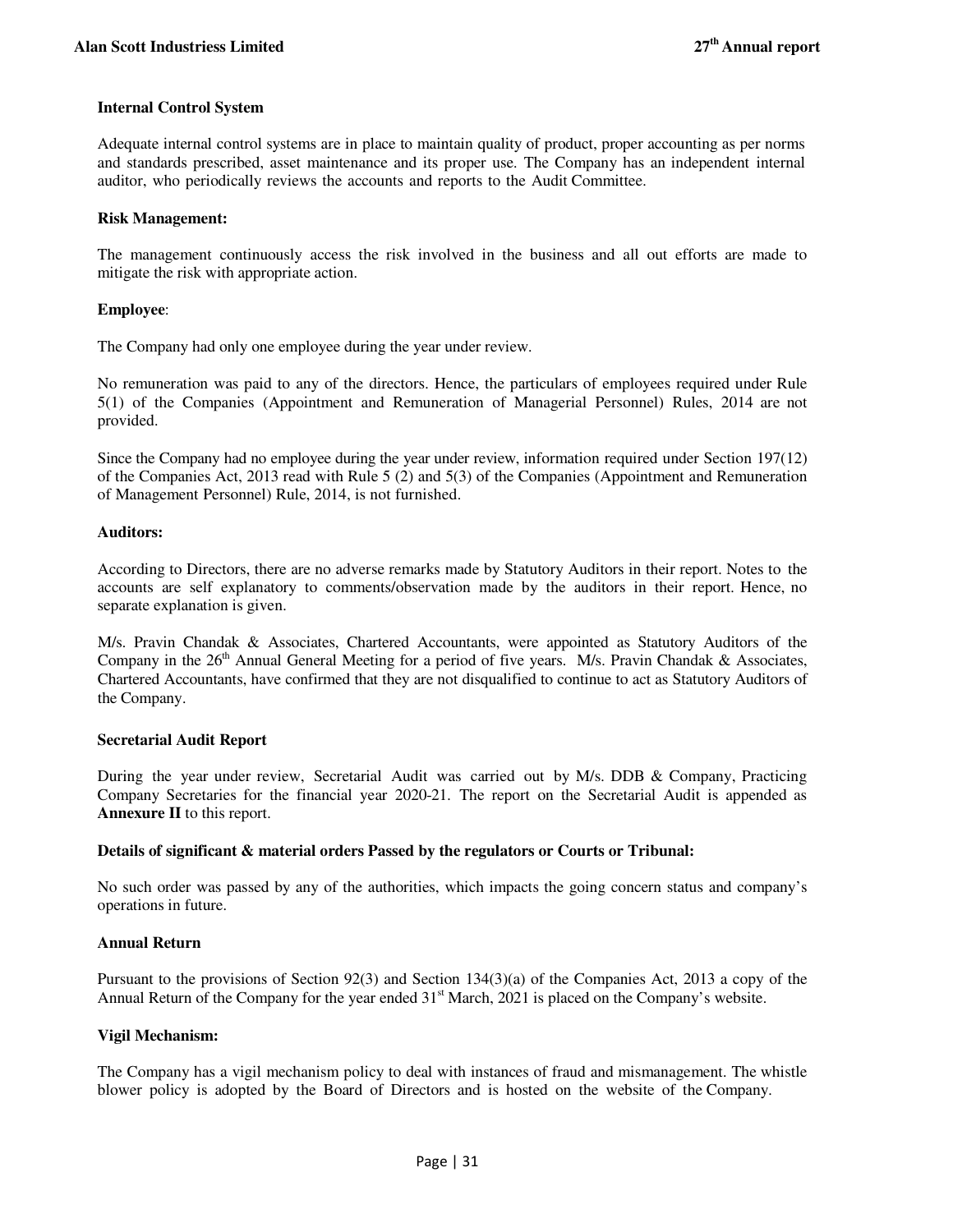## **Fraud reporting:**

No fraud whether actual, suspected or alleged was reported to the Board of Directors during the year under review.

#### **Prevention of sexual harassment at workplace:**

Since the Company does not have any woman employee, the provisions of the 'Sexual Harassment of Women at Workplace (Prevention, Prohibition & Redressal) Act are not applicable.

#### **Cautionary statement:**

Statements in the Annual Report, particularly those which relate to Management Discussion and Analysis may constitute forward looking statements within the meaning of applicable laws and regulations. Although the expectations are based on the reasonable assumptions, the actual results might differ.

#### **Acknowledgement:**

The Directors wish to place on record their deep sense of appreciation to the Company's Bankers for their unstinted support. Your directors also wish to thank the shareholders for confidence reposed in the management of the Company.

> For & On Behalf of Board of Directors ALAN SCOTT INDUSTRIESS LTD.

 Sd/- SURESH PUKHRAJ JAIN CHAIRMAN &MANAGING DIRECTOR DIN: 00048463

Place: Mumbai Dated: 30/06/2021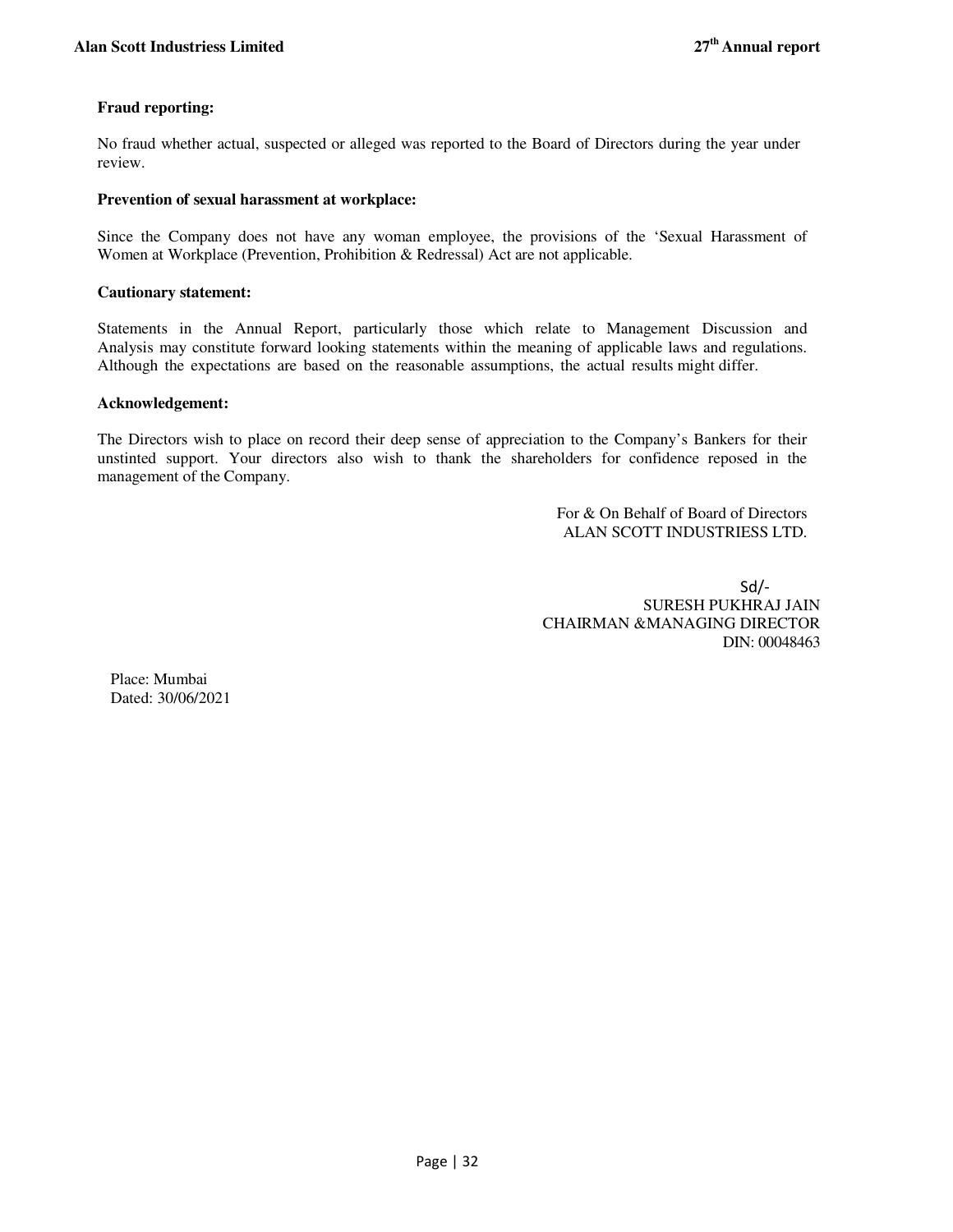## **Annexure I**

## **Nomination and Remuneration Committee Policy of Alan Scott Industriess Ltd.**

## 1. OBJECTIVE

The Nomination and Remuneration Committee and this Policy shall be in compliance with Section 178 of the Companies Act, 2013 read with relevant rules thereto and Clause 49 of the Listing Agreement. The Key Objectives of the Committee are:

- To guide the Board in relation to appointment and removal of Directors, Key Managerial Personnel and Senior Management.
- To evaluate the performance of the members of the Board and provide necessary report to the Board for further evaluation of the Board.
- To recommend the Board on remuneration payable to the Directors, Key Managerial Personnel and Senior Management.
- To retain, motivate and promote talent and to ensure long term sustainability of talented managerial persons and create competitive advantage.
- To devise a policy on Board diversity.
- To develop a succession plan for the Board and to regularly review the plan.

## 2. DEFINITIONS

- a) Act means the Companies Act, 2013 as amended from time to time and the Rules made thereunder.
- b) Board means Board of Directors of the Company.
- c) Directors mean Directors of the Company.
- d) Key Managerial Personnel means (i) Chief Executive Officer or the Managing Director or Whole-time Director or the Manager; (ii) Chief Financial Officer; (iii) Company Secretary; and (iii) such other officer as may be prescribed.
- e) Senior Management means personnel of the company who are members of its core management team excluding the Board of Directors including Functional Heads.

## 3. ROLE OF COMMITTEE

- 3.1 Matters to be dealt with, perused and recommended to the Board by the Nomination and Remuneration Committee
	- 3.1.1 Formulate the criteria for determining qualifications, positive attributes and independence of a director.
	- 3.1.2 Identify persons who are qualified to become Director and persons, who may be appointed in Key Managerial and Senior Management positions in accordance with the criteria laid down in this policy.
	- 3.1.3 Recommend to the Board, appointment and removal of Director, KMP and Senior Management Personnel.
- 3.2 Policy for appointment and removal of Director, KMP and Senior Management
	- 3.2.1 Appointment criteria and qualifications
	- a) The Committee shall identify and ascertain the integrity, qualification, expertise and experience of the person for appointment as Director, KMP or at Senior Management level and recommend to the Board his / her appointment.
	- b) A person should possess adequate qualification, expertise and experience for the position he / she is considered for appointment. The Committee has discretion to decide whether qualification, expertise and experience possessed by a person are sufficient / satisfactory for the concerned position.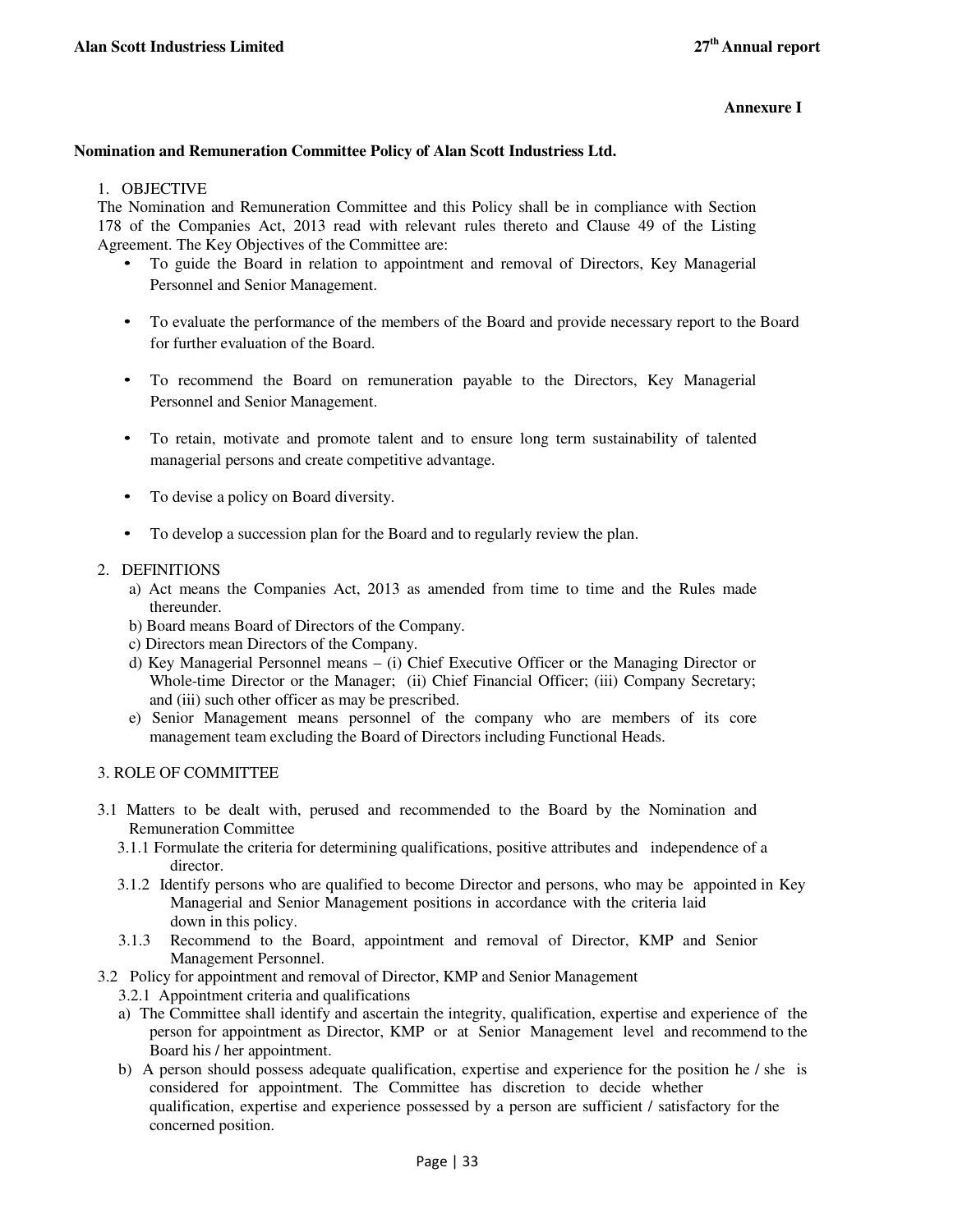c) The Company shall not appoint or continue the employment of any person as Whole-time Director or Managing Director, who has attained the age of seventy years; Provided that the term of the person holding this position may be extended beyond the age of seventy years with the approval of shareholders by passing a special resolution based on the explanatory statement annexed to the notice for such motion indicating the justification for extension of appointment beyond seventy years.

## 3.2.2 Term / Tenure

## a) Managing Director/Whole-time Director:

The Company shall appoint or re-appoint any person as its Executive Chairman, Managing Director or Whole-time Director and designate them for a term not exceeding five years at a time. No reappointment shall be made earlier than one year before the expiry of term.

## b) Independent Director:

- An Independent Director shall hold office for a term up to five consecutive years on the Board of the Company and will be eligible for re-appointment on passing of a special resolution by the Company and disclosure of such appointment in the Board's Report.
- No Independent Director shall hold office for more than two consecutive terms, but such Independent Director shall be eligible for appointment after expiry of three years of ceasing to become an Independent Director;

Provided that an Independent Director shall not, during the said period of three years, be appointed in or be associated with the Company in any other capacity, either directly or indirectly. However, if a person who has already served as an Independent Director for 5 years or more in the Company as on October 1, 2014 or such other date as may be determined by the Committee as per regulatory requirement; he/ she shall be eligible for appointment for one more term of 5 years only.

• At the time of appointment of Independent Director it should be ensured that number of Boards on which such Independent Director serves is restricted to seven listed companies as an Independent Director and three listed companies as an Independent Director in case such person is serving as a Whole-time Director of a listed company or such other number as may be prescribed under the Act.

## 3.2.3 Evaluation

The Committee shall carry out evaluation of performance of every Director, KMP and Senior Management Personnel at regular interval (yearly).

## 3.2.4 Removal

Due to reasons for any disqualification mentioned in the Act or under any other applicable Act, rules and regulations thereunder, the Committee may recommend, to the Board with reasons recorded in writing, removal of a Director, KMP or Senior Management Personnel subject to the provisions and compliance of the said Act and rules made thereunder.

## 3.2.5 Retirement

The Director, KMP and Senior Management Personnel shall retire as per the applicable provisions of the Act and the prevailing policy of the Company. The Board will have the discretion to retain the Director, KMP, Senior Management Personnel in the same position/ remuneration or otherwise even after attaining the retirement age, for the benefit of the Company.

- 3.3 Policy relating to the Remuneration for the Whole-time Director, KMP and Senior Management Personnel
- 3.3.1 General

a) The remuneration / compensation / commission etc. to the Managing Director, Whole-time Director, KMP and Senior Management Personnel will be determined by the Committee and recommended to the Board for approval. The remuneration / compensation / commission payable to Managing Director, Whole-time Director and Director shall be subject to the prior/post approval of the shareholders of the Company and Central Government, wherever required.

b) The remuneration and commission to be paid to the Managing Director, Whole-time Director and Directors shall be in accordance with the conditions laid down in the Articles of Association of the Company and as per the provisions of the Act.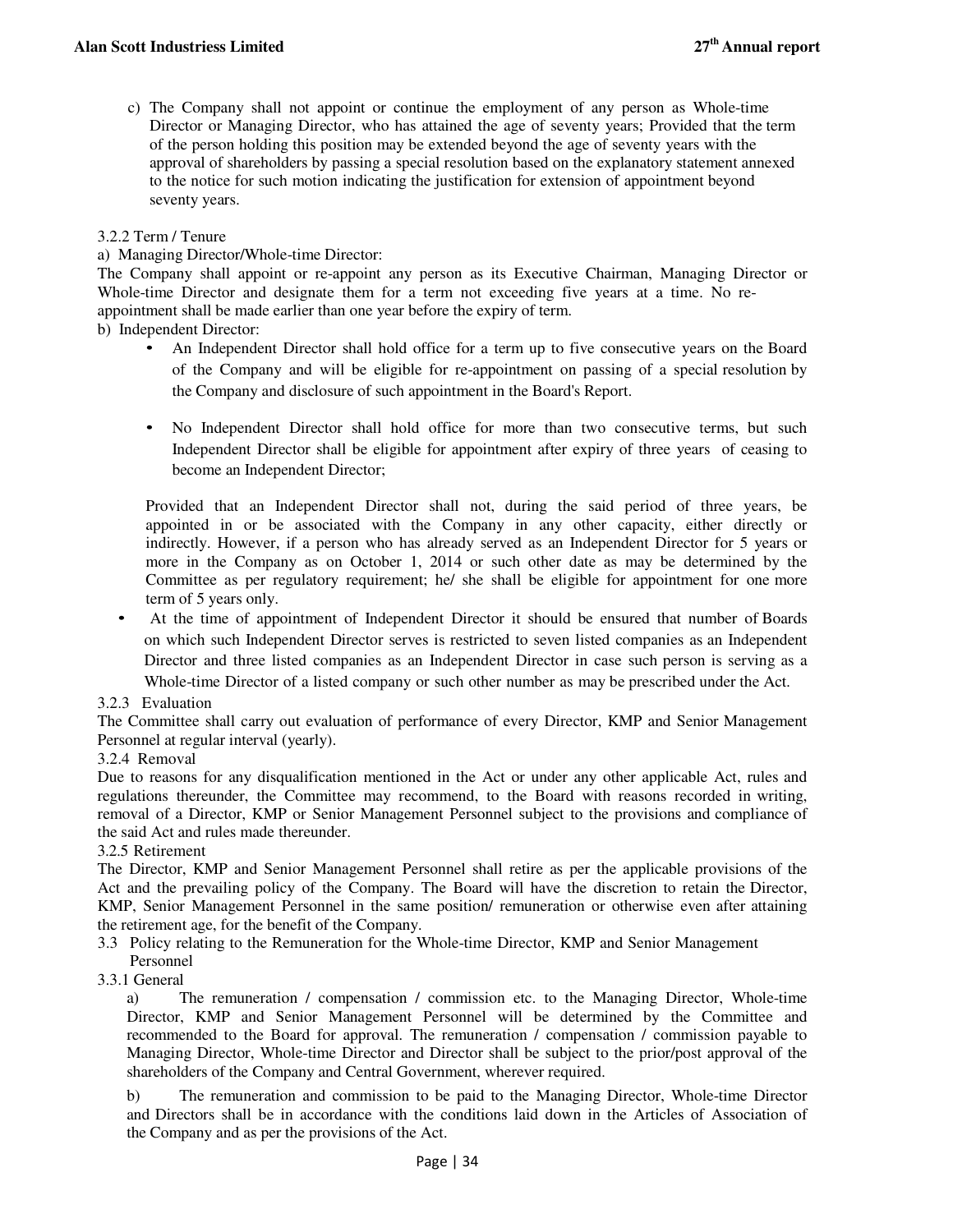c) Increments/revision to the existing remuneration/compensation payable to Managing Director, Whole-time Director and Directors may be recommended by the Committee to the Board, which should be within the limits approved by the Shareholders.

d) Where any insurance is taken by the Company on behalf of its Directors, Chief Executive Officer, Chief Financial Officer, the Company Secretary and any other employees for indemnifying them against any liability, the premium paid on such insurance shall not be treated as part of the remuneration payable to any such personnel; Provided that if such person is proved to be guilty, the premium paid on such insurance shall be treated as part of the remuneration.

3.3.2 Remuneration to Whole-time, Managing Director, Directors, KMP and Senior Management Personnel:

a) Fixed pay:

The Whole-time Director/ KMP and Senior Management Personnel shall be eligible for a monthly remuneration as may be approved by the Board on the recommendation of the Committee. The breakup of the pay scale and quantum of perquisites including, employer's contribution to P.F, pension scheme, medical expenses, club fees etc. shall be decided and approved by the Board/ the Person authorized by the Board on the recommendation of the Committee and approved by the shareholders and Central Government, wherever required.

b) Minimum Remuneration:

If, in any financial year, the Company has no profits or its profits are inadequate, the Company shall pay remuneration to its Managing Director and Whole-time Director in accordance with the provisions of Schedule V of the Act and if it is not able to comply with such provisions, with the previous approval of the Central Government.

c) Provisions for excess remuneration:

If Managing Director and/or Whole-time Director draws or receives, directly or indirectly by way of remuneration any such sums in excess of the limits prescribed under the Act or without the prior sanction of the Central Government, where required, he / she shall refund such sums to the Company and until such sum is refunded, hold it in trust for the Company. The Company shall not waive recovery of such sum refundable to it unless permitted by the Central Government.

3.3.3 Remuneration to Non- Executive / Independent Director:

a) Remuneration / Commission:

The remuneration / commission shall be fixed as per the slabs and conditions mentioned in the Articles of Association of the Company and the Act.

b) Sitting Fees:

The Non- Executive / Independent Director may receive remuneration by way of fees for attending meetings of Board or Committee thereof; Provided that the amount of such fees shall not exceed Rs. One Lac per meeting of the Board or Committee or such amount as may be prescribed by the Central Government from time to time.

c) Commission:

Commission may be paid within the monetary limit approved by shareholders, subject to the limit not exceeding 1% of the profits of the Company computed as per the applicable provisions of the Act.

d) Stock Options:

An Independent Director shall not be entitled to any stock option of the Company.

## 4. MEMBERSHIP

4.1 The Committee shall consist of a minimum three (3) non-executive directors, majority of them being independent.

4.2 Minimum two (2) members shall constitute a quorum for the Committee meeting.

4.3 Membership of the Committee shall be disclosed in the Annual Report.

4.4 Term of the Committee shall be continued unless terminated by the Board of Directors.

## 5. CHAIRPERSON

5.1 Chairperson of the Committee shall be an Independent Director.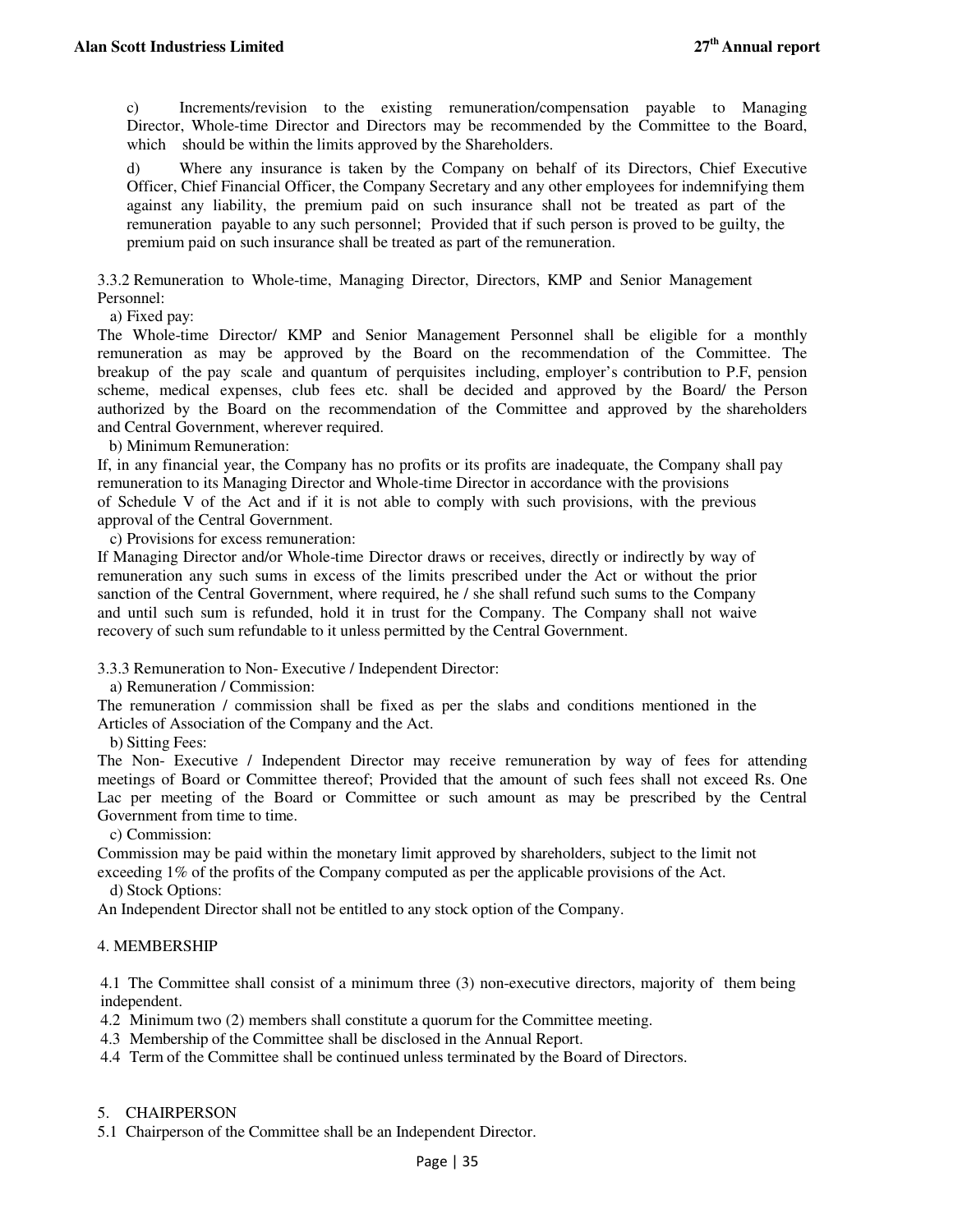5.2 Chairperson of the Company may be appointed as a member of the Committee but shall not be a Chairman of the Committee.

5.3 In the absence of the Chairperson, the members of the Committee present at the meeting shall choose one amongst them to act as Chairperson.

5.4 Chairman of the Nomination and Remuneration Committee meeting could be present at the Annual General Meeting or may nominate some other member to answer the shareholders' queries.

#### 6. FREQUENCY OF MEETINGS

The meeting of the Committee shall be held at such regular intervals as may be required.

#### 7. COMMITTEE MEMBERS' INTERESTS

7.1 A member of the Committee is not entitled to be present when his or her own remuneration is discussed at a meeting or when his or her performance is being evaluated.

7.2 The Committee may invite such executives, as it considers appropriate, to be present at the meetings of the Committee.

## 8. DUTIES OF COMMITTEE

A) The duties of the Committee in relation to nomination matters shall include:

8.1Ensuring that there is an appropriate induction in place for new Directors and members of Senior Management and reviewing its effectiveness;

8.2 Ensuring that on appointment to the Board, Non-Executive Directors receive a formal letter of appointment;

8.3 Identifying and recommending Directors who are to be put forward for retirement by rotation.

8.4 Determining the appropriate size, diversity and composition of the Board;

8.5 Setting a formal and transparent procedure for selecting new Directors for appointment to the Board; 8.6 Developing a succession plan for the Board and Senior Management and regularly reviewing the plan;

8.7 Evaluating the performance of the Board members and Senior Management in the context of the Company's performance from business and compliance perspective;

8.8 Making recommendations to the Board concerning any matters relating to the continuation in office of any Director at any time including the suspension or termination of service of an Executive Director as an employee of the Company subject to the provision of the law and their service contract.

8.9 Delegating any of its powers to one or more of its members or the Secretary of the Committee;

8.10 Recommend any necessary changes to the Board; and

8.11 Considering any other matters, as may be requested by the Board.

B) The duties of the Committee in relation to remuneration matters shall include:

8.12 To consider and determine the Remuneration Policy, based on the performance and also bearing in mind that the remuneration is reasonable and sufficient to attract retain and motivate members of the Board and such other factors as the Committee shall deem appropriate all elements of the remuneration of the members of the Board.

8.13 To approve the remuneration of the Senior Management including key managerial personnel of the Company maintaining a balance between fixed and incentive pay reflecting short and long term performance objectives appropriate to the working of the Company.

9 To delegate any of its powers to one or more member(s) of the Committee.

## 10 MINUTES OF COMMITTEE MEETING

Proceedings of all meetings shall be minuted and signed by the Chairman of the Committee at the subsequent meeting. Minutes of the Committee meetings will be tabled at the subsequent Board and Committee meeting.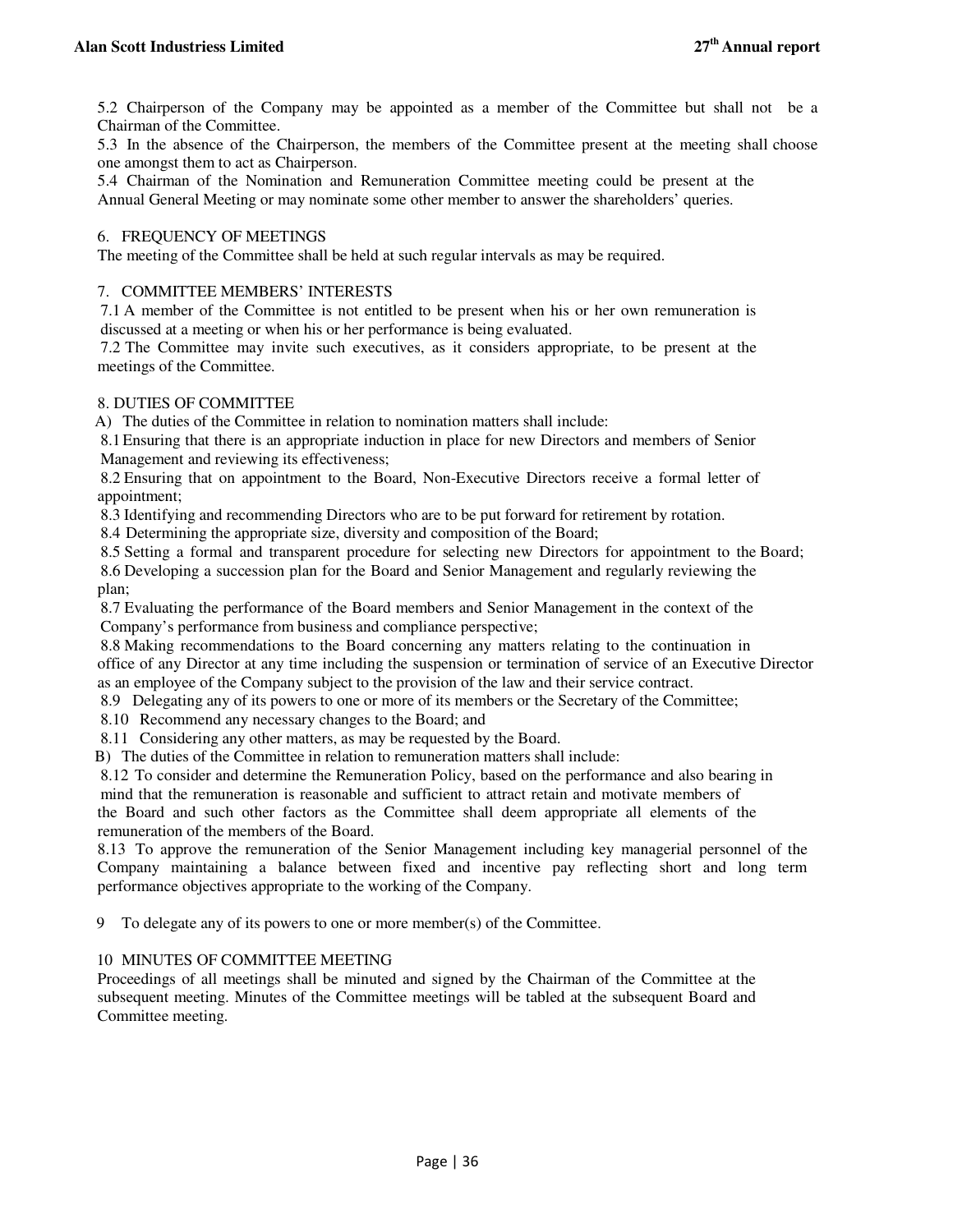## **Annexure II**

## **SECRETARIAL AUDIT REPORT**

For the Financial ended  $31<sup>st</sup>$  March, 2021

## [Pursuant to section 204(1) of the Companies Act, 2013 and Rule No.9 of the Companies (Appointment and Remuneration of Managerial Personnel) Rules, 2014]

To,

The Members, Alanc Scott Industriess Ltd.

I have conducted the Secretarial Audit of the compliance of applicable statutory provisions and the adherence to good corporate practices by Alan Scott Industriess Limited. (hereinafter called "the Company"). Secretarial Audit was conducted in a manner that provided me a reasonable basis for evaluating the corporate conducts / statutory compliances and expressing my opinion thereon.

Based on my verification of the Company's books, papers, minute books, forms and returns filed and other records maintained by the Company and also the information provided by the Company, its officers, agents and authorized representatives during the conduct of Secretarial Audit, I hereby report that in my opinion, the Company has, during the audit period comprising the Company's Financial Year from  $1<sup>st</sup>$ April, 2020 to 31<sup>st</sup> March, 2021 complied with the statutory provisions listed hereunder and also that the Company has proper Board-processes and compliance-mechanism in place to the extent, in the manner and subject to the reporting made hereinafter:

I have examined the books, papers, minute books, forms and returns filed and other records maintained by the Company for the Financial Year ended on  $31<sup>st</sup>$  March 2021 according to the provisions of:

(i) The Companies Act, 2013 (the Act) and the Rules made thereunder;

(ii) The Securities Contracts (Regulation) Act, 1956 ('SCRA') and the rules made thereunder;

(iii) The Depositories Act, 1996 and the Regulations and Bye-laws framed thereunder;

(iv) Foreign Exchange Management Act, 1999 and the rules and regulations made thereunder to the extent of foreign Direct Investment, Overseas Direct Investment and External Commercial Borrowings; - *Not applicable since the Company does not have any FDI, ODI or ECB.*

(v) The following Regulations and Guidelines prescribed under the Securities and Exchange Board of India Act, 1992 ('SEBI ACT'):

- (a) The Securities and Exchange Board of India (Substantial Acquisition of Shares and Takeovers) Regulations, 2011;
- (b) The Securities and Exchange Board of India (Prohibition of Insider Trading) Regulations, 1992;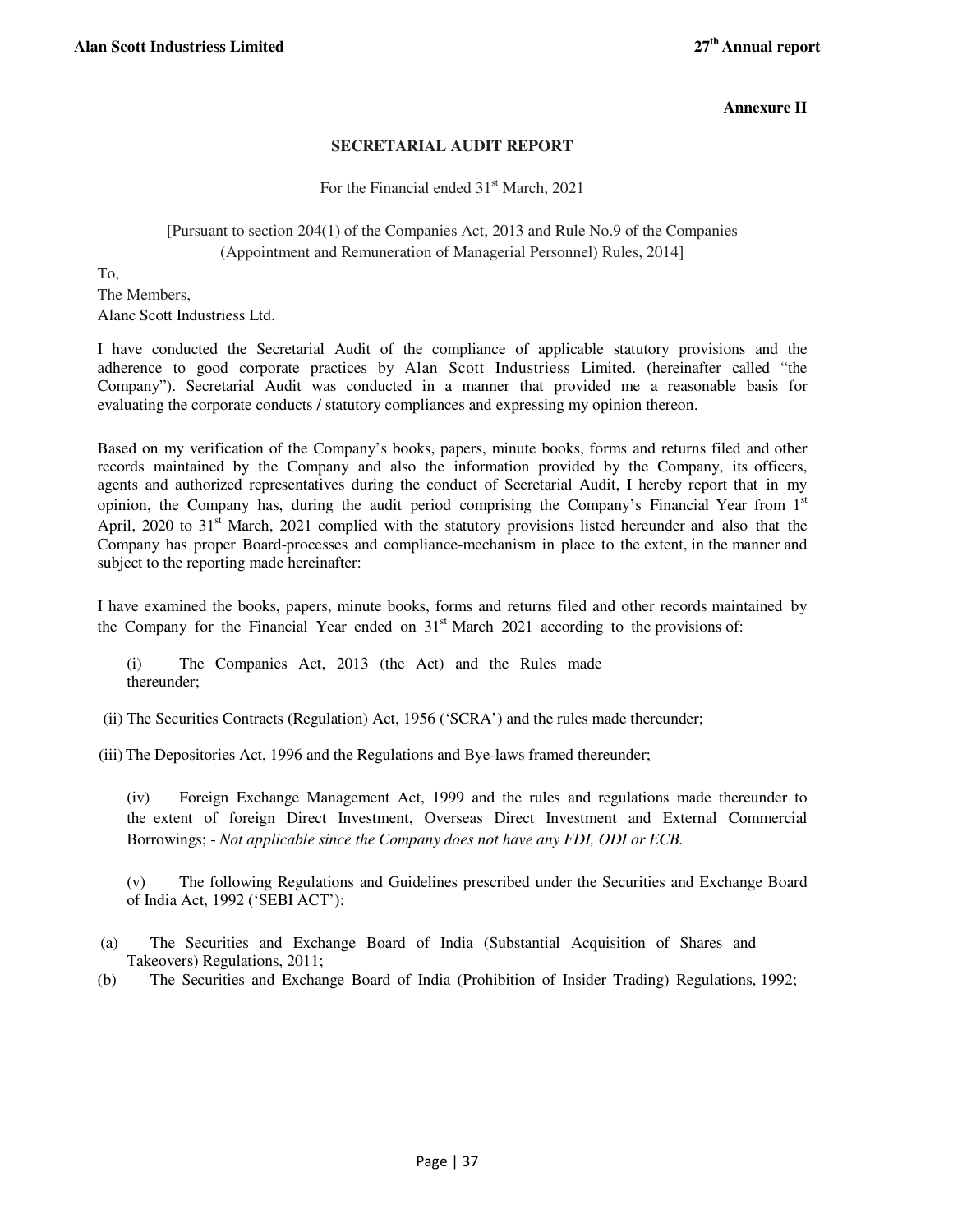I report that during the year under review there was no action/event in pursuance of-

- (a) The Securities and Exchange Board of India (Issue of Capital and Disclosure Requirements) Regulations, 2009;
- (b) The Securities and Exchange Board of India (Employee Stock Option Scheme and Employee Stock Purchase Scheme) Guidelines, 1999;
- (c) The Securities and Exchange Board of India (Issue and Listing of Debt Securities) Regulations, 2008;
- (d) The Securities and Exchange Board of India (Registrars to an Issue and Share Transfer Agents) Regulations, 1993 regarding the Companies Act and dealing with client;
- (e) The Securities and Exchange Board of India (Delisting of Equity Shares) Regulations, 2009; and
- (f) The Securities and Exchange Board of India (Buyback of Securities) Regulations, 1998;

The Acts/ Guidelines specifically applicable to the Company as identified by the Management: NIL

I have also examined compliance with the applicable clauses of the following:

- a) Secretarial Standards with regard to Meeting of the Board of Directors (SS-1) and General Meetings (SS-2) issued by the Institute of the Company Secretaries of India.
- b) SEBI (Listing Obligations and Disclosure Requirements) Regulations, 2015 read with Listing Agreement.

During the period under review, the Company has complied with the provisions of the Act, Rules, Regulations, Guidelines, Standards, etc. mentioned above.

I further report that –

• The Board of Directors of the Company is duly constituted with proper balance of Executive Director, Non-Executive Directors and Independent Directors. The changes in the composition of the Board of Directors that took place during the year under review were carried out in compliance with the provisions of the Act.

• Adequate notice is given to all directors to schedule the Board Meetings, agenda and detailed proposal on agenda were sent in advance duly complying with the time limits specified and a system exits for seeking and obtaining further information and clarifications on the agenda items before the meeting and for meaningful participation at the meeting.

• As per the minutes of the meeting duly recorded and signed by the chairman, the decisions of the Board were unanimous and no dissenting views have been recorded.

I further report that based on the information provided by the Company, its officers and authorised representatives during the conduct of the audit, in my opinion adequate systems and processes and control mechanism exists commensurate with the size and operation of the Company to monitor and ensure compliance with applicable general laws, rules, regulations and guidelines.

I further report that the compliance by the Company of applicable financial laws like direct and indirect tax laws has not been reviewed in this audit since the same has been subject to review by statutory financial audit and other designated professionals.

During the year under review, the Company issued and allotted 5,00,000 Equity Shares of Rs.10/- each at a premium of Rs.15/- per share on preferential basis. Except this corporate action, there was no other specific event/action in pursuance of the above referred laws, rules, regulations, guidelines, etc. referred to above, having major bearing on the Company's affairs except there was change in Promoters of the Company.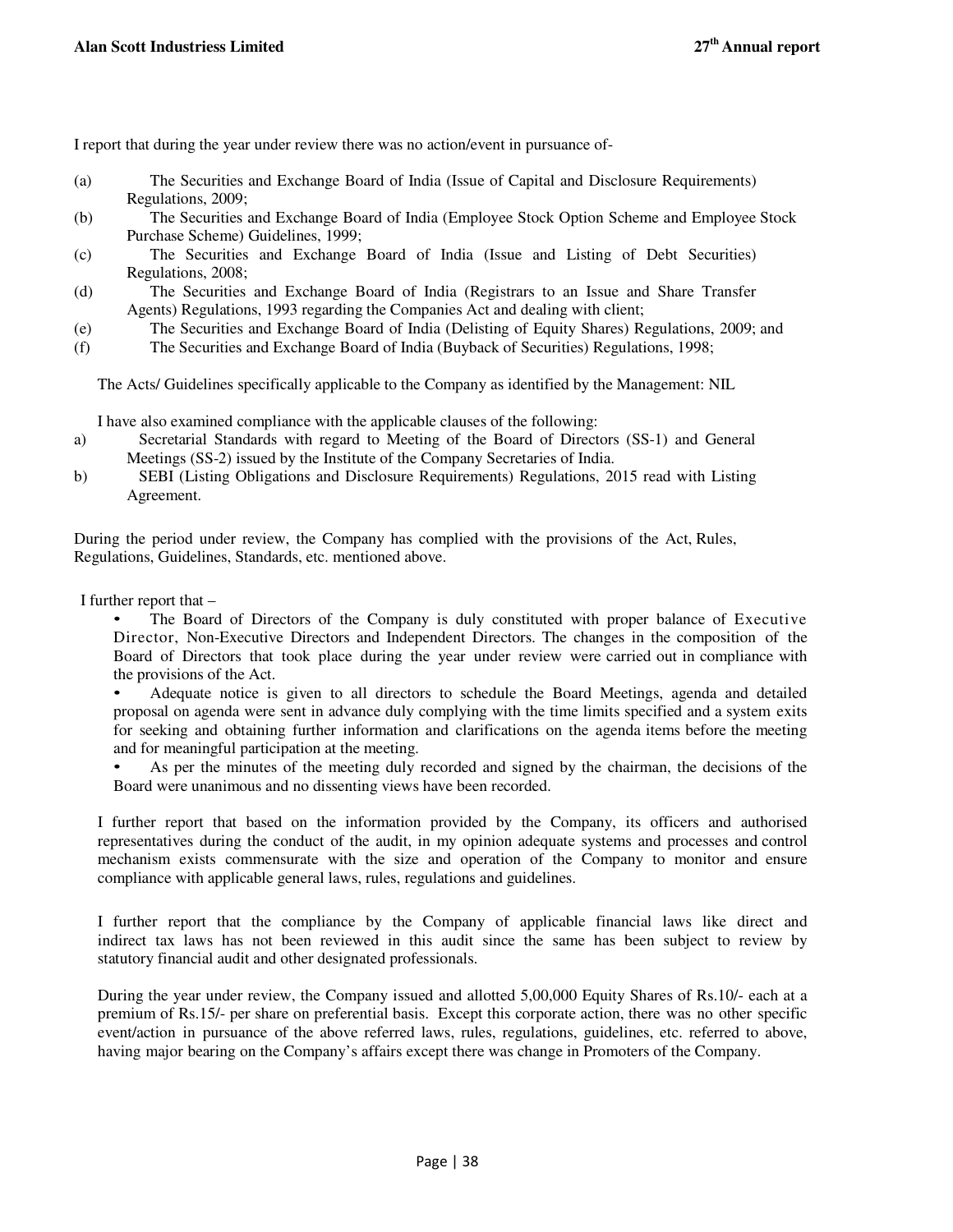For M/s. DDB & Co.

Place: Rajkot Date: 02/07/2021 SD/-

Dhruvalkumar D Baladha Practicing Company Secretary ACS No. 38103 C.P. No. 14265 UDIN: F010562C000568757

*Note: This report is to be read with my letter of even date which is annexed as 'Annexure A' and forms an integral part of this report*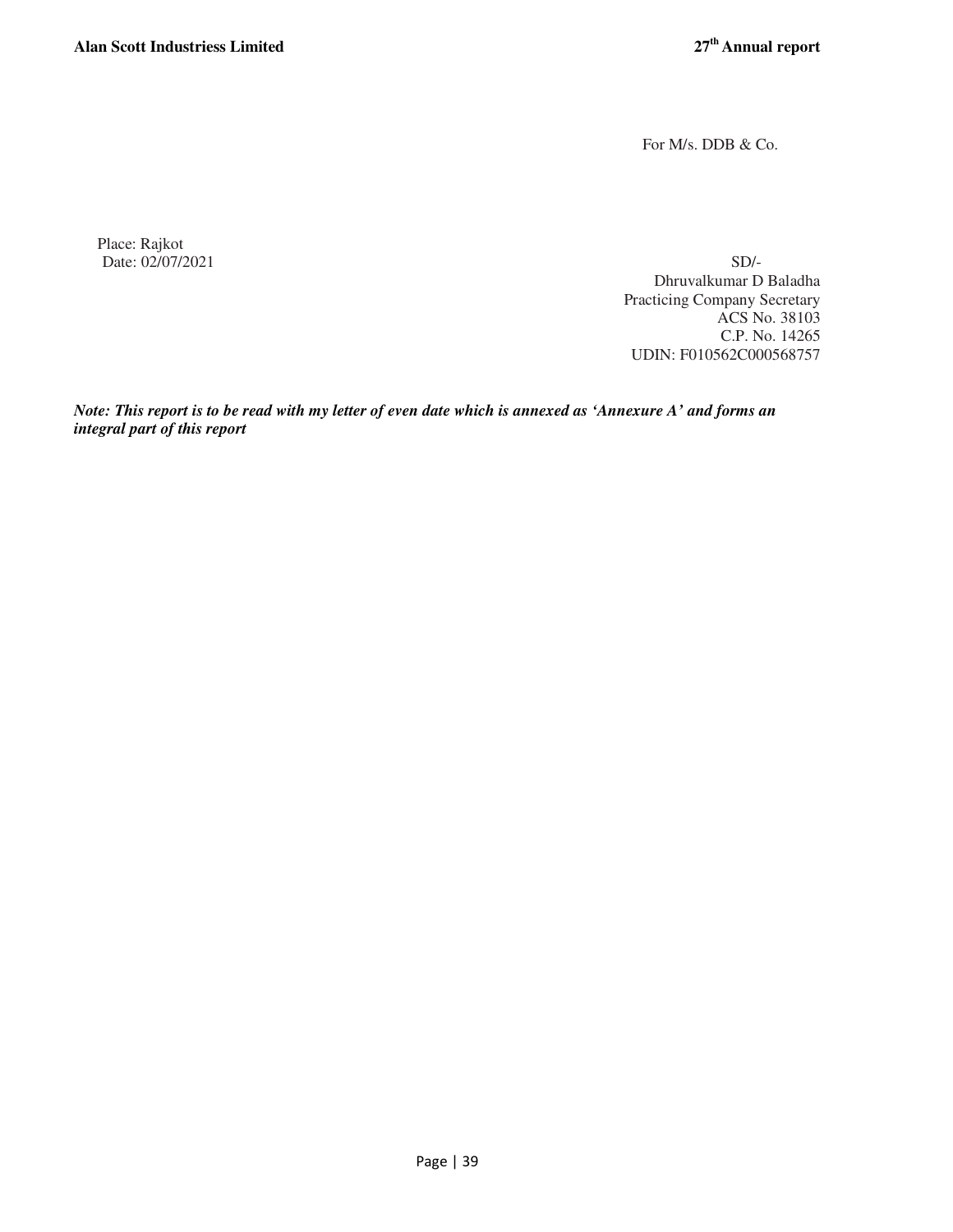## **Annexure A**

To, The Members, Alan Soctt Industriess Ltd.

My report of even date is to be read with this letter.

- 1. Maintenance of secretarial record is the responsibility of the management of the Company. My responsibility is to express an opinion on these secretarial records based on my audit.
- 2. I have followed the audit practices and processes as were appropriate to obtain reasonable assurance about the correctness of the contents of the secretarial records. The verification was done on the test basis to ensure that correct facts are reflected in secretarial records. I believe that the process and practices, I followed, provide reasonable basis for my opinion.
- 3. I have not verified the correctness and appropriateness of financial records and books of accounts of the Company. Wherever required, I have obtained the management representation about the compliance of the laws, rules and regulations and happening of events etc.
- 4. The compliance of the provisions of corporate and other applicable laws, rules, regulations and standards is the responsibility of the management. My examination was limited to the verification of procedure on test basis.
- 5. The secretarial audit report is neither an assurance as to future viability of the Company nor of the efficacy or effectiveness with which the management has conducted the affairs of the Company.

Place: Rajkot Date: 02/07/2021

> Sd/- Dhruvalkumar D Baladha Practicing Company Secretary M. No. 38103 COP No. 14265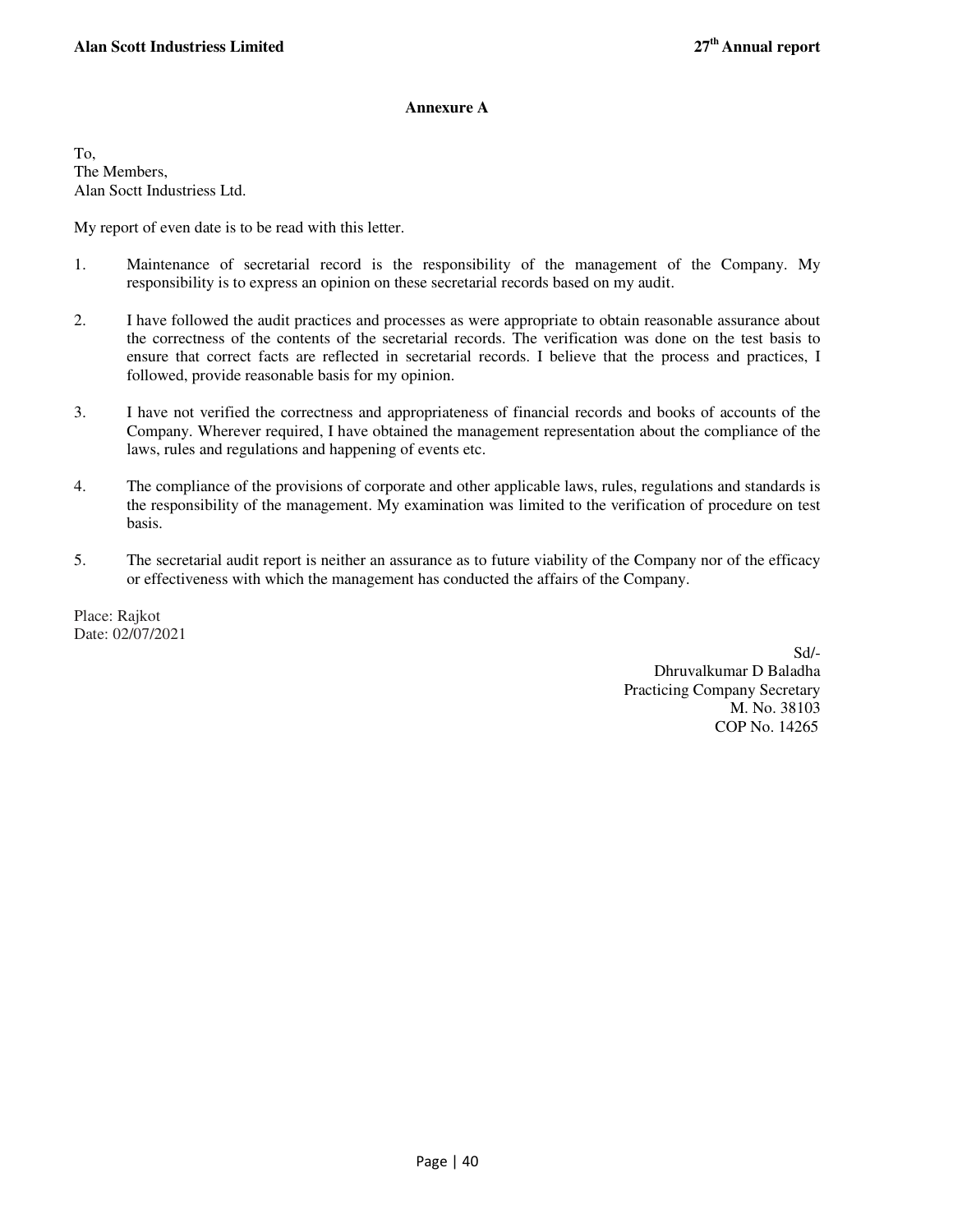## **CEO/ MANAGING DIRECTOR & CHIEF FINANCIAL OFFICER CERTIFICATION**

To, The Board of Directors Alan Scott Industriess Limited 302, Kumar Plaza, Kalina Kurla Road Mumbai - 400069

## **Subject: Certificate in accordance with Regulation 33(2) (a) of the SEBI (Listing Obligations and Disclosure Requirements) Regulations, 2015:**

We, undersigned certify that the Audited Financial Results for the year ended 31<sup>st</sup> March, 2021 prepared in accordance with Clause 33 of the SEBI (Listing Obligations and Disclosure Requirements) Regulations, 2015 do not contain any false or misleading statement or figures and do not omit any material fact which may make the statements or figures contained therein misleading and we further certify that;

- A. We have reviewed financial statements and the cash flow statement for the year ended March 31, 2021 and that to the best of our knowledge and belief:
	- i. these statements do not contain any materially untrue statement or omit any material fact or contain statements that might be misleading;
	- ii. these statements together present a true and fair view of the Company's affairs and are in compliance with existing accounting standards, applicable laws and regulations.
- B. There are, to the best of our knowledge and belief, no transactions entered into by the listed entity during the year which are fraudulent, illegal or violative of the Company's code of conduct.
- C. We accept responsibility for establishing and maintaining internal controls for financial reporting and that we have evaluated the effectiveness of internal control systems of the Company pertaining to financial reporting and we have disclosed to the auditors and the audit committee, deficiencies in the design or operation of such internal controls, if any, of which we are aware and the steps we have taken or propose to take to rectify these deficiencies.
- D. We have indicated to the auditors and the Audit committee:
	- i. significant changes in internal control over financial reporting during the year;
	- ii. significant changes in accounting policies during the year and that the same have been disclosed in the notes to the financial statements; and
	- iii. instances of significant fraud of which they have become aware and the involvement therein, if any, of the management or an employee having a significant role in the Company's internal control system over financial reporting.

**Sd/- Sd/- Suresh P. Jain Mahendra B. Dave Managing Director Chief Finance Officer DIN: 0048463** 

**Date: 30th June, 2021 Place: Mumbai**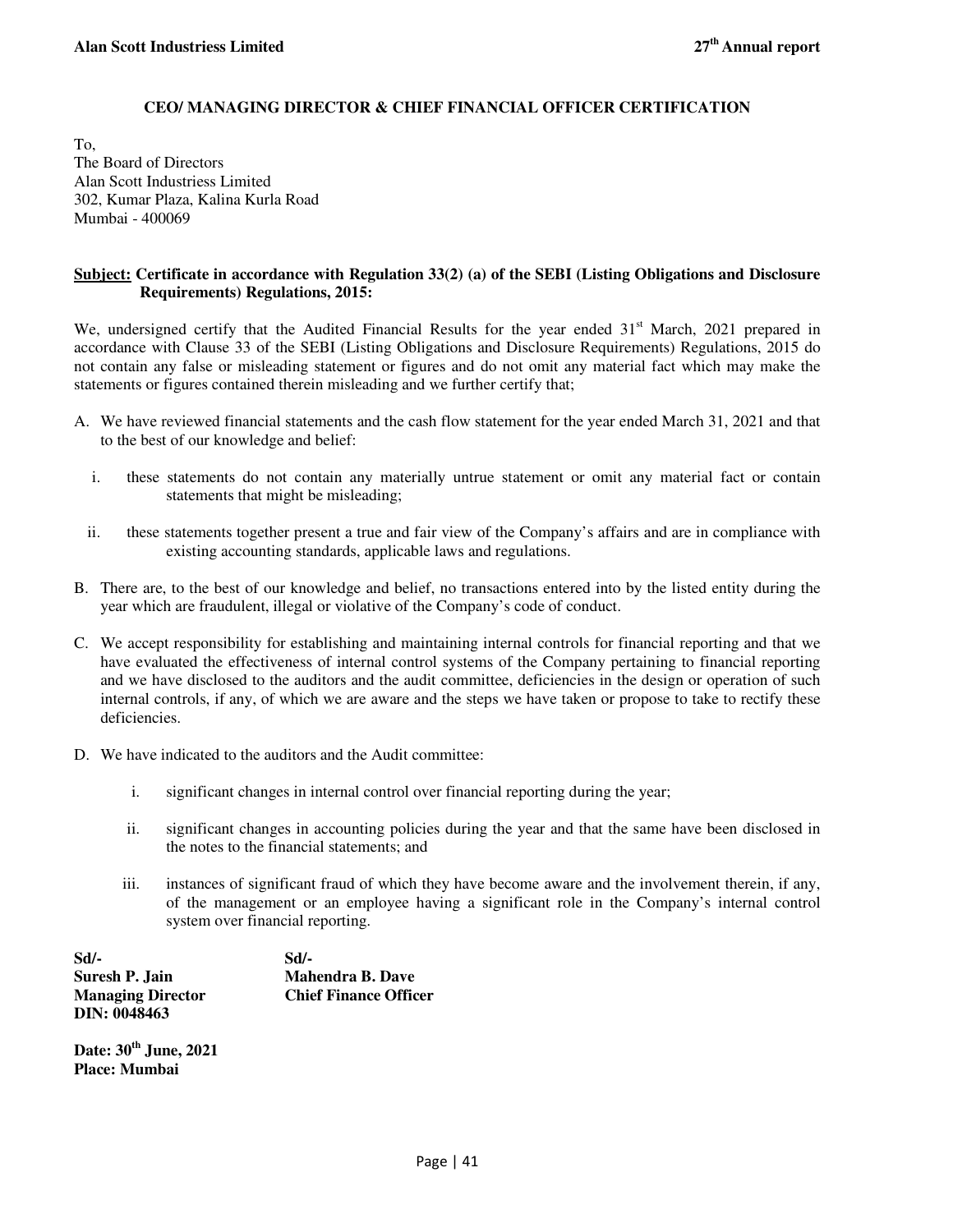## **INDEPENDENT AUDITORS' REPORT**

## **To The Members of Alan Scott Industriess Limited**

## **Report on the Audit of the Financial Statements**

## **Opinion**

We have audited the accompanying financial statements of ALAN SCOTT INDUSTRIESS LIMITED ("the Company"), which comprise the Balance Sheet as at 31<sup>st</sup>March, 2021, the Statement of Profit and Loss (including Other Comprehensive Income), the Statement of Changes in Equity and Statement of Cash Flows for the year then ended, and a summary of significant accounting policies and other explanatory information.

In our opinion and to the best of our information and according to the explanations given to us, the aforesaid financial statements give the information required by the Companies Act, 2013 ("the Act") in the manner so required and give a true and fair view in conformity with the Indian Accounting Standards prescribed under Section 133 of the Act read with the Companies (Indian Accounting Standards) Rules, 2015, as amended, and other accounting principles generally accepted in India, of the state of affairs of the Company as at  $31<sup>st</sup>$ March, 2021, its profit (including other comprehensive income), its changes in equity and its cash flows for the year ended on that date.

## **Basis for Opinion**

We conducted our audit in accordance with the Standards on Auditing (SAs) specified under Section 143(10) of the Act. Our responsibilities under those Standards are further described in the Auditor's Responsibilities for the Audit of the Financial Statements section of our report. We are independent of the Company in accordance with the Code of Ethics issued by the Institute of Chartered Accountants of India (ICAI) together with the ethical requirements that are relevant to our audit of the financial statements under the provisions of the Act and the Rules thereunder, and we have fulfilled our other ethical responsibilities in accordance with these requirements and the Code of Ethics. We believe that the audit evidence we have obtained is sufficient and appropriate to provide a basis for our opinion on the financial statements.

## **Emphasis of Matter**

We draw your attention to the uncertainties and the management's assessment of the financial impact due to the lock-downs and other restrictions and conditions related to the Covid-19 pandemic situation, for which a definitive assessment of the impact in the subsequent period is highly dependent upon circumstances as they evolve. Our opinion is not modified in respect of this matter.

## **Information Other than the Financial Statements and Auditor's Report Thereon**

The Company's Board of Directors is responsible for the other information. The other information comprises the information included in the Director's Report, but does not include the financial statements and our auditor's report thereon.

Our opinion on the financial statements does not cover the other information and we do not express any form of assurance conclusion thereon.

In connection with our audit of the financial statements, our responsibility is to read the other information and, in doing so, consider whether the other information is materially inconsistent with the financial statements or our knowledge obtained during the course of our audit or otherwise appears to be materially misstated.

If, based on the work we have performed, we conclude that there is a material misstatement of this other information, we are required to report that fact. We have nothing to report in this regard.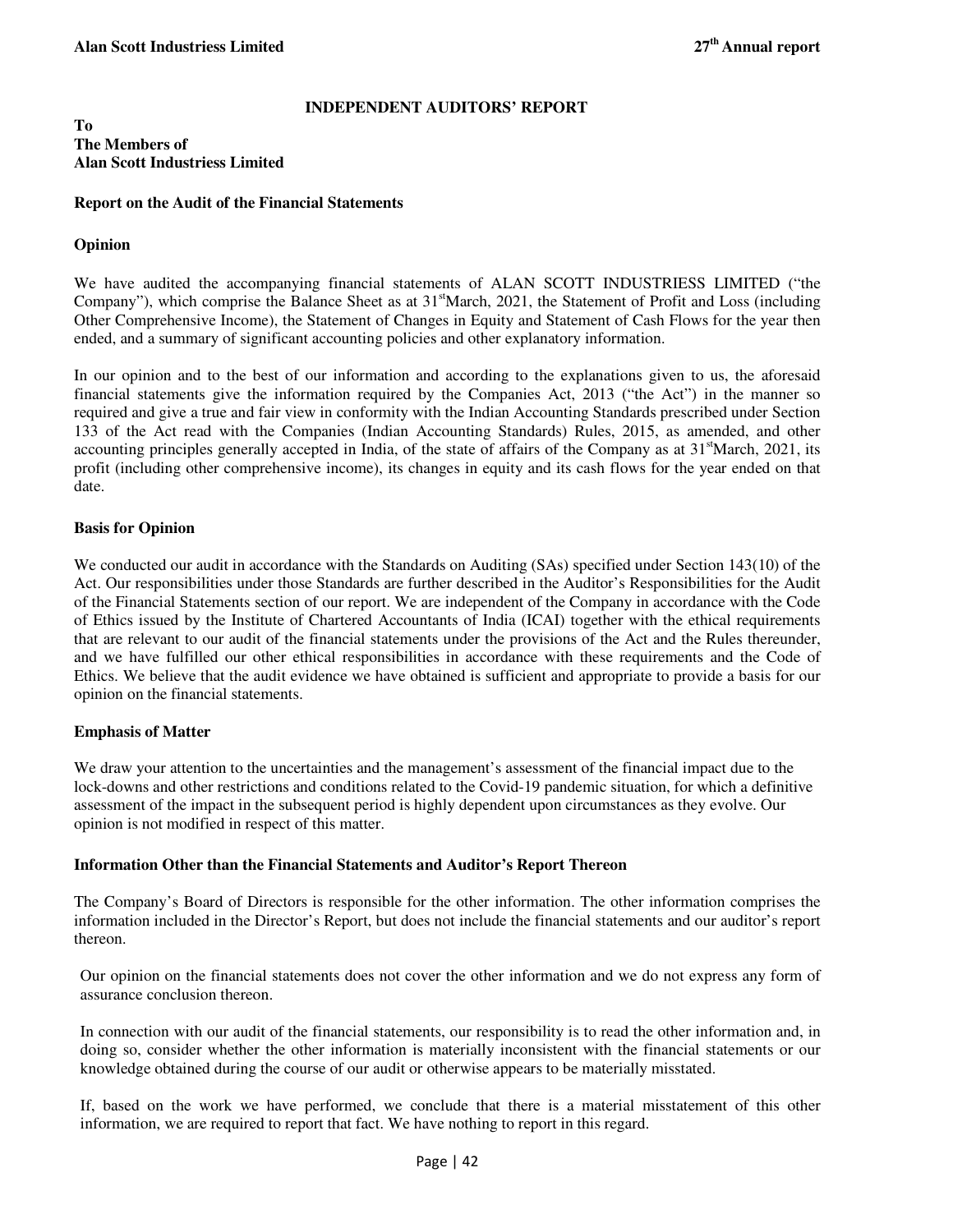## **Management's Responsibility for the Financial Statements**

The Company's Board of Directors is responsible for the matters stated in Section 134(5) of the Act with respect to the preparation of these financial statements that give a true and fair view of the financial position, financial performance (including other comprehensive income), changes in equity and cash flows of the Company in accordance with the Ind AS and other accounting principles generally accepted in India. This responsibility also includes maintenance of adequate accounting records in accordance with the provisions of the Act for safeguarding of the assets of the Company and for preventing and detecting frauds and other irregularities; selection and application of appropriate implementation and maintenance of accounting policies; making judgments and estimates that are reasonable and prudent; and design, implementation and maintenance of adequate internal financial controls, that were operating effectively for ensuring the accuracy and completeness of the accounting records, relevant to the preparation and presentation of the financial statement that give a true and fair view and are free from material misstatement, whether due to fraud or error.

In preparing the financial statements, management is responsible for assessing the Company's ability to continue as a going concern, disclosing, as applicable, matters related to going concern and using the going concern basis of accounting unless management either intends to liquidate the Company or to cease operations, or has no realistic alternative but to do so.

The Board of Directors are also responsible for overseeing the Company's financial reporting process.

## **Auditor's Responsibilities for the Audit of the Financial Statements**

Our objectives are to obtain reasonable assurance about whether the financial statements as a whole are free from material misstatement, whether due to fraud or error, and to issue an auditor's report that includes our opinion. Reasonable assurance is a high level of assurance, but is not a guarantee that an audit conducted in accordance with SAs will always detect a material misstatement when it exists. Misstatements can arise from fraud or error and are considered material if, individually or in the aggregate, they could reasonably be expected to influence the economic decisions of users taken on the basis of these financial statements.

As part of an audit in accordance with SAs, we exercise professional judgment and maintain professional scepticism throughout the audit. We also:

• Identify and assess the risks of material misstatement of the financial statements, whether due to fraud or error, design and perform audit procedures responsive to those risks, and obtain audit evidence that is sufficient and appropriate to provide a basis for our opinion. The risk of not detecting a material misstatement resulting from fraud is higher than for one resulting from error, as fraud may involve collusion, forgery, intentional omissions, misrepresentations, or the override of internal control.

• Obtain an understanding of internal control relevant to the audit in order to design audit procedures that are appropriate in the circumstances. Under Section 143(3) (i) of the Act, we are also responsible for expressing our opinion on whether the Company has adequate internal financial controls in place and the operating effectiveness of such controls.

• Evaluate the appropriateness of accounting policies used and the reasonableness of accounting estimates and related disclosures made by management.

• Conclude on the appropriateness of management's use of the going concern basis of accounting and, based on the audit evidence obtained, whether a material uncertainty exists related to events or conditions that may cast significant doubt on the Company's ability to continue as a going concern. If we conclude that a material uncertainty exists, we are required to draw attention in our auditor's report to the related disclosures in the financial statements or, if such disclosures are inadequate, to modify our opinion. Our conclusions are based on the audit evidence obtained up to the date of our auditors' report. However, future events or conditions may cause the Company to cease to continue as a going concern.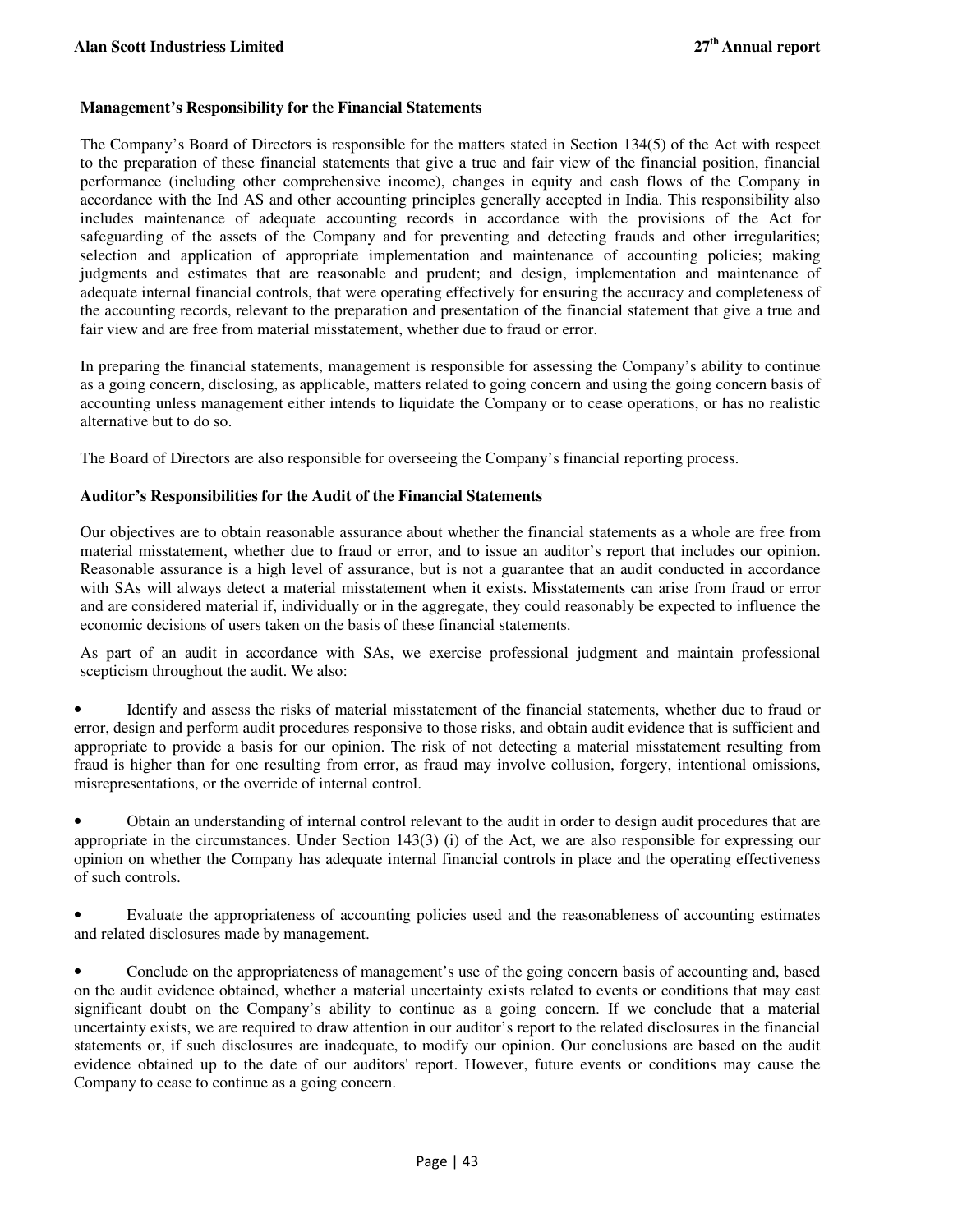## **Alan Scott Industriess Limited 27th Annual report**

• Evaluate the overall presentation, structure and content of the financial statements, including the disclosures, and whether the financial statements represent the underlying transactions and events in a manner that achieves fair presentation.

We communicate with those charged with governance regarding, among other matters, the planned scope and timing of the audit and significant audit findings, including any significant deficiencies in internal control that we identify during our audit.

We also provide those charged with governance with a statement that we have complied with relevant ethical requirements regarding independence, and to communicate with them all relationships and other matters that may reasonably be thought to bear on our independence, and where applicable, related safeguards.

## **Report on Other Legal and Regulatory Requirements**

- 1. As required by the Companies (Auditor's Report) Order, 2016 ("the Order"), issued by the Central Government of India in terms of sub-section (11) of Section 143 of the Act, we give in the "Annexure A" a statement on the matters specified in paragraphs 3 and 4 of the Order, to the extent applicable.
- 2. As required by Section 143(3) of the Act, we report that:
	- a) We have sought and obtained all the information and explanations which to the best of our knowledge and belief were necessary for the purposes of our audit.
	- b) In our opinion, proper books of account as required by law have been kept by the Company so far as it appears from our examination of those books.
	- c) The Balance Sheet, the Statement of Profit and Loss (including Other Comprehensive Income), the Statement of Changes in Equity and the Statement of Cash Flows dealt with by this Report are in agreement with the books of account.
	- d) In our opinion, the aforesaid financial statements comply with Ind AS prescribed under Section 133 of the Act, read with Companies (Indian Accounting Standards) Rule, 2015, as amended.
	- e) On the basis of the written representations received from the directors as on 31<sup>st</sup>March, 2021 taken on record by the Board of Directors, none of the directors is disqualified as on 31<sup>st</sup> March, 2021 from being appointed as a director in terms of Section 164 (2) of the Act.
	- f)With respect to the adequacy of the internal financial controls over financial reporting of the Company and the operating effectiveness of such controls, refer to our separate Report in "Annexure B". Our report expresses an unmodified opinion on the adequacy and operating effectiveness of the Company's internal financial controls over financial reporting.
	- g) In our Opinion, the Company has not paid/provide any managerial remuneration to its directors for the year ended 31<sup>st</sup> March, 2021
	- h) With respect to the other matters to be included in the Auditor's Report in accordance with Rule 11 of the Companies (Audit and Auditors) Rules, 2014, in our opinion and to the best of our information and according to the explanations given to us:
	- i. The Company does not have any pending litigations which would impact its financial position in the aforesaid financial statements.
	- ii. The Company did not have material foreseeable losses on long term contracts including derivative contracts.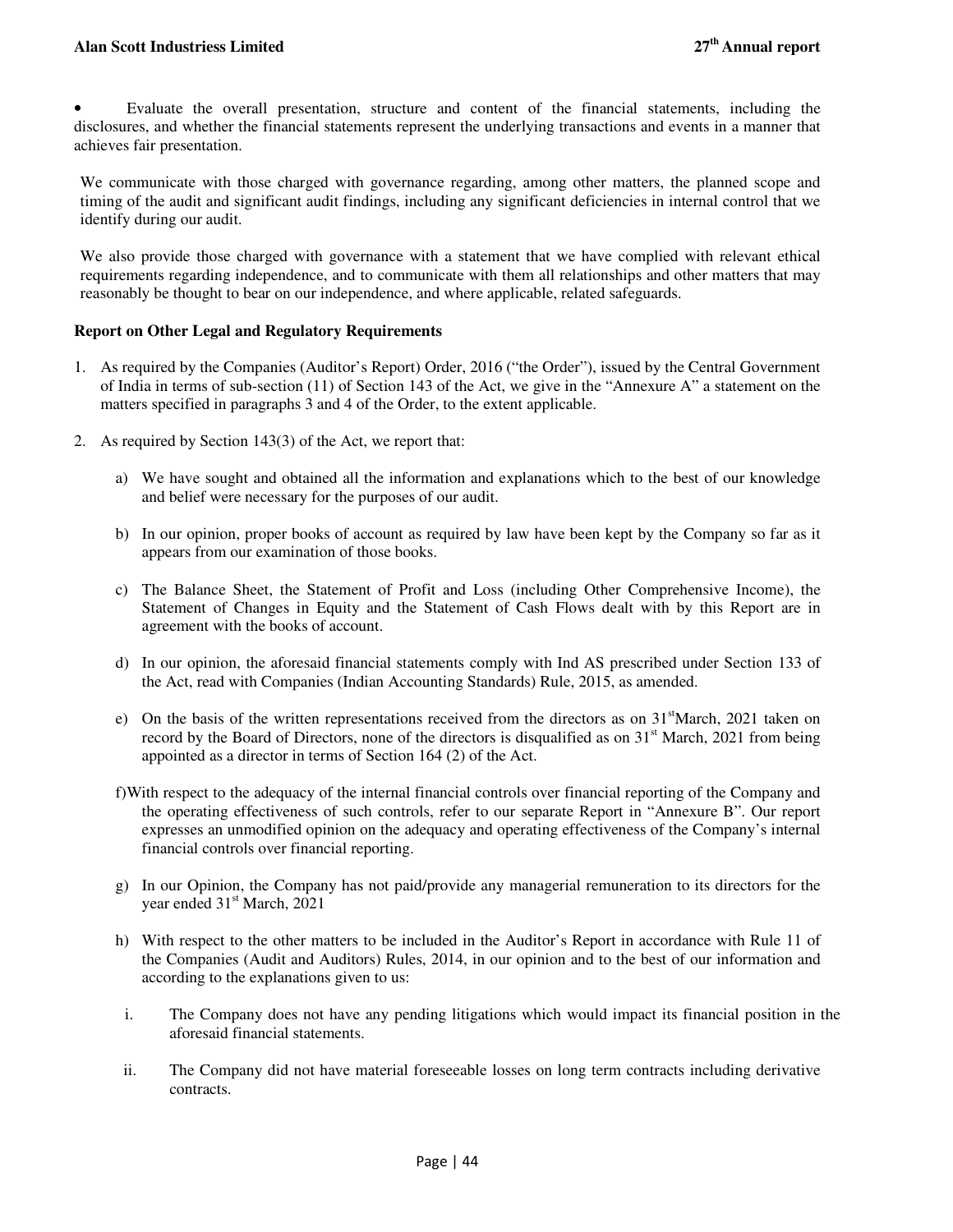iii. There were no amounts which were required to be transferred, to the Investor Education and Protection Fund by the Company.

**For Pravin Chandak & Associates Chartered Accountants Firm Registration No: 116627W**

**Sd/-** 

**CA Pravin Chandak Partner Membership No: 049391 Place : Mumbai Date: 30th June 2021 UDIN:21049391AAAAGC5941**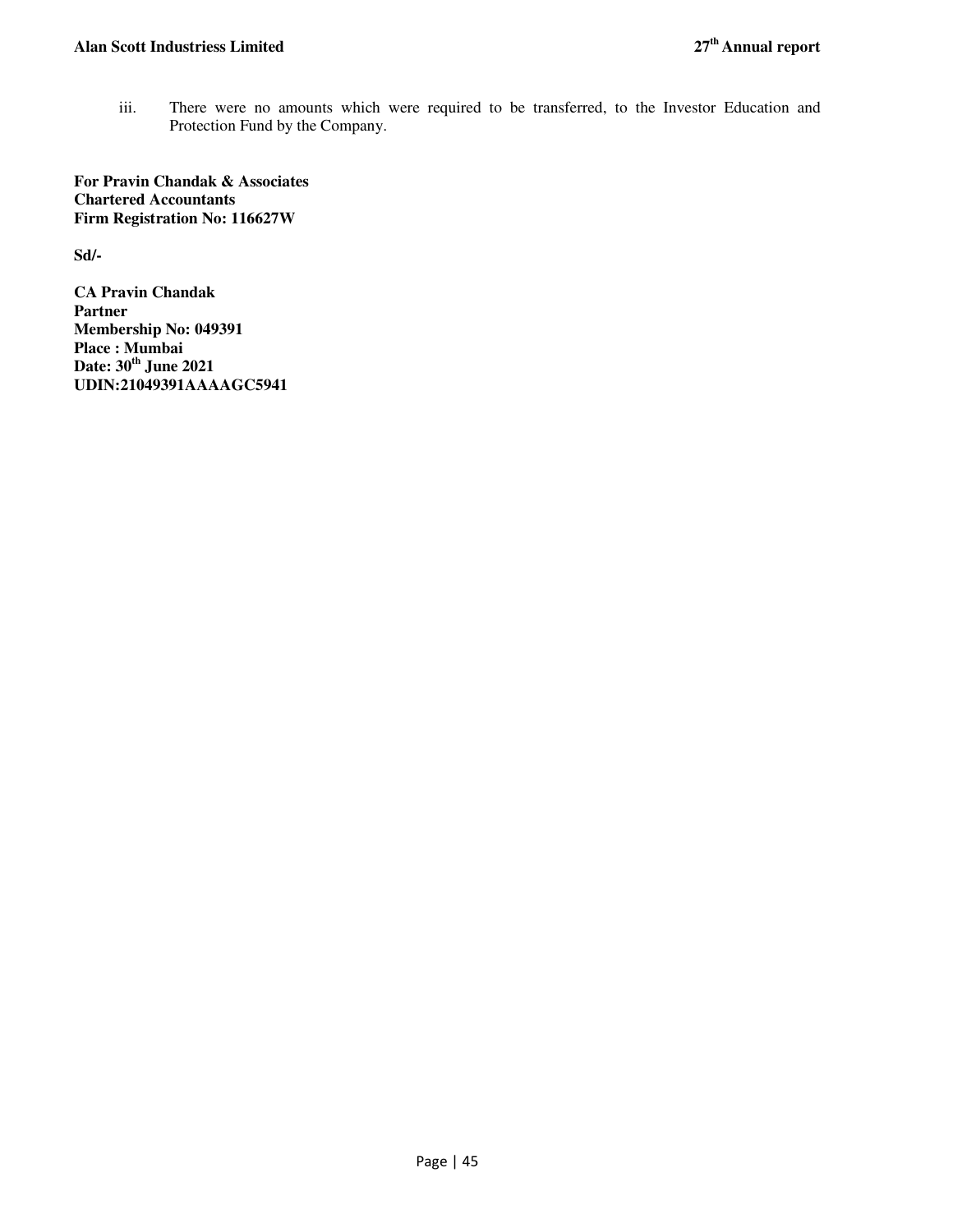## **ANNEXURE REFERRED TO IN PARAGRAPH 1 UNDER THE HEADING "REPORT ON OTHER LEGAL AND REGULATORY REQUIREMENTS" OF OUR REPORT OF EVEN DATE TO THE MEMBERS OF THE ALAN SCOTT INDUSTRIESS LIMITED ON THE FINANCIAL STATEMENTS**

On the basis of such checks as we considered appropriate and according to the information and explanations given to us during the course of our audit, we state that:

i) (a) The Company is maintaining proper records showing full particulars, including quantitative details and situation of all fixed assets.

(b) According to the information and explanations given to us the company does not hold any immovable property. Hence this clause of the order is not applicable to the company.

(c) The Management has conducted physical verification of fixed assets during the year. We have been informed that no major discrepancies were noticed on such verification

ii) As on the date of Balance sheet, no business activity was carried out by the company and hence this clause of the order is not applicable to the company.

iii) The Company has not granted unsecured loans to party covered in the register maintained u/s 189 of the Company act 2013.Accordingly this clause in not applicable to the company.

iv) According to the information and explanations given to us, the Company has not given any loan, guarantee, made investment, nor provided any security under of the provisions of Section 185 and 186 of the Act.

v) According to the information and explanations given to us, the Company has not accepted deposits from the public in terms of provisions of sections 73 to 76 of the Companies Act, 2013.

vi)We have been informed that the maintence of cost records has not been prescribed by the Central government under section 148(1) of the Companies Act 2013.

vii) (a) According to the information and explanations given to us and the records of the Company examined by us, in our opinion, the Company is generally regular in depositing undisputed statutory dues including provident fund, income tax, sales tax, service tax, value added tax, cess and other material statutory dues, as applicable, with the appropriate authorities.

(b) As at the year-end, according to the records of the Company and information and explanations given to us, there were no disputed statutory dues payable in respect of provident fund, income tax, sales tax, service tax, value added tax, Goods & Service Tax.

viii) According to the records of the Company examined by us and the information and explanations given to us, the Company has not defaulted in repayment of loans or borrowing to banks. The Company has not issued debentures nor borrowed any funds from financial institutions or Government.

ix) The Company did not raise any money by way of initial public offer or further public offer (including debts instruments) and term loans during the year. Accordingly, paragraph 3(ix) of the order is not applicable.

x) According to the information and explanations given to us and on the basis of representation of the management which we have relied upon, no fraud by the Company or on the company by its officers or employees has been noticed or reported during the year.

xi) According to the information and explanations given to us the company has not paid any remuneration to Managing Director/Whole Time Director during the year hence the company has complied with the provisions of section 197 of the companies act 2013.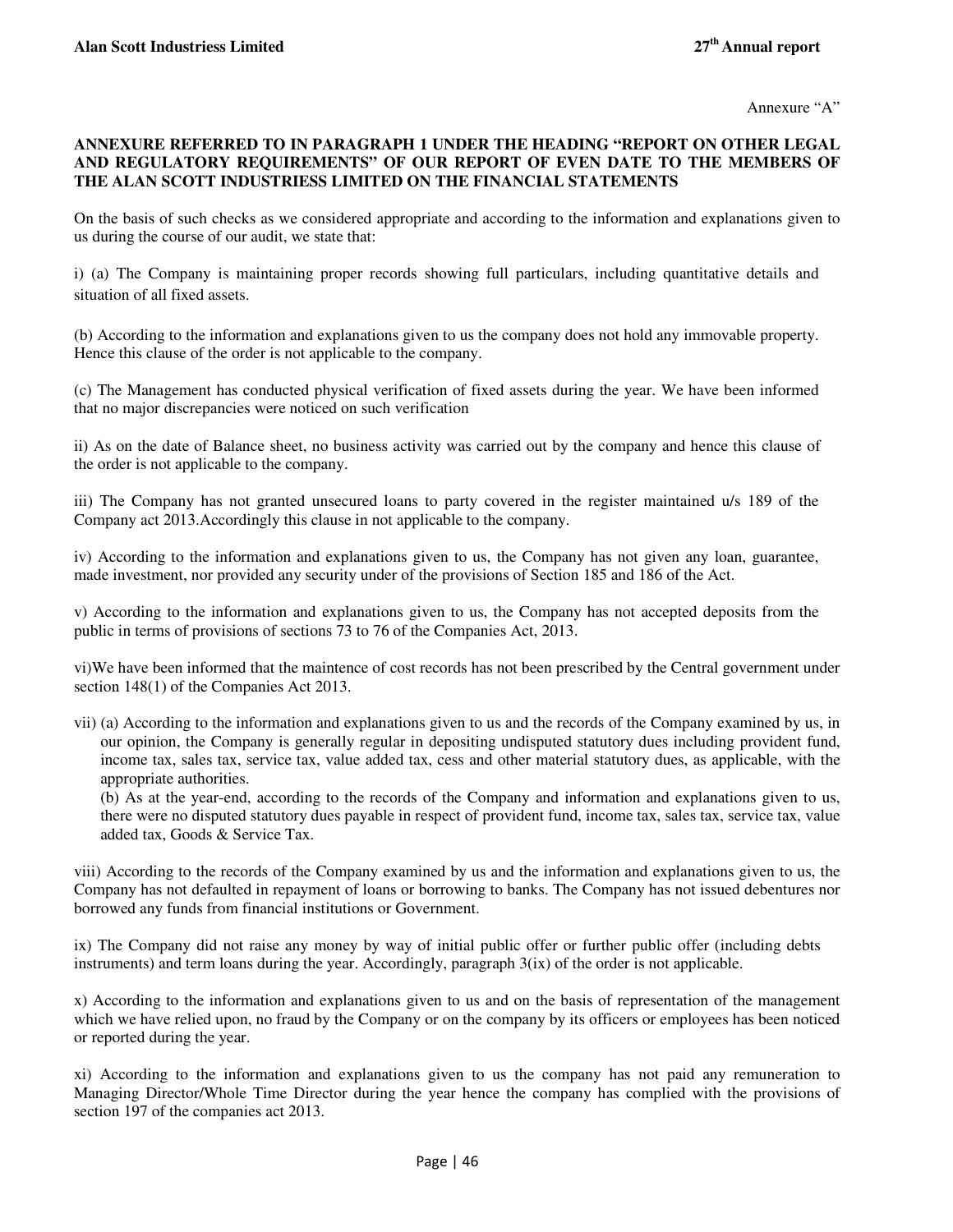xii) In our opinion and according to information and explanation given to us, the company is not the nidhi company, accordingly para 3(xii) of the order is not applicable to the company.

xiii) According to the information and explanations given to us, all transactions with the related parties are in compliance section 177 and188 of Companies Act, 2013 as applicable and the details have been disclosed in the Financial Statements as required by the applicable accounting standards.

xiv) During the quarter ended March 31, 2021, the Company has allotted 5,00,000 fully paid-up equity shares of face value of Rs.10 each at a price of Rs.25 (premium 15) aggregating to Rs.1,25,00,000 on Preferential Allotment Basis on March 26, 2021.Consequently, the paid-up equity share capital of the Company has increased from Rs.68,53,770 to Rs.1,18,53,770/-

xv) According to information and explanation given to us and based on our examination of the records of the company, The company has not entered into any non-cash transactions with directors or persons connected with him.

xvi) The company is not required to be registered under section 45-IA of the Reserve Bank of India Act, 1934.

**For Pravin Chandak & Associates Chartered Accountants Firm Registration No: 116627W**

**Sd/-** 

**CA Pravin Chandak Partner Membership No: 049391 Place : Mumbai Date: 30th June 2021 UDIN: 21049391AAAAGC5941**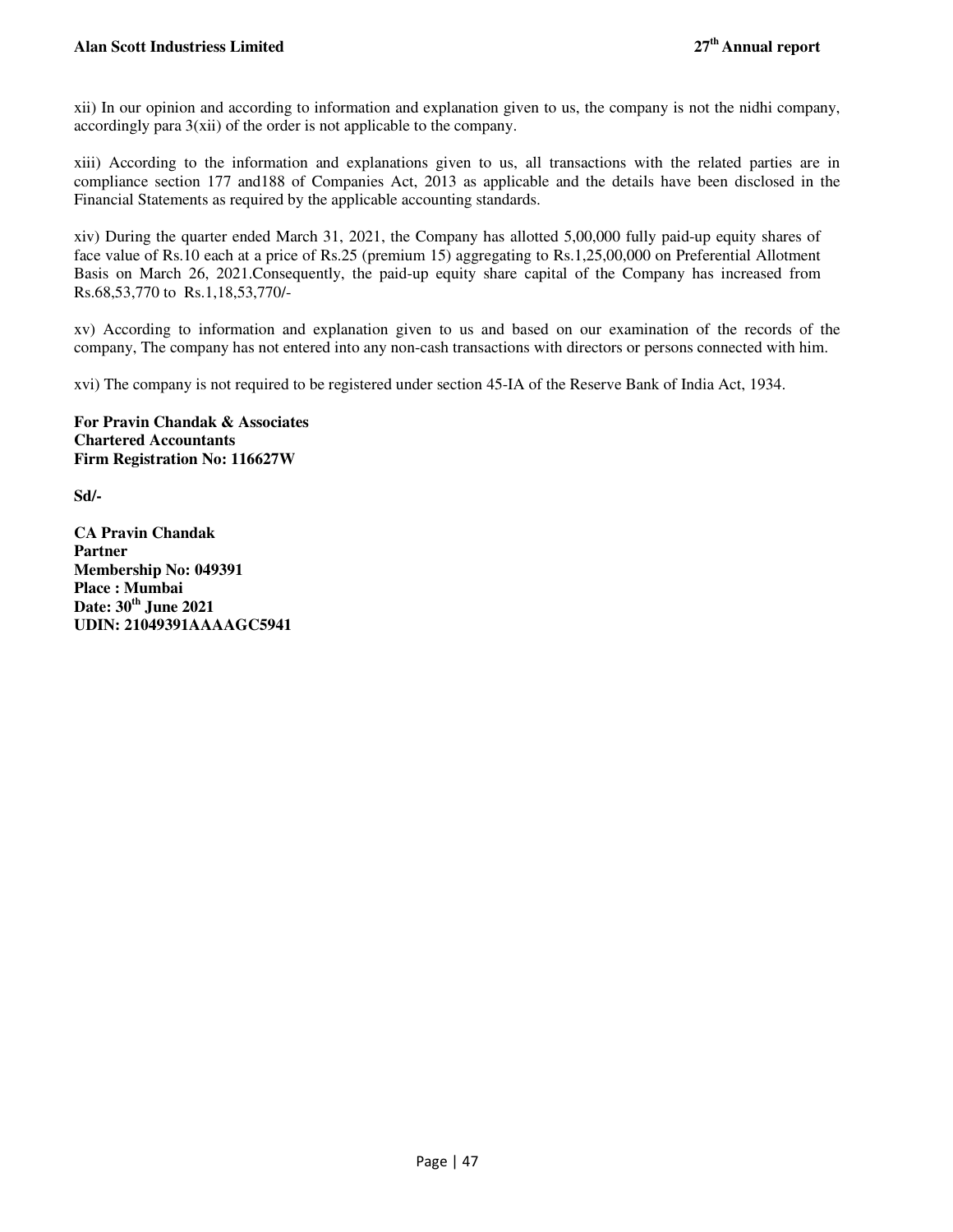#### **Annexure "B"**

## **ANNEXURE TO THE INDEPENDENT AUDITOR'S REPORT OF EVEN DATE ON THE FINANCIAL STATEMENTS OF ALAN SCOTT INDUSTRIESS LIMITED**

## **Report on the Internal Financial Controls under Clause (i) of Sub-section 3 of Section 143 of the Companies Act, 2013 ("the Act")**

We have audited the internal financial controls over financial reporting of ALAN SCOTT INDUSTRIESS LIMITED ("the Company") as of  $31<sup>st</sup>$ March, 2021 in conjunction with our audit of the Financial Statements of the Company for the year ended on that date.

## **Management's Responsibility for Internal Financial Controls**

The Company's management is responsible for establishing and maintaining internal financial controls based on the internal control over financial reporting criteria established by the Company considering the essential components of internal control stated in the Guidance Note on Audit of Internal Financial Controls over Financial Reporting issued by the Institute of Chartered Accountants of India ("ICAI"). These responsibilities include the design, implementation and maintenance of adequate internal financial controls that were operating effectively for ensuring the orderly and efficient conduct of its business, including adherence to Company's policies, the safeguarding of its assets, the prevention and detection of frauds and errors, the accuracy and completeness of the accounting records, and the timely preparation of reliable financial information, as required under the Act.

## **Auditors' Responsibility**

Our responsibility is to express an opinion on the Company's internal financial controls over financial reporting based on our audit. We conducted our audit in accordance with the Guidance Note on Audit of Internal Financial Controls Over Financial Reporting (the "Guidance Note") and the Standards on Auditing issued by ICAI and deemed to be prescribed under Section 143(10) of the Act, to the extent applicable to an audit of internal financial controls, both applicable to an audit of Internal Financial Controls and, both issued by the ICAI. Those Standards and the Guidance Note require that we comply with ethical requirements and plan and perform the audit to obtain reasonable assurance about whether adequate internal financial controls over financial reporting was established and maintained and if such controls operated effectively in all material respects.

Our audit involves performing procedures to obtain audit evidence about the adequacy of the internal financial controls system over financial reporting and their operating effectiveness. Our audit of internal financial controls over financial reporting included obtaining an understanding of internal financial controls over financial reporting, assessing the risk that a material weakness exists, and testing and evaluating the design and operating effectiveness of internal control based on the assessed risk. The procedures selected depend on the Auditors' judgment, including the assessment of the risks of material misstatement of the financial statements, whether due to fraud or error.

We believe that the audit evidence we have obtained is sufficient and appropriate to provide a basis for our audit opinion on the Company's internal financial controls system over financial reporting.

## **Meaning of Internal Financial Controls over Financial Reporting**

A Company's internal financial control over financial reporting is a process designed to provide reasonable assurance regarding the reliability of financial reporting and the preparation of financial statements for external purposes in accordance with generally accepted accounting principles. A Company's internal financial control over financial reporting includes those policies and procedures that (1) pertain to the maintenance of records that, in reasonable detail, accurately and fairly reflect the transactions and dispositions of the assets of the Company; (2) provide reasonable assurance that transactions are recorded as necessary to permit preparation of financial statements in accordance with generally accepted accounting principles, and that receipts and expenditures of the Company are being made only in accordance with authorisations of management and directors of the Company; and (3) provide reasonable assurance regarding prevention or timely detection of unauthorised acquisition, use, or disposition of the Company's assets that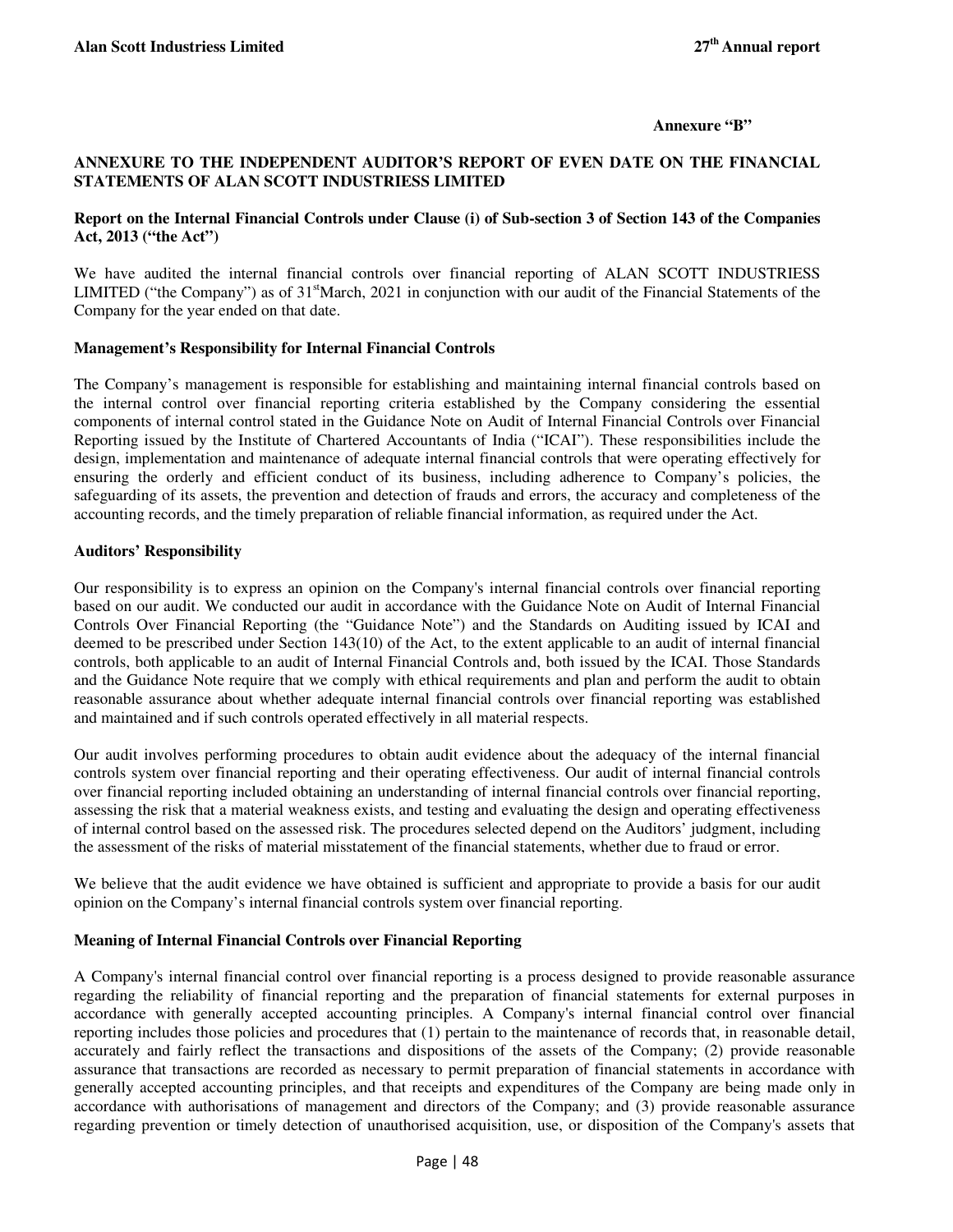could have a material effect on the financial statements.

## **Inherent Limitations of Internal Financial Controls over Financial Reporting**

Because of the inherent limitations of internal financial controls over financial reporting, including the possibility of collusion or improper management override of controls, material misstatements due to error or fraud may occur and not be detected. Also, projections of any evaluation of the internal financial controls over financial reporting to future periods are subject to the risk that the internal financial control over financial reporting may become inadequate because of changes in conditions, or that the degree of compliance with the policies or procedures may deteriorate.

## **Opinion**

In our opinion, the Company has, in all material respects, an adequate internal financial controls system over financial reporting and such internal financial controls over financial reporting were operating effectively as at 31<sup>st</sup>March, 2021, based on the internal control over financial reporting criteria established by the Company considering the essential components of internal control stated in the Guidance Note on Audit of Internal Financial Controls Over Financial Reporting issued by the Institute of Chartered Accountants of India.

**For Pravin Chandak & Associates Chartered Accountants Firm Registration No: 116627W**

**Sd/-** 

**CA Pravin Chandak Partner Membership No: 049391 Place: Mumbai Date:30th June,2021 UDIN: 21049391AAAAGC5941**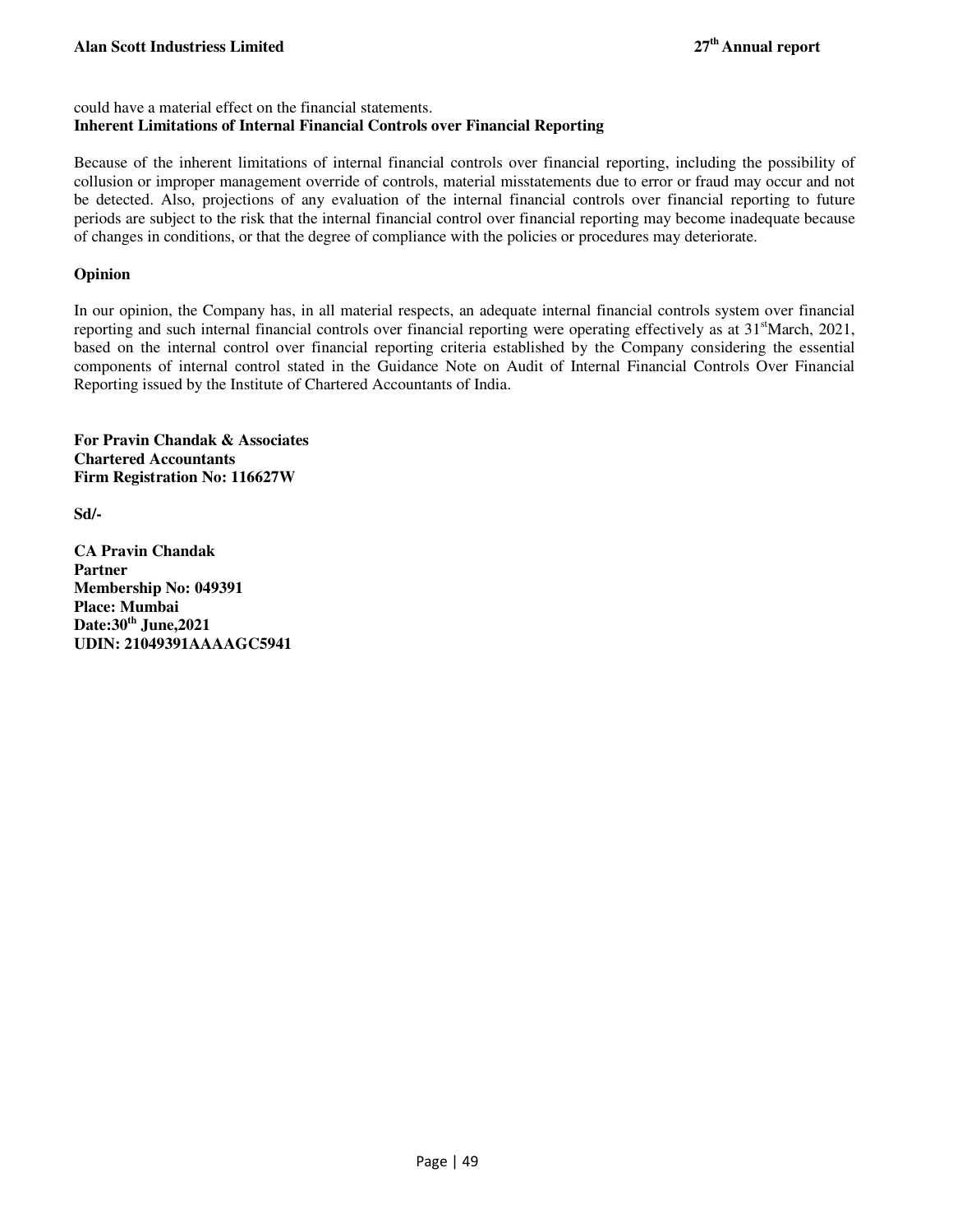|                |                                                                            | <b>ALAN SCOTT INDUSTRIESS LIMITED</b> |                                            |                          |
|----------------|----------------------------------------------------------------------------|---------------------------------------|--------------------------------------------|--------------------------|
|                |                                                                            | CIN: L99999MH1994PLC076732            |                                            |                          |
|                |                                                                            |                                       | <b>BALANCE SHEET AS ON 31ST MARCH 2021</b> |                          |
|                | <b>Particulars</b>                                                         | <b>Notes</b>                          | As on 31st March 2021                      | As on 31st March 2020    |
| I.             | <b>Assets</b>                                                              |                                       |                                            |                          |
| $\mathbf{1}$   | <b>Non Current Assets</b>                                                  |                                       |                                            |                          |
|                | Property, Plant and Equipment                                              | $\overline{c}$                        | 19,786                                     | 19,786                   |
|                | Other non current assets                                                   | $\overline{3}$                        | 21,277                                     | 51,381                   |
|                | <b>Total Non current Assets</b>                                            |                                       | 41,063                                     | 71,167                   |
| $\mathbf{2}$   | <b>Current Assets</b>                                                      |                                       |                                            |                          |
|                | <b>Financial Assets</b>                                                    |                                       |                                            |                          |
|                | <b>Current Investments</b>                                                 | 4                                     | 3,041,158                                  |                          |
|                | Cash and Cash Equivalents                                                  | 5                                     | 12,706,517                                 | 58,874                   |
|                | <b>Short Term Loans And Advances</b>                                       | 6                                     | 6,130                                      |                          |
|                | <b>Other Current Assets</b>                                                | $\overline{7}$                        | 158,752                                    | 2,760,000                |
|                | <b>Total Current Assets</b>                                                |                                       | 15,912,558                                 | 2,818,874                |
|                | <b>Total Assets</b>                                                        |                                       | 15,953,621                                 | 2,890,041                |
|                |                                                                            |                                       |                                            |                          |
| П.             | <b>Equity and Liabilities</b>                                              |                                       |                                            |                          |
| $\mathbf{1}$   | <b>Equity</b>                                                              |                                       |                                            |                          |
|                | <b>Equity Share Capital</b>                                                | 8                                     | 11,853,770                                 | 6,853,770                |
|                | Other Equity                                                               | 9                                     | 3,474,206                                  | $-4,064,204$             |
|                | <b>Total Equity</b>                                                        |                                       | 15,327,976                                 | 2,789,566                |
| $\overline{2}$ | <b>Liabilities</b>                                                         |                                       |                                            |                          |
| (i)            | <b>Non current liabilities</b>                                             |                                       |                                            |                          |
|                |                                                                            |                                       |                                            |                          |
| (ii)           | <b>Current Liabilities</b>                                                 |                                       |                                            |                          |
|                | (a) Financial Liabilities                                                  |                                       |                                            |                          |
|                | (i) Current Borrowings                                                     | 10                                    | 495,000                                    | 45,141                   |
|                | (ii) Trade Payables                                                        | 11                                    | 124,515                                    | 55,334                   |
|                | (e) Current Tax Liabilities (Net)                                          |                                       | 6,130                                      |                          |
|                | <b>Total Current Liabilities</b>                                           |                                       | 625,645                                    | 100,475                  |
|                | <b>Total liabilities</b>                                                   |                                       |                                            |                          |
|                | <b>Total Equity and Liabilities</b>                                        |                                       | 625,645<br>15,953,621                      | 100,475<br>2,890,041     |
|                |                                                                            |                                       |                                            |                          |
|                | Notes 1 to 27 form an integral part of the financial statements            |                                       |                                            |                          |
|                | As per our report of even date attached<br>For Pravin Chandak & Associates |                                       | For and on behalf of the Board             |                          |
|                | <b>Chartered Accountants</b>                                               |                                       |                                            |                          |
|                |                                                                            |                                       |                                            |                          |
| Sd             |                                                                            | $Sd$ /-                               | $Sd$ /-                                    | Sd/-                     |
|                |                                                                            | Suresh Pukhraj                        |                                            |                          |
|                | <b>CA Pravin Chandak</b>                                                   | Jain                                  | Saloni Suresh Jain                         | Yashika Arora            |
|                |                                                                            | <b>Managing</b>                       |                                            |                          |
| <b>Partner</b> |                                                                            | <b>Director</b>                       | <b>Director</b>                            | <b>Company Secretary</b> |
|                | Membership No. 049391                                                      | DIN:00048463                          | DIN:07361076                               | Membership No.46757      |
|                | <b>Firm Registration No:116627W</b>                                        |                                       |                                            |                          |
|                | <b>UDIN: 21049391AAAAGC5941</b>                                            |                                       |                                            |                          |
|                | Place: Mumbai                                                              |                                       |                                            |                          |
|                | Date: 30.06.2021                                                           |                                       |                                            |                          |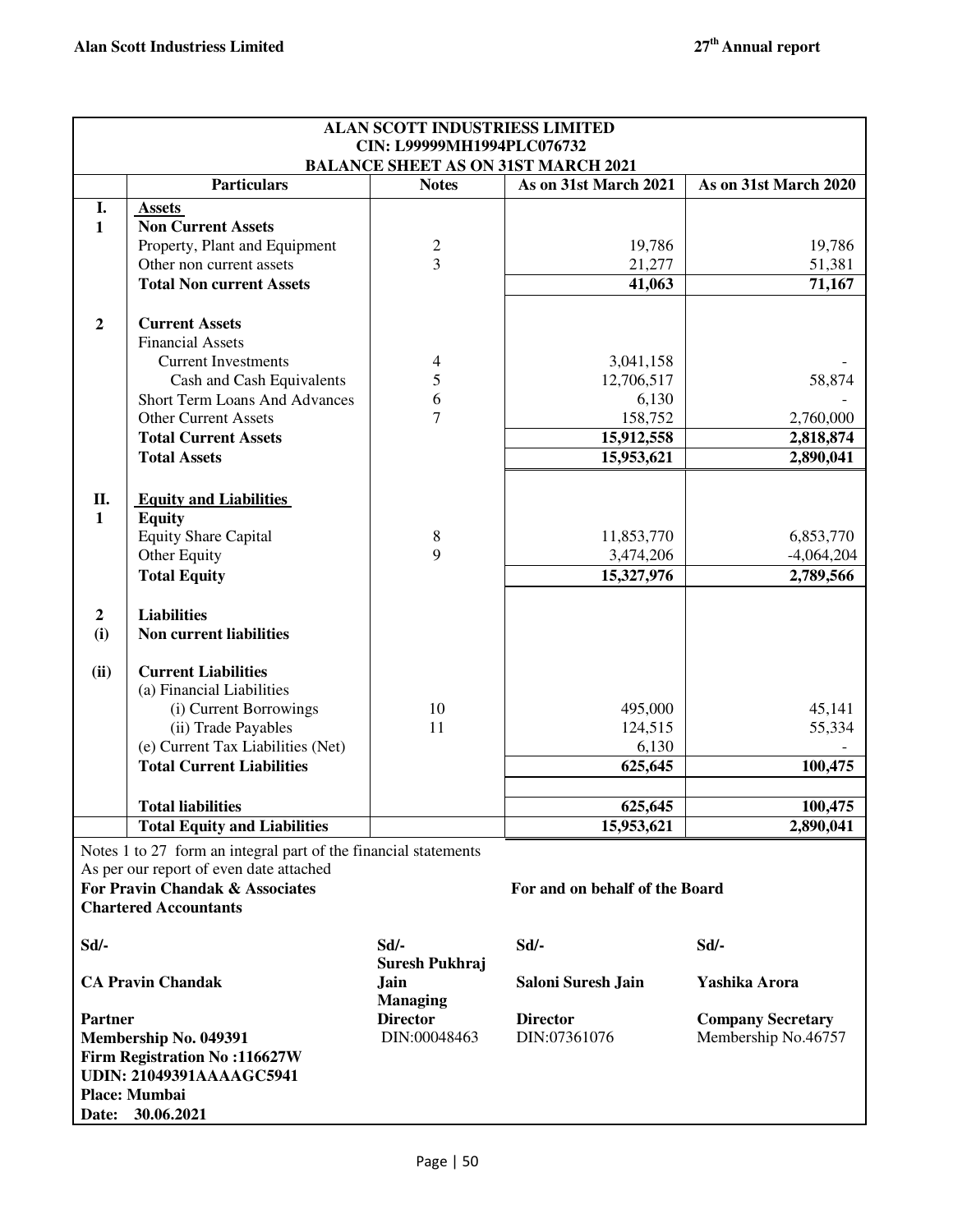| STATEMENT OF PROFIT AND LOSS FOR THE YEAR ENDED 31ST MARCH, 2021                                           | <b>ALAN SCOTT INDUSTRIESS LIMITED</b><br>CIN: L99999MH1994PLC076732 |                                             |                                                                |
|------------------------------------------------------------------------------------------------------------|---------------------------------------------------------------------|---------------------------------------------|----------------------------------------------------------------|
| <b>Particulars</b>                                                                                         | <b>Notes</b>                                                        | <b>Year Ended 31st</b><br><b>March 2021</b> | (Amount in Rs.)<br><b>Year Ended 31st</b><br><b>March 2020</b> |
| <b>INCOME</b>                                                                                              |                                                                     |                                             |                                                                |
| <b>Revenue from Operations</b>                                                                             | 12                                                                  | 205,300                                     | 455,022                                                        |
| Other income                                                                                               | 13                                                                  | 925,965                                     | 8,950<br>463,972                                               |
| Total Income (I)                                                                                           |                                                                     | 1,131,265                                   |                                                                |
| <b>Expenses</b>                                                                                            |                                                                     |                                             |                                                                |
| <b>Employee Benefit Expenses</b>                                                                           | 14                                                                  | 60,000                                      | 215,996                                                        |
| <b>Finance Cost</b>                                                                                        | 15                                                                  | 5,285                                       | 13,176                                                         |
| Depreciation and Amortization Expenses                                                                     | $\mathfrak{2}$                                                      |                                             |                                                                |
| Other Expenses                                                                                             | 16                                                                  | 1,027,570                                   | 901,587                                                        |
| <b>Total Expenses (II)</b>                                                                                 |                                                                     | 1,092,855                                   | 1,130,759                                                      |
| Profit/(Loss) before tax                                                                                   |                                                                     | 38,410                                      | $-666,787$                                                     |
|                                                                                                            |                                                                     |                                             |                                                                |
| <b>Tax Expense</b>                                                                                         |                                                                     |                                             |                                                                |
| (a) Current Tax                                                                                            |                                                                     |                                             |                                                                |
| (b) Deferred Tax                                                                                           |                                                                     |                                             |                                                                |
| (c) Adjustment relating to Prior period                                                                    |                                                                     |                                             | 11,020                                                         |
| <b>Total Tax Expense</b>                                                                                   |                                                                     |                                             | 11,020                                                         |
| Profit/ $(Loss)$ for the year $(A)$                                                                        |                                                                     | 38,410                                      | 677,807                                                        |
| <b>Other Comprehensive Income</b>                                                                          |                                                                     |                                             |                                                                |
| Items that will not be reclassified to profit or loss:<br>- Remeasurements of the defined benefit plans    |                                                                     |                                             |                                                                |
| - Income Tax Effect                                                                                        |                                                                     |                                             |                                                                |
|                                                                                                            |                                                                     |                                             |                                                                |
| Other Comprehensive Income (Net of Tax) (B)                                                                |                                                                     | ٠                                           | ٠                                                              |
| Total Comprehensive Income $(A + B)$                                                                       |                                                                     | 38,410                                      | $-677,807$                                                     |
| <b>Earnings per share:</b>                                                                                 | 17                                                                  |                                             |                                                                |
| <b>Basic</b>                                                                                               |                                                                     | 0.06                                        | $-0.99$                                                        |
| Diluted                                                                                                    |                                                                     | 0.06                                        | $-0.99$                                                        |
| Notes 1 to 27 form an integral part of the financial statements<br>As per our report of even date attached |                                                                     |                                             |                                                                |
| For Pravin Chandak & Associates                                                                            | For and on behalf of the Board                                      |                                             |                                                                |
| <b>Chartered Accountants</b>                                                                               |                                                                     |                                             |                                                                |
| Sd/-                                                                                                       | Sd/-                                                                | Sd/-                                        | $Sd$ /-                                                        |
| <b>CA Pravin Chandak</b>                                                                                   | Suresh Pukhraj Jain                                                 | Saloni Suresh Jain Yashika Arora            |                                                                |
| <b>Partner</b>                                                                                             | <b>Managing</b><br><b>Director</b>                                  | <b>Director</b>                             | <b>Company Secretary</b>                                       |
| Membership No. 049391                                                                                      | DIN:00048463                                                        | DIN:07361076                                | Membership No.46757                                            |
| <b>Firm Registration No:116627W</b><br><b>UDIN: 21049391AAAAGC5941</b><br>Place: Mumbai                    |                                                                     |                                             |                                                                |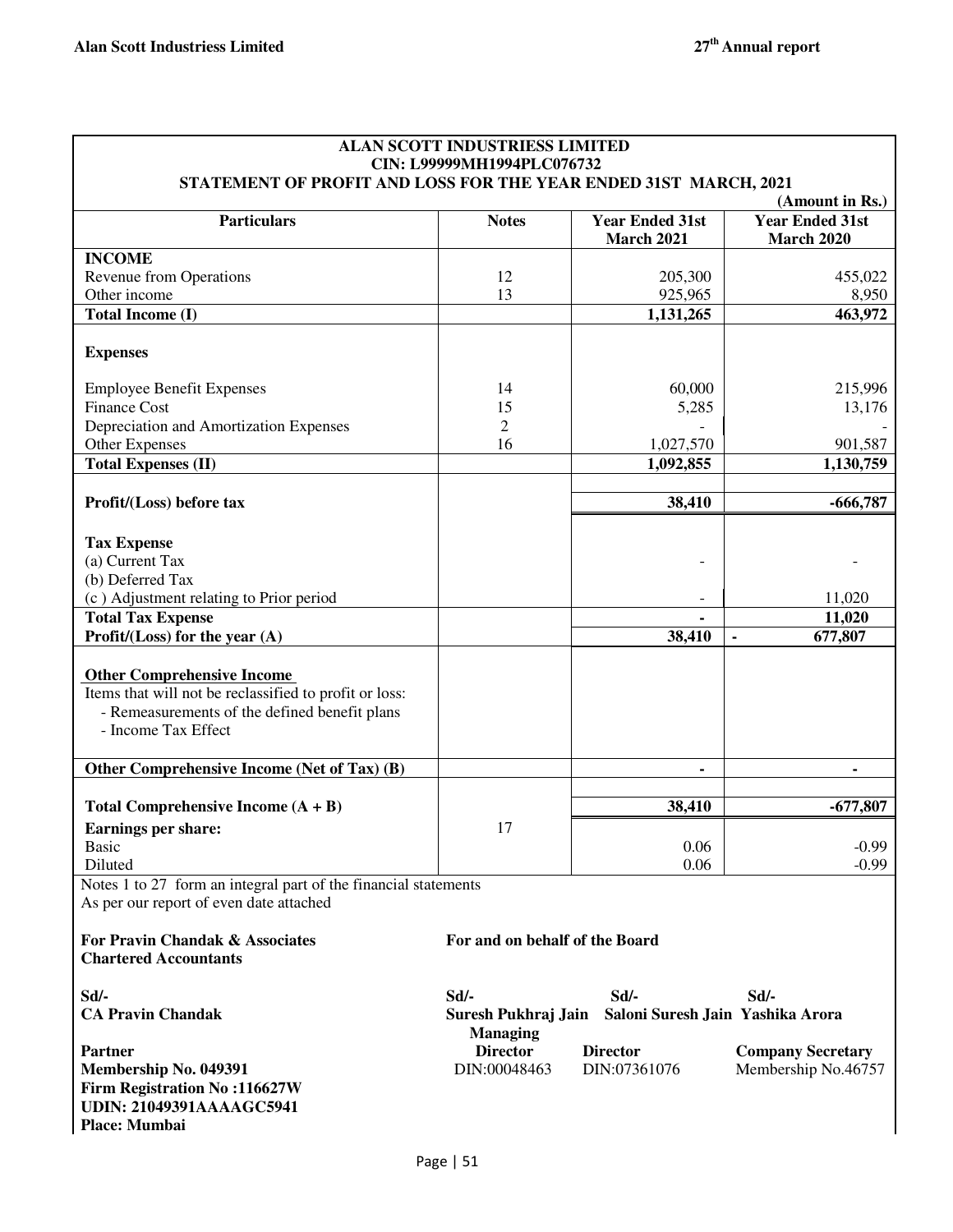## **Date: 30.06.2021**

#### **ALAN SCOTT INDUSTRIESS LIMITED CIN: L99999MH1994PLC076732 CASH FLOW STATEMENT FOR THE YEAR ENDED 31st MARCH, 2021**

|                                                                                                                                                                   |                                |              |                     | (Amount in<br>Rs.             |
|-------------------------------------------------------------------------------------------------------------------------------------------------------------------|--------------------------------|--------------|---------------------|-------------------------------|
|                                                                                                                                                                   | For the year ended 31st March  |              |                     | For the year ended 31st March |
| <b>Particulars</b>                                                                                                                                                | 2021                           |              |                     | 2020                          |
|                                                                                                                                                                   | Amount (Rs.)                   |              |                     | Amount (Rs.)                  |
| A. Cash Flow From Operating Activities<br>Net Profit Before Tax and Extraordinary item :-                                                                         |                                | 38,410       |                     | $-677,807$                    |
| Adjustment for:                                                                                                                                                   |                                |              |                     |                               |
| Sundry Creditors Written back                                                                                                                                     | $-20,620$                      |              |                     |                               |
| Interest on loan paid                                                                                                                                             |                                |              | 11,268              |                               |
| (Profit)/Loss from Investing Activities                                                                                                                           | $-901,713$                     |              |                     |                               |
|                                                                                                                                                                   |                                | $-922,333$   |                     | 11,268                        |
|                                                                                                                                                                   |                                | $-883,923$   |                     | $-666,539$                    |
| Operating Profit before Working Capital Charges<br>Adjustment for:                                                                                                |                                |              |                     |                               |
| Decrease/ (Increase) in Other non current assets                                                                                                                  | 30,104                         |              | 121,998             |                               |
| (Decrease)/ Increase in Trade Payables                                                                                                                            | 89,801                         |              | 14,499              |                               |
| Decrease/ (Increase) in Other current assets                                                                                                                      | 2,601,248                      |              |                     |                               |
| Decrease/ (Increase) in Other current Liabilities                                                                                                                 | $-6,130$                       |              |                     |                               |
| (Decrease)/ Increase in Short Term Loans & Advances                                                                                                               | 6,130                          |              | 4,460               |                               |
|                                                                                                                                                                   |                                | 2,721,153    |                     | 140,957                       |
| Cash generated from Operations                                                                                                                                    |                                | 1,837,230    |                     | $-525,582$                    |
| Cash Flow before Extraordinary items                                                                                                                              |                                | 1,837,230    |                     | $-525,582$                    |
| Prior Year Expenses<br><b>Taxes Paid</b>                                                                                                                          |                                |              |                     |                               |
| Net Cash Flow from operating activity                                                                                                                             |                                | 1,837,230    |                     | $-525,582$                    |
| <b>B. Cash Flow From Investing Activities</b>                                                                                                                     |                                |              |                     |                               |
| Purchase of fixed Assets                                                                                                                                          |                                |              |                     |                               |
| Purchase of Invetsment                                                                                                                                            |                                |              |                     |                               |
| Profit/(Loss) from Share Investments                                                                                                                              |                                |              |                     |                               |
| Sale of of Investment                                                                                                                                             | 13,268,074                     |              |                     |                               |
| Income from other activities                                                                                                                                      |                                |              |                     |                               |
| Purchase of Investment                                                                                                                                            | $-15,407,520$                  |              |                     |                               |
| Net Cash used in investing activities                                                                                                                             |                                | $-2,139,446$ |                     |                               |
| <b>C. Cash Flow From Financing Activities</b>                                                                                                                     |                                |              |                     |                               |
| Proceeds from issue of shares                                                                                                                                     | 12,500,000                     |              |                     |                               |
| Interest on Loan paid<br>Increase/(Decrease) in short term borrowings(liabilities)                                                                                | 449,859                        |              | $-11,268$<br>45,141 |                               |
|                                                                                                                                                                   |                                | 12,949,859   |                     | 33,873                        |
| Net cash flow from financing activities                                                                                                                           |                                | 12,949,859   |                     | 33,873                        |
| Net Increase/ (Decrease) in cash and other equivalents                                                                                                            |                                | 12,647,643   |                     | $-491,709$                    |
| $(A+B+C)$                                                                                                                                                         |                                |              |                     |                               |
| Cash and cash equivalents                                                                                                                                         |                                |              |                     |                               |
| <b>Opening Balance</b>                                                                                                                                            |                                | 58,874       |                     | 550,583                       |
| Cash and cash equivalents                                                                                                                                         |                                |              |                     |                               |
| <b>Closing Balance</b>                                                                                                                                            |                                | 12,706,517   |                     | 58,874                        |
| Increase / (Decrease) in Cash equivalents                                                                                                                         |                                | 12,647,643   |                     | $-491,709$                    |
| Note: Previous year's figures have been regrouped/rearranged to confirm to the current year's presentation, wherever necessary<br>For Pravin Chandak & Associates | For and on behalf of the Board |              |                     |                               |
| <b>Chartered Accountants</b>                                                                                                                                      |                                |              |                     |                               |
|                                                                                                                                                                   |                                |              |                     |                               |
| Sd                                                                                                                                                                | $Sd$ .                         |              | Sd                  | $Sd$ /-                       |
| <b>CA Pravin Chandak</b>                                                                                                                                          | Suresh Pukhraj Jain            |              | Saloni Suresh Jain  | Yashika Arora                 |
| <b>Partner</b>                                                                                                                                                    | <b>Managing Director</b>       |              | <b>Director</b>     | Company                       |
| Membership No. 049391                                                                                                                                             | DIN:00048463                   |              | DIN:07361076        | <b>Secretary</b>              |
| <b>Firm Registration No:116627W</b><br><b>UDIN: 21049391AAAAGC5941</b>                                                                                            |                                |              |                     | Mem. No.46757                 |
| Place: Mumbai<br>Date: 30.06.2021                                                                                                                                 |                                |              |                     |                               |
|                                                                                                                                                                   |                                |              |                     |                               |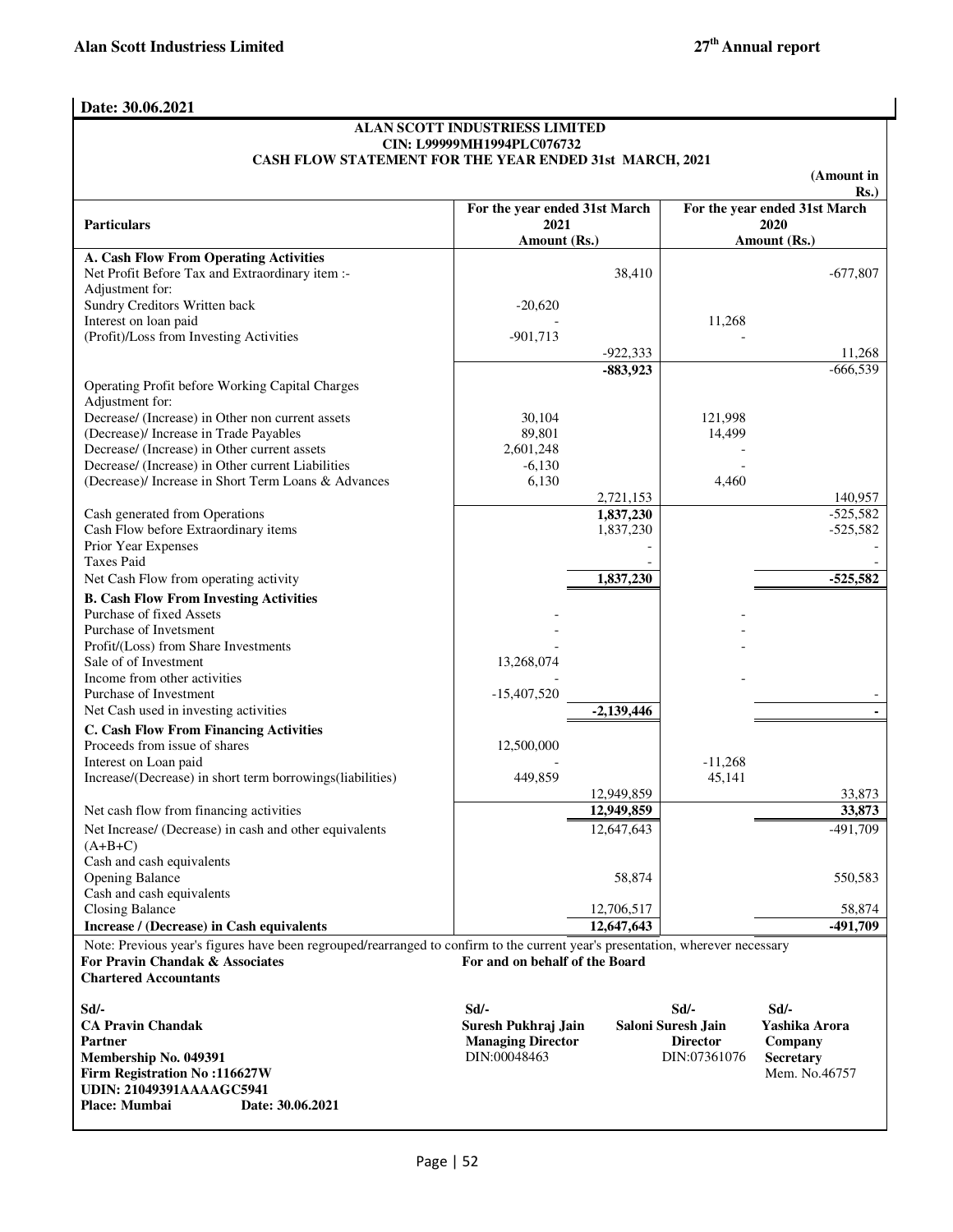| <b>ALAN SCOTT INDUSTRIESS LIMITED</b><br>CIN: L99999MH1994PLC076732<br><b>Statement of Changes in Equity</b> |                               |                                     |                           |                                    |                                                |  |
|--------------------------------------------------------------------------------------------------------------|-------------------------------|-------------------------------------|---------------------------|------------------------------------|------------------------------------------------|--|
| (Amount in<br>$Rs.$ )                                                                                        |                               |                                     |                           |                                    |                                                |  |
| <b>Particulars</b>                                                                                           | <b>Equity</b><br><b>Share</b> | <b>Reserves and Surplus</b>         |                           |                                    |                                                |  |
|                                                                                                              | Capital                       | <b>Securities</b><br><b>Premium</b> | Capital<br><b>Reserve</b> | <b>Retained</b><br><b>Earnings</b> | <b>Other</b><br>Comprehensive<br><b>Income</b> |  |
| <b>Balance as at April 1,2020</b>                                                                            | 6,853,770                     | $\overline{\phantom{a}}$            |                           |                                    |                                                |  |
| Changes in Equity for the year ended<br><b>March 2021</b>                                                    |                               |                                     |                           | $-4,064,204$                       |                                                |  |
| Shares issued during the year                                                                                | 5,000,000                     | 7,500,000                           |                           |                                    |                                                |  |
| Profit for the year                                                                                          |                               |                                     |                           | 38,410                             |                                                |  |
| Share Premium During the year                                                                                |                               | ۰                                   |                           |                                    |                                                |  |
| Interim Dividend Paid                                                                                        |                               | ÷                                   | $\overline{a}$            |                                    |                                                |  |
| Dividend Tax Paid on Interim Dividend                                                                        |                               | $\blacksquare$                      | ÷                         |                                    |                                                |  |
| Other Comprehensive Income                                                                                   |                               |                                     | $\overline{\phantom{a}}$  |                                    |                                                |  |
| Remeasurements of net defined benefit                                                                        |                               |                                     |                           |                                    |                                                |  |
| plans                                                                                                        |                               |                                     |                           |                                    |                                                |  |
| <b>Balance as at April 1,2021</b>                                                                            | 11,853,770                    | 7,500,000                           |                           | $-4,025,794$                       |                                                |  |

**For Pravin Chandak & Associates** 

**Chartered Accountants**

**For and on behalf of the Board**

**Sd/- CA Pravin Chandak Sd/- Sd/- Sd/- Partner Suresh Pukhraj Jain Saloni Suresh Jain Yashika Arora Membership No. 049391 Managing Director Director Company Secretary Firm Registration No : 116627W DIN: 00048463 DIN:07361076 Mem. No.46757 UDIN: 21049391AAAAGC5941**

**Place: Mumbai Date: 30.06.2021**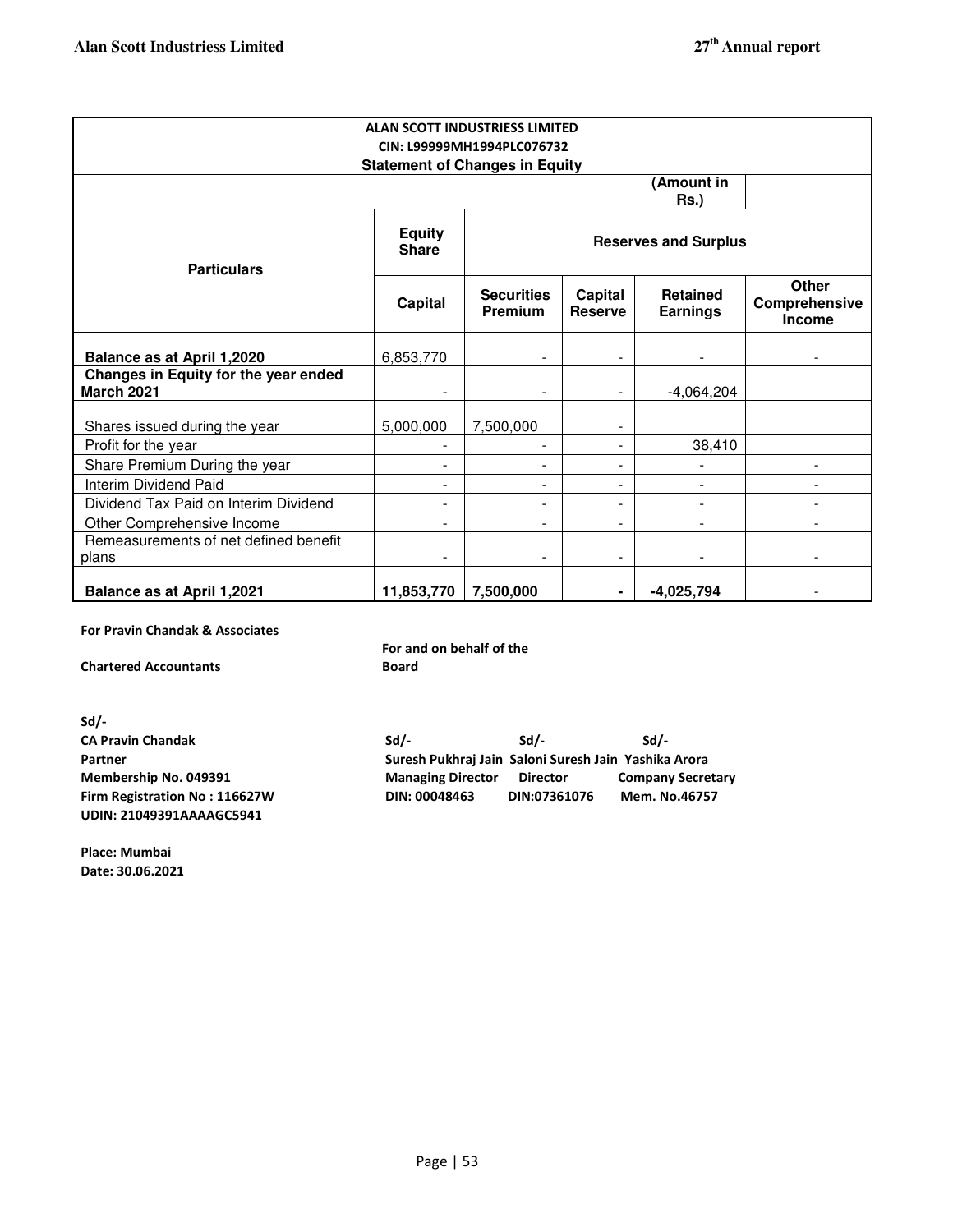## **ALAN SCOTT INDUSTRIESS LIMITED CIN: L99999MH1994PLC076732**

#### **Notes to Financial Statements as on 31st March, 2021**

## **1. Summary of significant accounting policies**

#### **1.1 Basis of preparation**

The financial statements have been prepared to comply in all material respects with the Indian Accounting Standard ('Ind AS') notified under section 133 of the Companies Act, 2013 read together with Rule 3 of the Companies (Indian Accounting Standards) Rules, 2015 and Companies (Indian Accounting Standards) Amendment Rules, 2016 issued by the Ministry of Corporate Affairs, except additional disclosures required by the Companies Act 2013 (as these financial statements are not statutory financial statements, full compliance with the above Act is not required). The said financial statements for the year ended March 31, 2021 are the first financial statements of the Company in accordance with Ind AS. Refer Note 2 on how the Company has transitioned to Ind AS.

The transition to Ind AS has been carried out from accounting standards notified under section 133 of the Companies Act 2013, (the 'Act') read together with paragraph 7 of the Companies (Accounts) Rules, 2014 ('IGAAP'), which is considered as the 'Previous GAAP' for purposes of Ind AS 101.

The preparation of the said financial statements requires the use of certain critical accounting estimates and judgements. It also requires the management to exercise judgement in the process of applying the Company's accounting policies. The areas where estimates are significant to the financial statements, or areas involving a higher degree of judgement or complexity, are disclosed in herein.

The financial statements are based on the classification provisions contained in Ind AS 1, 'Presentation of Financial Statements' and division II of schedule III of the Companies Act 2013. Further, for the purpose of clarity, various items are aggregated in statement of profit and loss and balance sheet. Nonetheless, these items are dis-aggregated separately in the notes to the financial statements, where applicable or required.

## **1.2 Basis of measurement**

The financial statements have been prepared on the accrual and going concern basis, and the historical cost convention except where the Ind AS requires a different accounting treatment.

Fair value measurement

Fair value is the price at the measurement date, at which an asset can be sold or paid to transfer a liability, in an orderly transaction between market participants. The Company's accounting policies require, measurement of certain financial / non-financial assets and liabilities at fair values (either on a recurring or non-recurringbasis). Also, the fair values of financial instruments measured at amortized cost are required to be disclosed in the said financial statements.

The Company is required to classify the fair valuation method of the financial / non-financial assets and liabilities, either measured or disclosed at fair value in the financial statements, using a three level fair-valuehierarchy (which reflects the significance of inputs used in the measurement). Accordingly, the Company uses valuation techniques that are appropriate in the circumstances and for which sufficient data are available to measure fair value, maximizing the use of relevant observable inputs and minimizing the use of unobservable inputs.

## **1.3 Current versus non-current classification**

The Company presents assets and liabilities in the balance sheet based on current / non-current classification.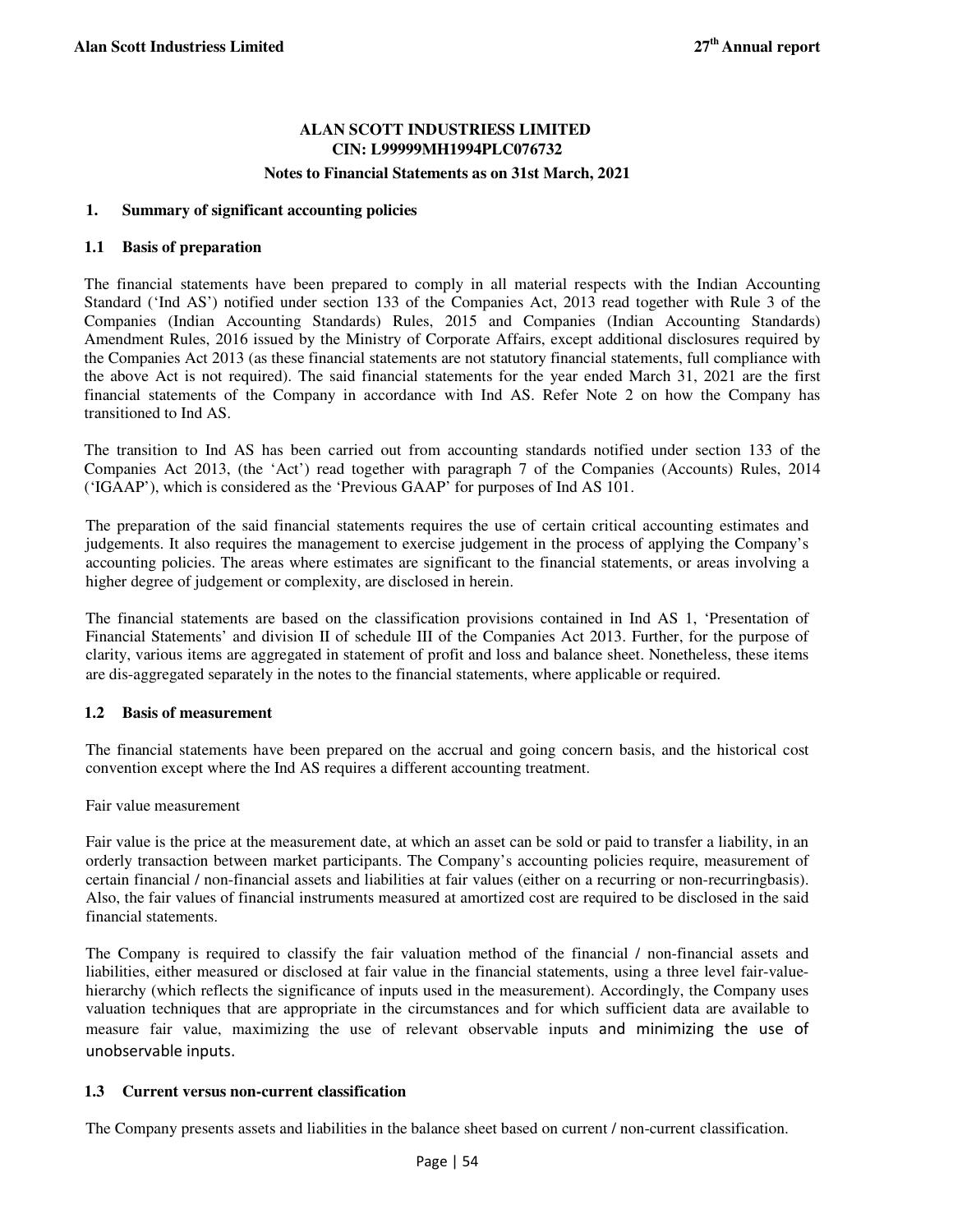Deferred tax assets and liabilities, and all assets and liabilities which are not current (as discussed in the below paragraphs) are classified as non-current assets and liabilities.

An asset is classified as current when it is expected to be realized or intended to be sold or consumed in normal operating cycle, held primarily for the purpose of trading, expected to be realized within twelve months after the reporting period, or cash or cash equivalent unless restricted from being exchanged or used to settle a liability for at least twelve months after the reporting period.

A liability is classified as current when it is expected to be settled in normal operating cycle, it is held primarily for the purpose of trading, it is due to be settled within twelve months after the reporting period, or there is no unconditional right to defer the settlement of the liability for at least twelve months after the reporting period.

## **1.4 Property, plant and equipment ('PPE')**

An item of PPE is recognized as an asset, if and only if, it is probable that the future economic benefits associated with the item will flow to the Company and its cost can be measured reliably. PPE are initially recognized at cost. The initial cost of PPE comprises its purchase price (including non-refundable duties and taxes but excluding any trade discounts and rebates), and any directly attributable cost of bringing the asset to its working condition and location for its intended use. In case of multiple element contracts whereby the vendor supplies PPE as well as other components, PPE is recorded on the basis of relative fair values.

Subsequent to initial recognition, PPE are stated at cost less accumulated depreciation and any impairment losses. When significant parts of property, plant and equipment are required to be replaced in regular intervals, the Company recognizes such parts as separate component of assets. When an item of PPE is replaced, then its carrying amount is de-recognized from the balance sheet and cost of the new item of PPE is recognized. Further, in case the replaced part was not being depreciated separately, the cost of the replacement is used as an indication to determine the cost of the replaced part at the time it was acquired.

The expenditures that are incurred after the item of PPE has been put to use, such as repairs and maintenance, are normally charged to the statement of profit and loss in the period in which such costs are incurred. However, in situations where the said expenditure can be measured reliably, and is probable that future economic benefits associated with it will flow to the Company, it is included in the asset's carrying value or as a separate asset, as appropriate.

The useful lives, residual values and depreciation method of PPE are reviewed, and adjusted appropriately, atleast as at each reporting date so as to ensure that the method and period of depreciation are consistent with the expected pattern of economic benefits from these assets. The effect of any change in the estimated useful lives, residual values and / or depreciation method is accounted prospectively, and accordingly the depreciation is calculated over the PPE's remaining revised useful life. The cost and the accumulated depreciation for PPE sold, scrapped, retired or otherwise disposed off are de-recognized from the balance sheet and the resulting gains / (losses) are included in the statement of profit and loss within other expenses / other income.

The management basis its past experience and technical assessment has estimated the useful life, which is at variance with the life prescribed in Part C of Schedule II of the Companies Act, 2013 and has accordingly, depreciated the assets over such useful life.

The cost of capital work-in-progress is presented separately in the balancesheet**.** 

#### **1.5 Impairment of non-financial assets Property, plant and equipment**

PPE with definite lives, are reviewed for impairment, whenever events or changes in circumstances indicate that their carrying values may not be recoverable. For the purpose of impairment testing, the recoverable amount (that is, higher of the fair value less costs to sell and the value-in-use) is determined on an individual asset basis, unless the asset does not generate cash flows that are largely independent of those from other assets, in which case the recoverable amount is determined at the cash-generating-unit ('CGU') level to which the said asset belongs. If such individual assets or CGU are considered to be impaired, the impairment to be recognized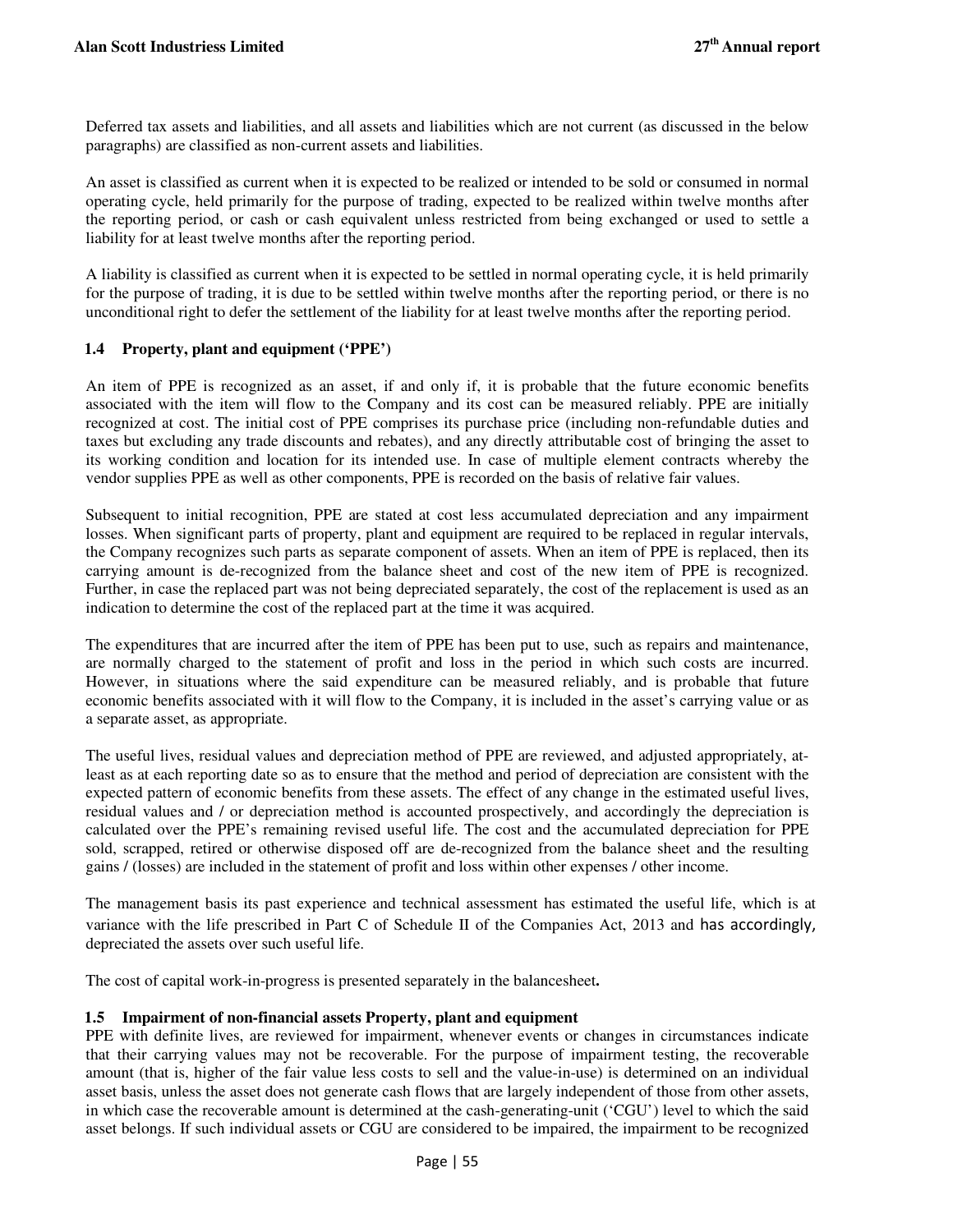in the statement of profit and loss is measured by the amount by which the carrying value of the asset / CGU exceeds their estimated recoverable amount and allocated on pro rata basis.

Impairment losses, if any, are recognized in statement of profit and loss. Reversal of impairment losses

Impairment losses are reversed and the carrying value is increased to its revised recoverable amount provided that this amount does not exceed the carrying value that would have been determined had no impairment loss been recognized for the said asset in previous years.

#### **1.6 Financial instruments**

#### **a. Recognition, classification and presentation**

The financial instruments are recognized in the balance sheet when the Company becomes a party to the contractual provisions of the financial instrument.

The Company determines the classification of its financial instruments at initial recognition.

The Company recognizes its investment in subsidiaries, joint ventures and associates at cost less any impairment losses. The Company classifies its other financial assets in the following categories: a) those to be measured subsequently at fair value through profit or loss, and b) those to be measured at amortized cost. The classification depends on the entity's business model for managing the financial assets and the contractual terms of the cash flows.

The Company has classified all the non-derivative financial liabilities in the other financial liabilities category.

Financial assets and liabilities arising from different transactions are off-set against each other and the resultant net amount is presented in the balance sheet, if and only when, the Company currently has a legally enforceable right to set-off the related recognized amounts and intends either to settle on a net basis or to realize the assets and settle the liabilities simultaneously.

Measurement – Non-derivative financial instruments

## **I. Initial measurement**

At initial recognition, the Company measures the non-derivative financial instruments at its fair value plus, in the case of a financial asset not at fair value through profit or loss, transaction costs. Otherwise transaction costs are expensed in the statement of profit and loss.

## **II. Subsequent measurement - financial assets**

The subsequent measurement of the non-derivative financial assets depends on their classification as follows:

## i. Financial assets measured at amortized cost

Assets that are held for collection of contractual cash flows where those cash flows represent solely payments of principal and interest are measured at amortized cost using the effective-interest rate ('EIR') method (if the impact of discounting / any transaction costs is significant). Interest income from these financial assets is included in finance income.

ii. Financial assets at fair value through profit or loss ('FVTPL')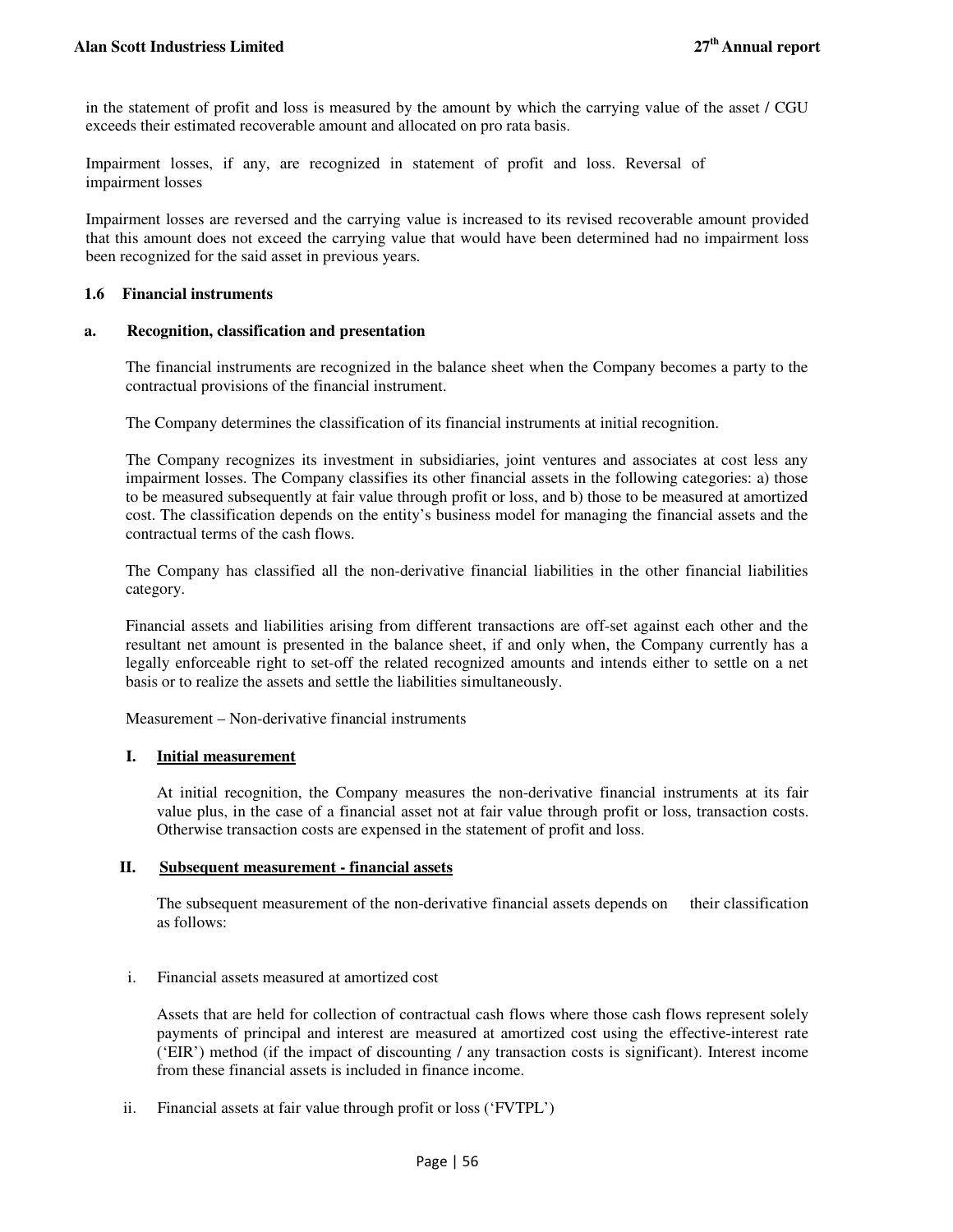All financial assets that do not meet the criteria for amortized cost are measured at fair value through profit or loss. Interest (basis EIR method) income from FVTPL is recognized in the statement of profit and loss within finance income/ finance costs separately from the other gains/ losses arising from changes in the fair value.

## **Impairment**

The company assesses on a forward looking basis the expected credit losses associated with its assets carried at amortized cost. The impairment methodology applied depends on whether there has been a significant increase in credit risk since initial recognition. If credit risk has not increased significantly, twelve Month ECL is used to provide for impairment loss, otherwise lifetime ECL is used.

However, only in case of trade receivables, the company applies the simplified approach which requires expected lifetime losses to be recognized from initial recognition of the receivables.

#### **III. Subsequent measurement - financial liabilities**

Other financial liabilities are initially recognized at fair value less any directly attributable transaction costs. They are subsequently measured at amortized cost using the EIR method (if the impact of discounting / any transaction costs is significant).

#### **b. Measurement –derivative financial instruments**

Derivative financial instruments, including separated embedded derivatives are classified as financial instruments at fair value through profit or loss - Held for trading.Such derivative financial instruments are initially recognized at fair value. They aresubsequently re-measured at their fair value, with changes in fair value being recognized in the statement of profit and loss within finance income / finance costs.

#### **c. De-recognition**

The financial liabilities are de-recognized from the balance sheet when the under-lying obligations are extinguished, discharged, lapsed, cancelled, expires or legally released. The financial assets are derecognized from the balance sheet when the rights to receive cash flows from the financial assets have expired, or have been transferred and the Company has transferred substantially all risks and rewards of ownership. The difference in the carrying amount is recognized in statement of profit and loss.

## **1.7 Taxes**

The income tax expense comprises of current and deferred income tax. Income tax is recognized in the statement of profit and loss, except to the extent that it relates to items recognized in the other comprehensive income or directly in equity, in which case the related income tax is also recognized accordingly.

#### **a. Current tax**

The current tax is calculated on the basis of the tax rates, laws and regulations, which have been enacted or substantively enacted as at the reporting date. The payment made in excess / (shortfall) of the Company's income tax obligation for the period are recognized in the balance sheet as current income tax assets /liabilities.

Any interest / penalties, related to accrued liabilities for potential tax assessments are not included in Income tax charge or (credit), but are rather recognized within finance costs.

## **b. Deferred tax**

Deferred tax is recognized, using the liability method, on temporary differences arising between the tax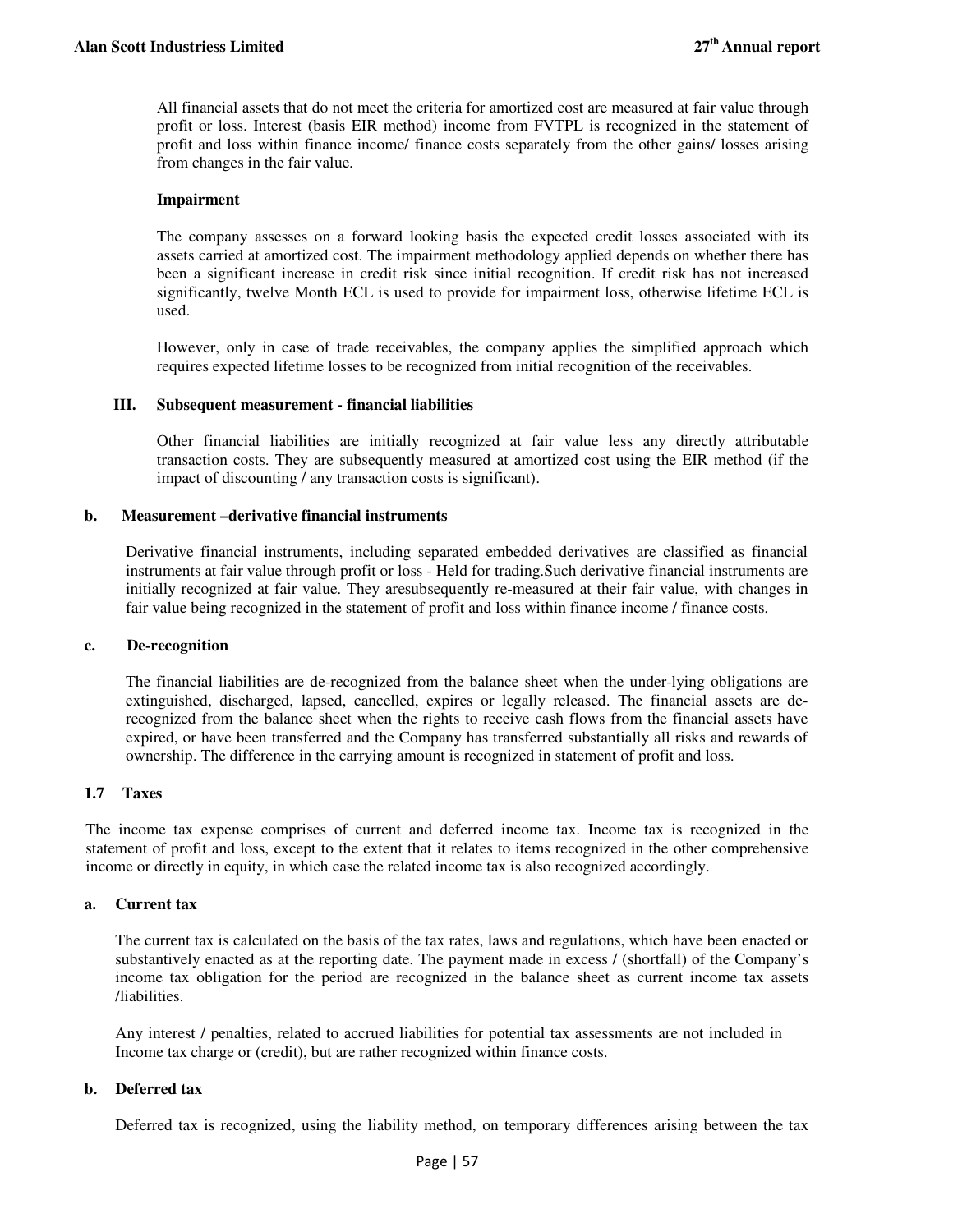bases of assets and liabilities and their carrying values in the financial statements. However, deferred tax are not recognized if it arises from initial recognition of an asset or liability in a transaction other than a business combination that at the time of the transaction affects neither accounting nor taxable profit or loss.

Deferred tax assets are recognized only to the extent that it is probable that future taxable profit will be available against which the temporary differences can be utilized. Hence, Deferred Tax has not been recognized due to lack of virtual certainty about future taxable profit

The unrecognized deferred tax assets / carrying amount of deferred tax assets are reviewed at each reporting date for recoverability and adjusted appropriately.

Deferred tax is determined using tax rates (and laws) that have been enacted or substantively enacted by the reporting date and are expected to apply when the related deferred income tax asset is realized or the deferred income tax liability is settled.

## **1.8 Cash and cash equivalents**

Cash and cash equivalents include cash in hand, bank balances and any deposits with original maturities of three months or less (that are readily convertible to known amounts of Cash and cash equivalents and subject to an insignificant risk of changes in value). However, for the purpose of the Statement of cash flows, in addition to above items, any bank overdrafts / cash credits that are integral part of the Company's cash management, are also included as a component of Cash and cash equivalents.

## **1.9 Share capital / Share premium**

Ordinary shares are classified as Equity when the Company has an un-conditional right to avoid delivery of cash or another financial asset, that is, when the dividend and repayment of capital are at the sole and absolute discretion of the Company and there is no contractual obligation whatsoever to that effect.

## **1.10 Employee benefits**

The Company's employee benefits mainly include wages, salaries and bonuses. The employee benefits are recognized in the period in which the associated services are rendered by the Company employees.

## **1.11 Provisions**

## **a. General**

Provisions are recognized when the Company has a present obligation (legal or constructive) as a result of a past event, it is probable that an outflow of resources will be required to settle the said obligation, and the amounts of the said obligation can be reliably estimated.

Provisions are measured at the present value of the expenditures expected to be required to settle the relevant obligation, using a pre-tax rate that reflects current market assessments of the time value of money (if the impact of discounting is significant) and the risks specific to the obligation. The increase in the provision due to un-winding of discount over passage of time is recognized within finance costs.

## **b. Contingencies**

A disclosure for a contingent liability is made when there is a possible obligation or a present obligation that may, but probably will not, require an outflow of resources. When there is a possible obligation or a present obligation in respect of which the likelihood of outflow of resources is remote, no provision or disclosure is made.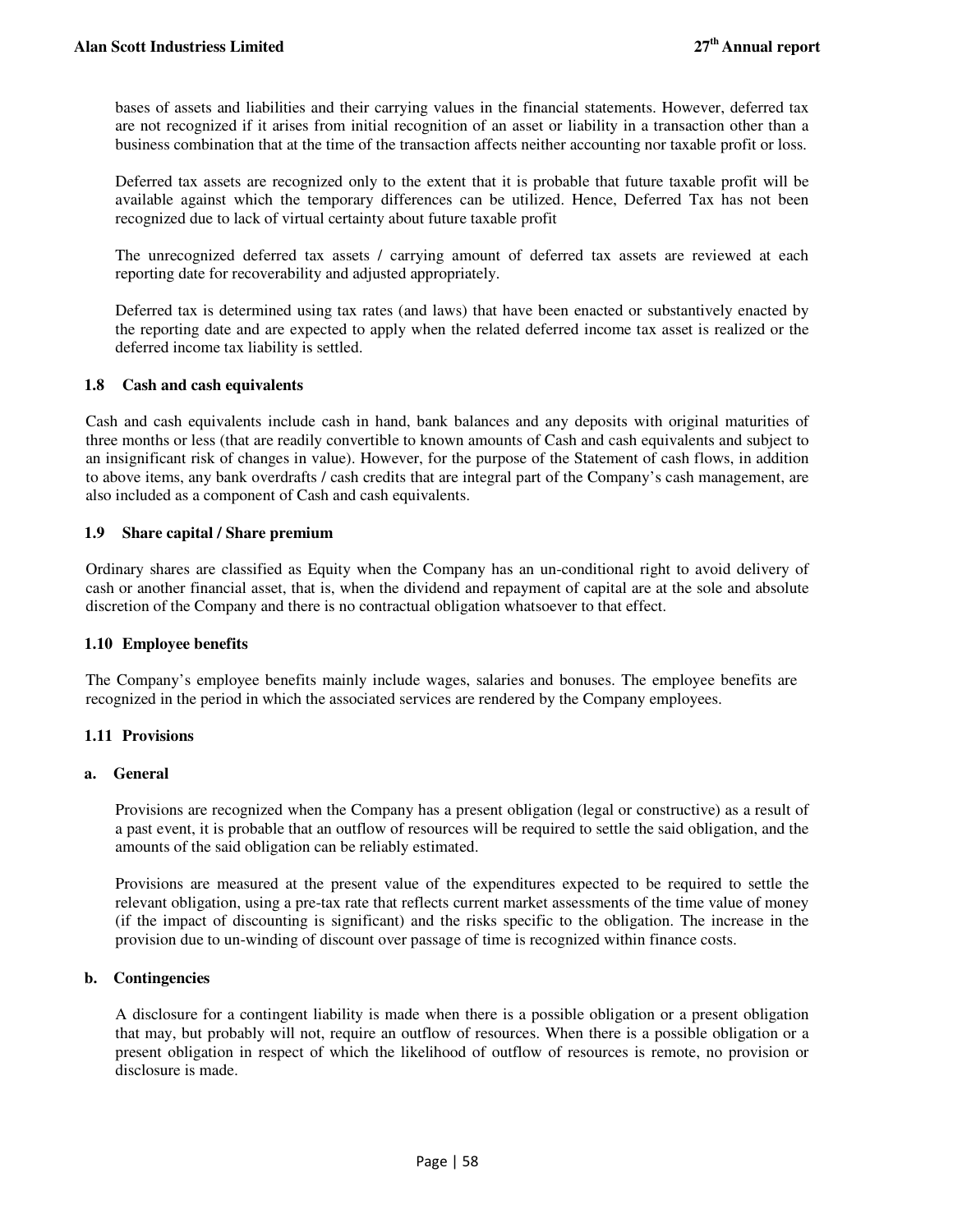## **1.12 Revenue recognition**

Revenue is recognized when it is probable that the entity will receive the economic benefits associated with the transaction and the related revenue can be measured reliably. Revenue is recognized at the fair value of the consideration received or receivable, which is generally the transaction price, net of any taxes / duties, discounts and process waivers.

## **1.13 Borrowing costs**

Borrowing costs consist of interest and other ancillary costs that the Company incurs in connection with the borrowing of funds. The borrowing costs directly attributable to the acquisition or construction of any asset that takes a substantial period of time to get ready for its intended use or sale are capitalized. All the other borrowing costs are recognized in the statement of profit and loss within finance costs of the period in which they are incurred.

## **1.14 Earnings per share ('EPS')**

The Company presents the Basic and Diluted EPS data.

Basic EPS is computed by dividing the profit for the period attributable to the shareholders of the Company by the weighted average number of shares outstanding during the period.

Diluted EPS is computed by adjusting, the profit for the year attributable to the shareholders and the weighted average number of shares considered for deriving Basic EPS, for the effects of all the shares that could have been issued upon conversion of all dilutive potential shares.

## **1.15 Segment Reporting**

The Company operates only in one business and geographical segment. Therefore, segment information as per Ind AS-108, 'Segment Reporting', has not been disclosed.

## **2. Critical accounting estimates and assumptions**

The estimates and judgements used in the preparation of the said financial statements are continuously evaluated by the Company, and are based on historical experience and various other assumptions and factors (including expectations of future events), that the Company believes to be reasonable under the existing circumstances. The said estimates and judgements are based on the facts and events, that existed as at the reporting date, or that occurred after that date but provide additional evidence about conditions existing as at the reporting date.

Although the Company regularly assesses these estimates, actual results could differ materially from these estimates - even if the assumptions under-lying such estimates were reasonable when made, if these results differ from historical experience or other assumptions do not turn out to be substantially

accurate. The changes in estimates are recognized in the financial statements in the periodin which they become known.

## **3. Standards issued but not yet effective up to the date of issuance of theCompany's financial statements**

The new Standards, amendments to Standards that are issued but not yet effective until the date of authorization for issuance of the said financial statements are discussed below. The Company has not early these amendments adopted and intends to adopt when they become effective.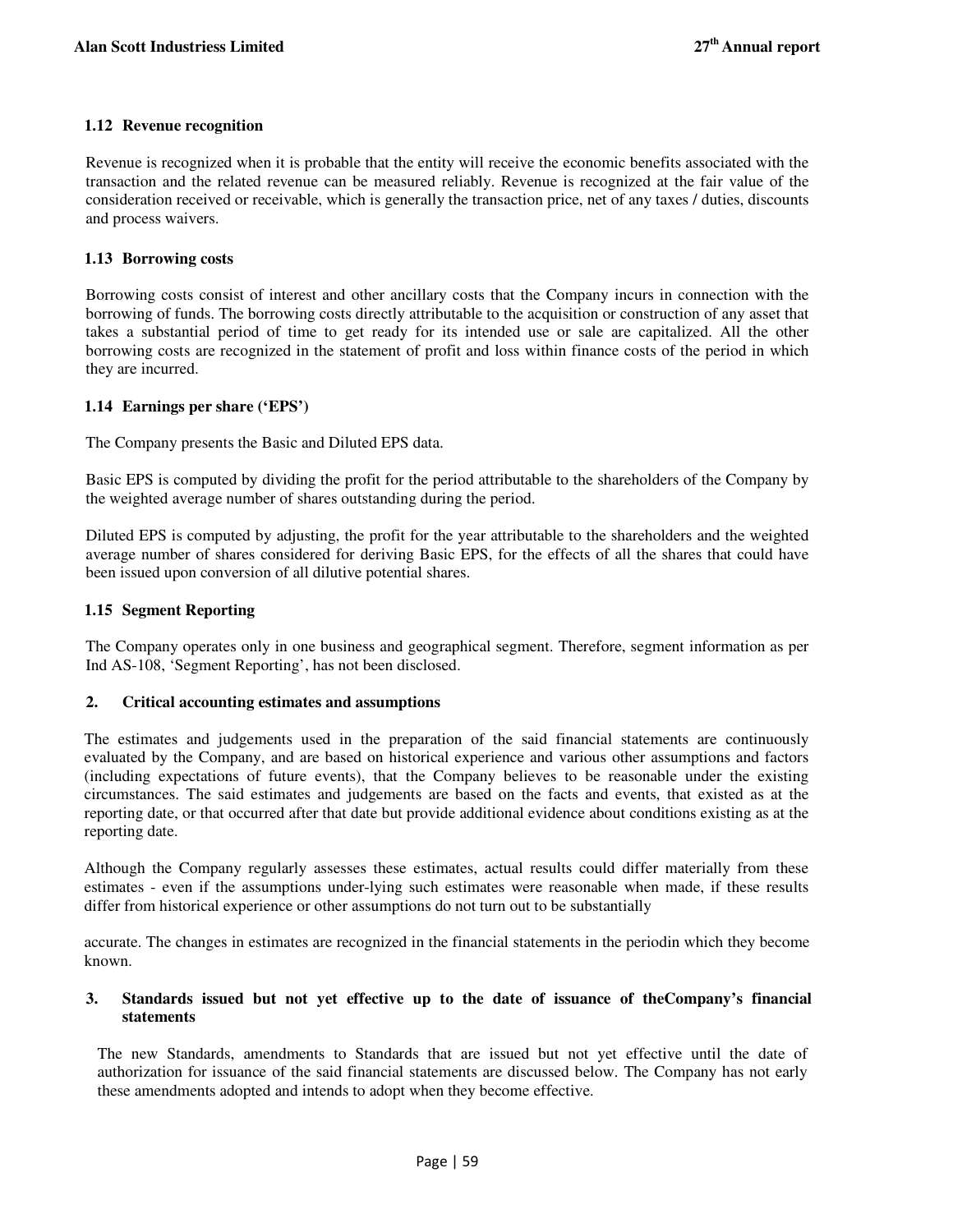## **Ind AS 102 'Share based payments'**

In March 2020, MCA issued amendments to Ind AS 102 pertaining to measurement of cash–settled share based payments, classification of share-based payments settled net of tax withholdings and accounting for modification of a share based payment from cash-settled to equity-settled method.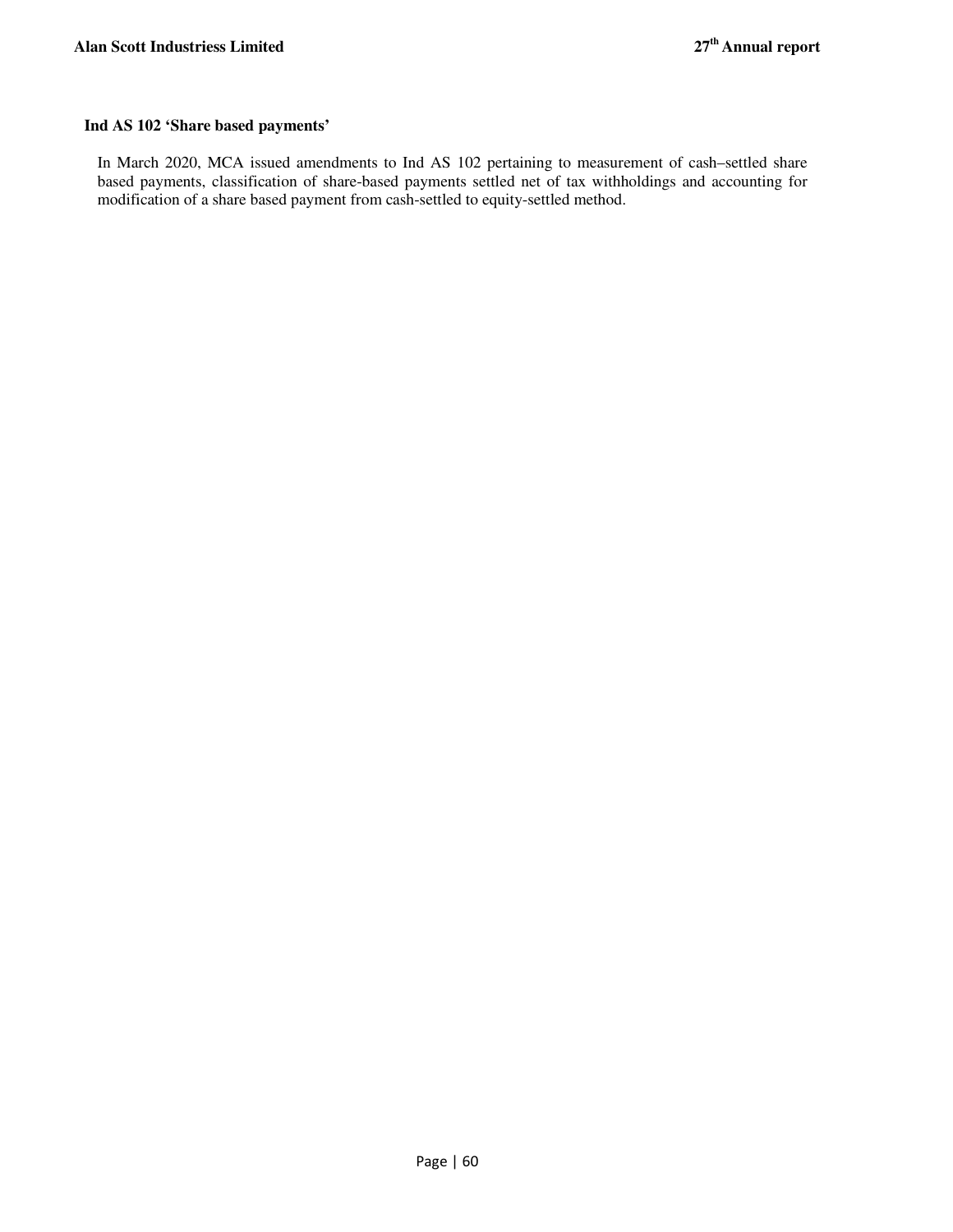## **ALAN SCOTT INDUSTRIESS LIMITED CIN: L99999MH1994PLC076732**

## **Notes to Financial Statements as on 31st March, 2021**

 **Note 2 : Property plant and equipment** 

| <b>Particulars</b>                                           | Computer | Air<br><b>Conditioner</b> | <b>Office</b><br>Equipment | <b>Furniture</b><br>& Fittings | <b>Total</b> |
|--------------------------------------------------------------|----------|---------------------------|----------------------------|--------------------------------|--------------|
|                                                              |          |                           |                            |                                |              |
| <b>Gross Carrying Amount:</b>                                |          |                           |                            |                                |              |
| Deemed cost as at 1st April, 2020<br>Additions<br>Deductions | 182,728  | 50,677                    | 30,500                     | 90,000                         | 353,905      |
| <b>Balance as at 31st March, 2021</b>                        | 182,728  | 50,677                    | 30,500                     | 90,000                         | 353,905      |
| <b>Accumulated Depreciation:</b>                             |          |                           |                            |                                |              |
| Balance as at 1st April, 2020                                | 173,592  | 48,143                    | 26,884                     | 85,500                         | 334,119      |
| Additions<br>Deductions                                      |          |                           |                            |                                |              |
| <b>Balance as at 31st March, 2021</b>                        | 173,592  | 48,143                    | 26,884                     | 85,500                         | 334,119      |
| <b>Net Carrying Amount:</b>                                  |          |                           |                            |                                |              |
| As at 31st March, 2021                                       | 9,136    | 2,534                     | 3,616                      | 4,500                          | 19,786       |
| As at 31st March, 2020                                       | 9,136    | 2,534                     | 3,616                      | 4,500                          | 19,786       |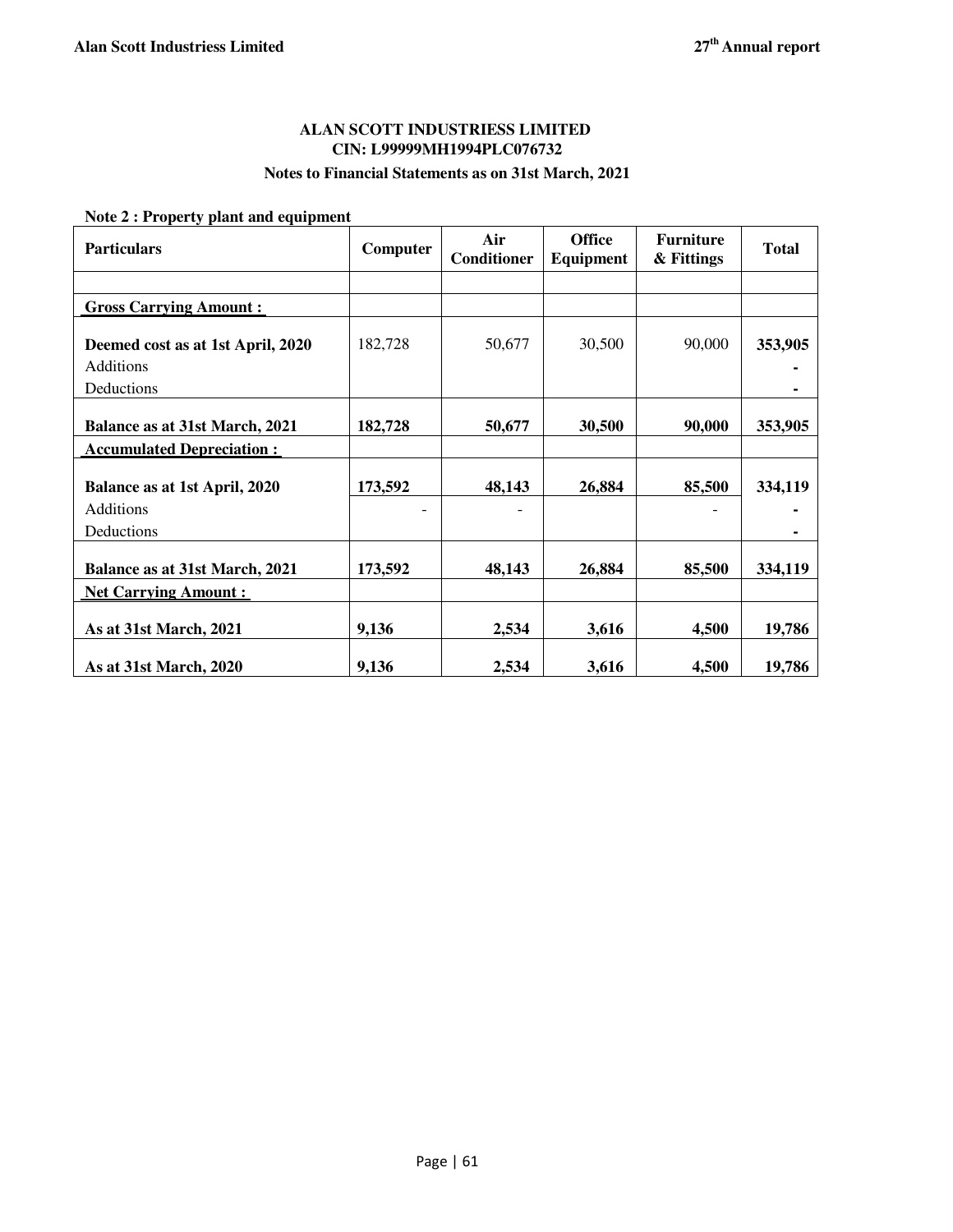## **ALAN SCOTT INDUSTRIESS LIMITED CIN: L99999MH1994PLC076732 NOTES TO FINANCIAL STATEMENTS AS ON 31ST MARCH, 2021**

| (Amount in Rs.)<br>Note - 3 : Other Non Current Assets |                  |                  |
|--------------------------------------------------------|------------------|------------------|
| <b>Particulars</b>                                     | As on            | As on            |
|                                                        | 31st March, 2021 | 31st March, 2020 |
| <b>Deposits</b>                                        |                  |                  |
| M.T.N.L. (Deposit)851565/91/8506854                    | 3,569            | 3,569            |
| Electric Deposit                                       | 2,310            | 2,310            |
| <b>Advance taxes and TDS</b>                           |                  |                  |
| TDS Receivable                                         | 15,398           | 45,502           |
| <b>Total</b>                                           | 21,277           | 51,381           |

## **Note - 4 : Current Investment**

| <b>Particulars</b>               | As on            | As on            |
|----------------------------------|------------------|------------------|
|                                  | 31st March, 2021 | 31st March, 2020 |
| <b>Opening Balance</b>           |                  |                  |
| Additions investment in shares   | 3,041,158        |                  |
| <b>Deletions</b>                 |                  |                  |
| <b>Closing Balance</b>           | 3,041,158        |                  |
| <b>Total Current Investments</b> | 3,041,158        |                  |

## **Note - 5: Cash and Cash equivalents**

| <b>Particulars</b>            | As on            | As on            |
|-------------------------------|------------------|------------------|
|                               | 31st March, 2021 | 31st March, 2020 |
| Cash on Hand                  |                  | 52,236           |
| <b>Rupees Current Account</b> | 12,706,517       | 6,638            |
| Total                         | 12,706,517       | 58,874           |

## **Note - 6 : Other Current Assets**

| <b>Particulars</b>                 | As on<br>31st March, 2021 | As on<br>31st March, 2020 |
|------------------------------------|---------------------------|---------------------------|
| Adance recoverable in cash or kind | 158.752                   | 2,760,000                 |
| Total                              | 158,752                   | 2,760,000                 |

## **Note - 7 : Short term loans and advances**

| <b>Particulars</b>             | As on<br>31st March, 2021 | As on<br>31st March, 2020 |
|--------------------------------|---------------------------|---------------------------|
| <b>From Directors</b>          |                           |                           |
| <b>MAT Crediit Entitlement</b> | 6.130                     |                           |
| <b>Total</b>                   | 6,130                     |                           |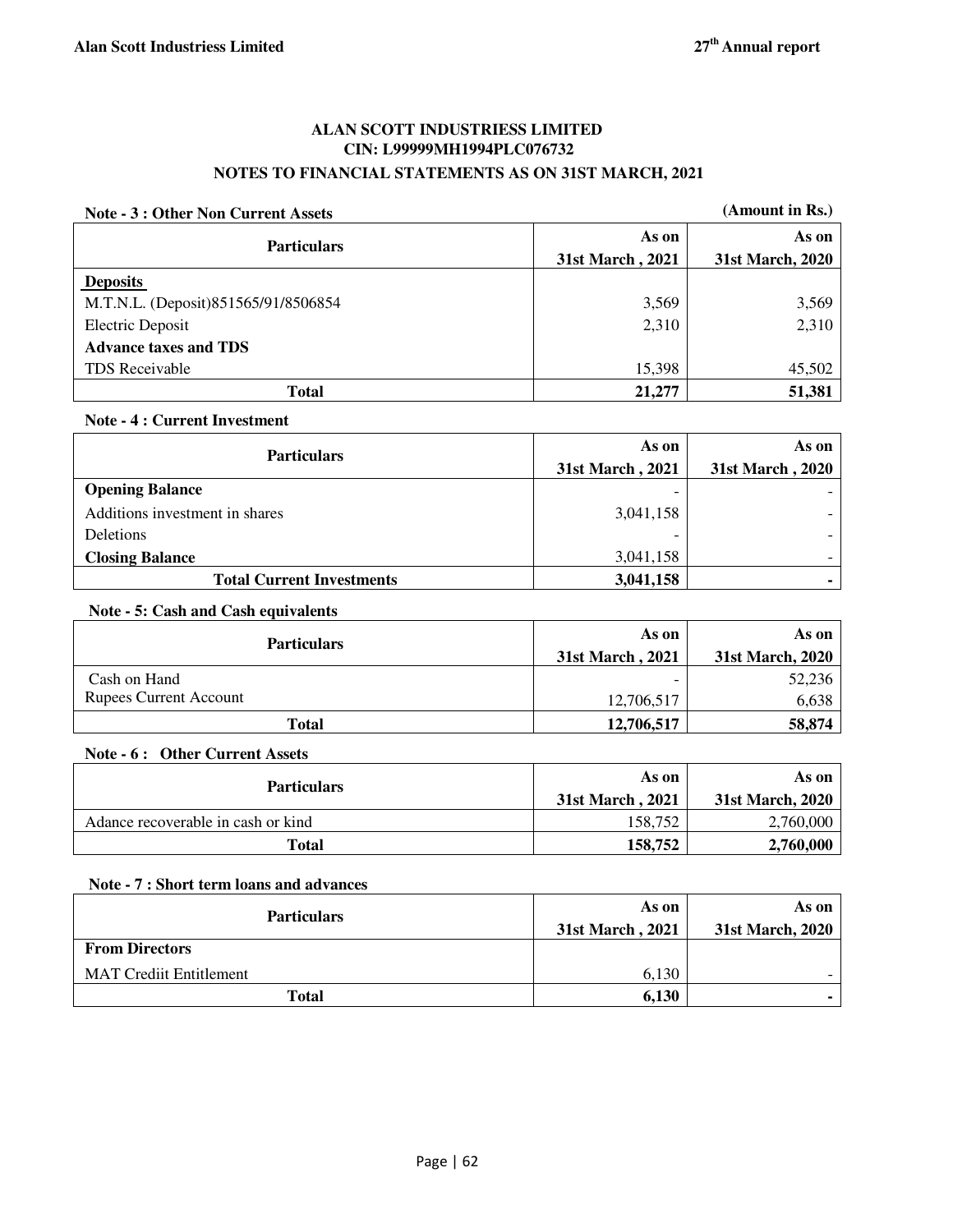## **ALAN SCOTT INDUSTRIESS LIMITED CIN: L99999MH1994PLC076732**

## **NOTES TO FINANCIAL STATEMENTS AS ON 31ST MARCH, 2021**

## **Note 8 : Equity Share Capital**

| <b>Share Capital</b>                                  | Amount in Rs.             |                           |  |
|-------------------------------------------------------|---------------------------|---------------------------|--|
| <b>Particulars</b>                                    | As on<br>31st March, 2021 | As on<br>31st March, 2020 |  |
| <b>AUTHORISED:</b>                                    | 50,000,000                | 50,000,000                |  |
| 5000000 Equity Shares of Rs.10/- each                 | 50,000,000                | 50,000,000                |  |
| <b>ISSUED, SUBSCRIBED AND FULLY PAID UP</b>           |                           |                           |  |
| 1185377 (P.Y. 6,85,377) Equity shares of Rs.10/- each | 11,853,770                | 6,853,770                 |  |
|                                                       | 11,853,770                | 6,853,770                 |  |

| Disclosure of Shareholders holding more than 5% shares |                       |       |         |                       |  |
|--------------------------------------------------------|-----------------------|-------|---------|-----------------------|--|
| Name of the Shareholder                                | As on 31st March 2021 |       |         | As on 31st March 2020 |  |
|                                                        | No.s                  | $\%$  | No.s    | $\%$                  |  |
| Soketu J Parikh                                        | 10,000                | 0.84  | 14.505  | 2.12                  |  |
| Suresh P. Jain                                         | 497,872               | 42.00 | 160,000 | 23.34                 |  |
| Vivek Naval Kishore Gupta                              | 35,700                | 3.01  | 35,700  | 5.21                  |  |
| <b>Next Orbit Ventures Capital</b>                     | 225,000               | 18.98 |         |                       |  |

#### **Note-9 : Other Equity**

| <b>Particulars</b>                          | <b>Securities</b><br>Premium | Capital<br><b>Reserve</b> | <b>Retained</b><br><b>Earnings</b> | <b>Other</b><br>Comprehensive<br>Income | <b>Total</b> |
|---------------------------------------------|------------------------------|---------------------------|------------------------------------|-----------------------------------------|--------------|
| <b>Balance as at April 1,2020</b>           |                              | -                         | $-4,064,204$                       |                                         | $-4,064,204$ |
| Profit/Loss for the year                    |                              | -                         | 38,410.24                          | ۰                                       | 38,410.24    |
| Interim Dividend Paid                       |                              | -                         |                                    |                                         |              |
| Dividend Tax Paid on Interim Dividend       |                              | -                         |                                    |                                         |              |
| Other Comprehensive Income                  | $\overline{\phantom{0}}$     | $\overline{\phantom{a}}$  |                                    |                                         |              |
| Remeasurements of net defined benefit plans |                              | -                         |                                    |                                         |              |
| <b>Balance as at 31st March 2020</b>        |                              | ۰.                        | $-4,025,794$                       | $\blacksquare$                          | -4,025,794   |

| <b>Particulars</b>                                 | As on            | As on            |
|----------------------------------------------------|------------------|------------------|
|                                                    | 31st March, 2021 | 31st March, 2020 |
| <b>Securities Premium</b>                          |                  |                  |
| Balance at the beginning of the year               |                  |                  |
| Add: Share Premium during the year                 | 7,500,000        |                  |
|                                                    | 7,500,000        |                  |
| Balance at the end of the year                     | 7,500,000        |                  |
| <b>Other Reserves (Special Capital Incentive)</b>  |                  |                  |
| Balance at the beginning and end of the period     |                  |                  |
| Surplus / (deficit) in the statement of profit and |                  |                  |
| Balance at the beginning of the period             | $-4,064,204$     | $-3,386,397$     |
| Add: Profit / (loss) for the year                  | 38,410           | $-677,807$       |
|                                                    | $-4,025,794$     | $-4,064,204$     |
| <b>Closing Balance</b>                             | $-4,025,794$     | $-4,064,204$     |
|                                                    | 3,474,206        | $-4,064,204$     |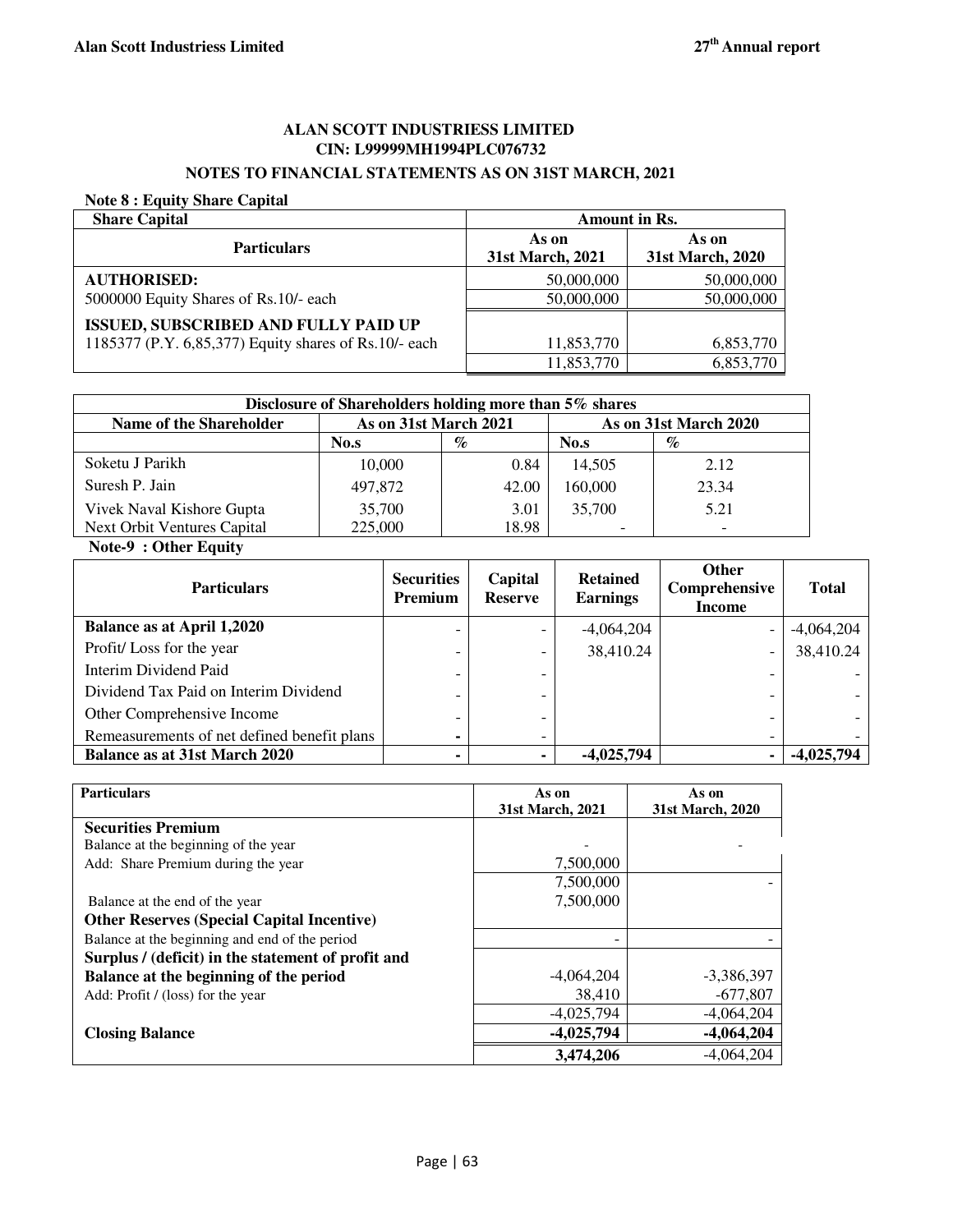## **ALAN SCOTT INDUSTRIESS LIMITED CIN: L99999MH1994PLC076732 NOTES TO FINANCIAL STATEMENTS AS ON 31ST MARCH, 2021**

## **Note 10 : Current Borrowings**

| <b>Particulars</b>                                | As on                    | As on            |
|---------------------------------------------------|--------------------------|------------------|
|                                                   | 31st March, 2021         | 31st March, 2020 |
| From Director                                     | 495,000                  |                  |
| Inter Corporate Ioans (Concord Capital Pvt. Ltd.) | $\overline{\phantom{0}}$ | 45.141           |
| <b>Total</b>                                      | 495,000                  | 45.141           |

## **Note 11: Trade Payables**

| <b>Particulars</b>                                    | As on            | As on            |  |
|-------------------------------------------------------|------------------|------------------|--|
|                                                       | 31st March, 2021 | 31st March, 2020 |  |
| Due to other than Micro, small $&$ medium Enterprises |                  |                  |  |
| For Trade & Expenses                                  | 115,075          | 55,026           |  |
| Tds Payable                                           | 8,640            | 308              |  |
| <b>Employees Professional tax</b>                     | 800              |                  |  |
| <b>Total</b>                                          | 124,515          | 55,334           |  |

## **Note 12 : Revenue From Operation**

| <b>Particulars</b>             | As on<br>31st March, 2021 | As on<br>31st March, 2020 |
|--------------------------------|---------------------------|---------------------------|
| <b>REVENUE FROM OPERATIONS</b> |                           |                           |
| Sale of Shares                 | -                         |                           |
| Professional Fees Received     | 205,300                   | 205,022                   |
| Borkerage/Consultancy Income   | $\overline{\phantom{0}}$  | 250,000                   |
| <b>Total</b>                   | 205,300                   | 455,022                   |

## **Note 13 : Other Income**

| <b>Particulars</b>                | As on<br>31st March, 2021 | As on<br>31st March, 2020 |
|-----------------------------------|---------------------------|---------------------------|
| Write of - Creditor               | 20,620                    |                           |
| Interest received                 | -                         | 8,950                     |
| Short term capital gain on Shares | 902,615                   |                           |
| Interest on Income tax refund     | 2,730                     |                           |
| <b>Total</b>                      | 925,965                   | 8.950                     |

## **Note 14: Employee Benefit Expenses**

| <b>Particulars</b> | As on<br>31st March, 2021 | As on<br>31st March, 2020 |
|--------------------|---------------------------|---------------------------|
| Salary             | 60,000                    | 215,996                   |
| Total              | 60.000                    | 215,996                   |

## **Note 15 : Finance Cost**

| <b>Particulars</b>  | As on<br>31st March, 2021 | As on<br>31st March, 2020 |
|---------------------|---------------------------|---------------------------|
| <b>Bank Charges</b> | 4,659                     | 1,008                     |
| Demat Charges       | 626                       | 900                       |
| Interest on loan    | $\overline{\phantom{0}}$  | 11,268                    |
| <b>Total</b>        | 5,285                     | 13,176                    |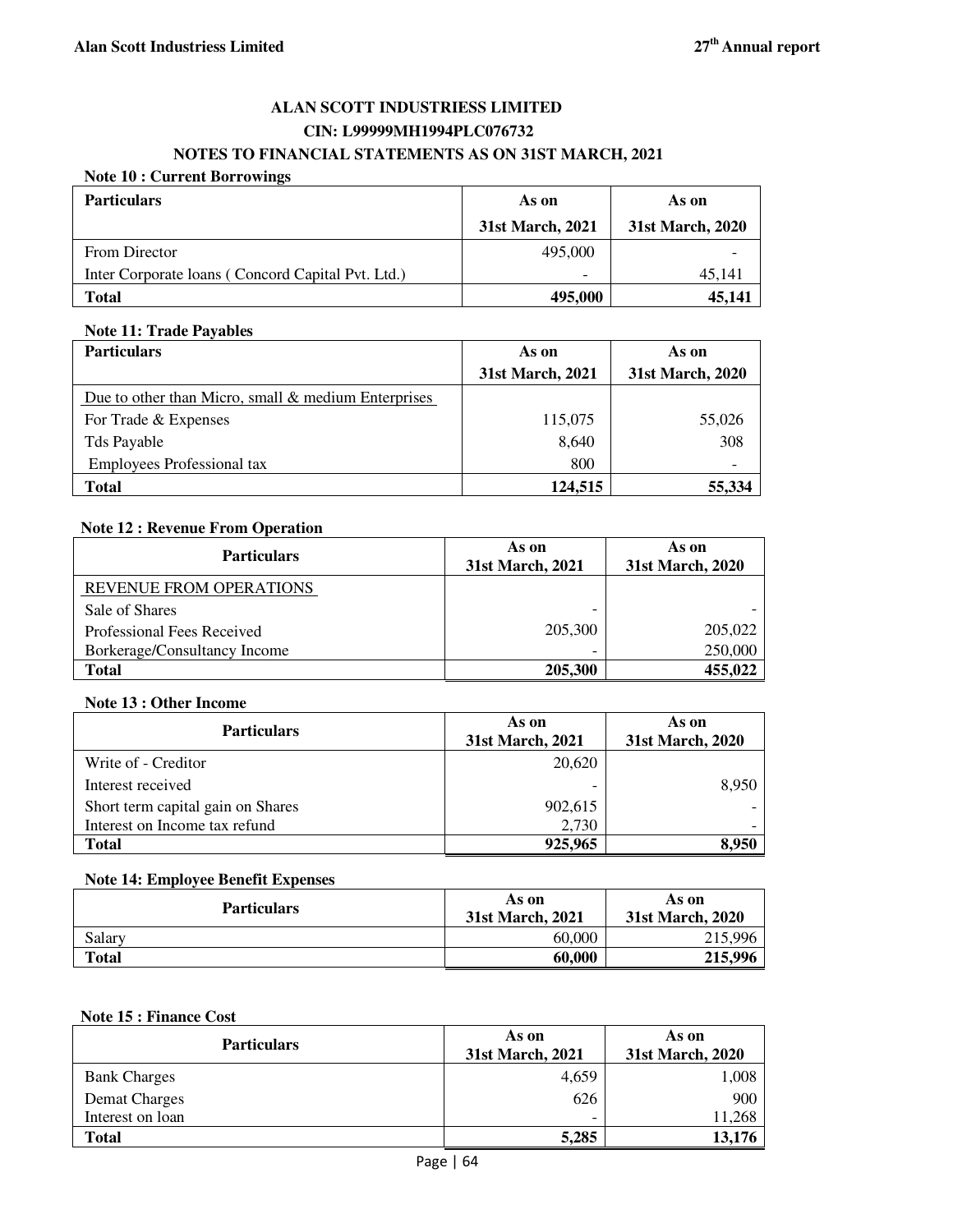## **ALAN SCOTT INDUSTRIESS LIMITED CIN: L99999MH1994PLC076732**

## **NOTES TO FINANCIAL STATEMENTS AS ON 31ST MARCH, 2021**

## **Note 16 : Other Expenses**

| <b>Particulars</b>             | As on<br>31st March, 2021 | As on<br>31st March, 2020 |
|--------------------------------|---------------------------|---------------------------|
| <b>Communication Expenses</b>  |                           | 1,303                     |
| Conveyance & Travelling        |                           | 33,050                    |
| Advertisement                  | 9,765                     | 16,820                    |
| <b>Audit Fees</b>              | 50,000                    | 23,600                    |
| <b>Account writing Charges</b> |                           | 25,000                    |
| Interest/Fees on TDS           | 1,297                     | 275                       |
| <b>Business Promotion</b>      |                           | 3,840                     |
| <b>Electricity Charges</b>     |                           |                           |
| Listing & Processing Fees      | 566,400                   | 354,000                   |
| CDSL / NSDL Charges            | 35,531                    | 33,972                    |
| Miscellaneous Expenses         | 728                       |                           |
| Professional Fees              | 222,358                   | 239,920                   |
| Professional Tax               | 2,500                     | 5,000                     |
| Reimbursement of Expenses      |                           | 5,568                     |
| <b>ROC</b> Fees                | 18,137                    | 7,560                     |
| <b>Website Expenses</b>        | 9,440                     | 7,080                     |
| <b>AGM</b> and EGM Expenses    | 35,964                    |                           |
| Sundry Balance w/off           | 2                         | 318                       |
| <b>STT</b> on Shares           | 26,666                    |                           |
| Office Expenses                | 38,867                    | 138,282                   |
| Printing & Stationary          | 9,916                     |                           |
| <b>Director Sitting Fees</b>   |                           | 6,000                     |
| <b>Total</b>                   | 1,027,570                 | 901,587                   |

## **Note 17**

| <b>Particulars</b>                                               | As on<br>31st March, 2021 | As on<br>31st March, 2020 |
|------------------------------------------------------------------|---------------------------|---------------------------|
| <b>EARNINGS PER SHARE</b>                                        |                           |                           |
| Net $Profit / (Loss)$ as per statement of $Profit$ and $Loss(A)$ | 38.410                    | $-677.807$                |
| Weighted average number of Equity Share used in                  |                           |                           |
| computing basic/diluted earnings per share (B)                   | 693,596                   | 685,377                   |
| Earnings per share (A/B)                                         | 0.06                      | $-0.99$                   |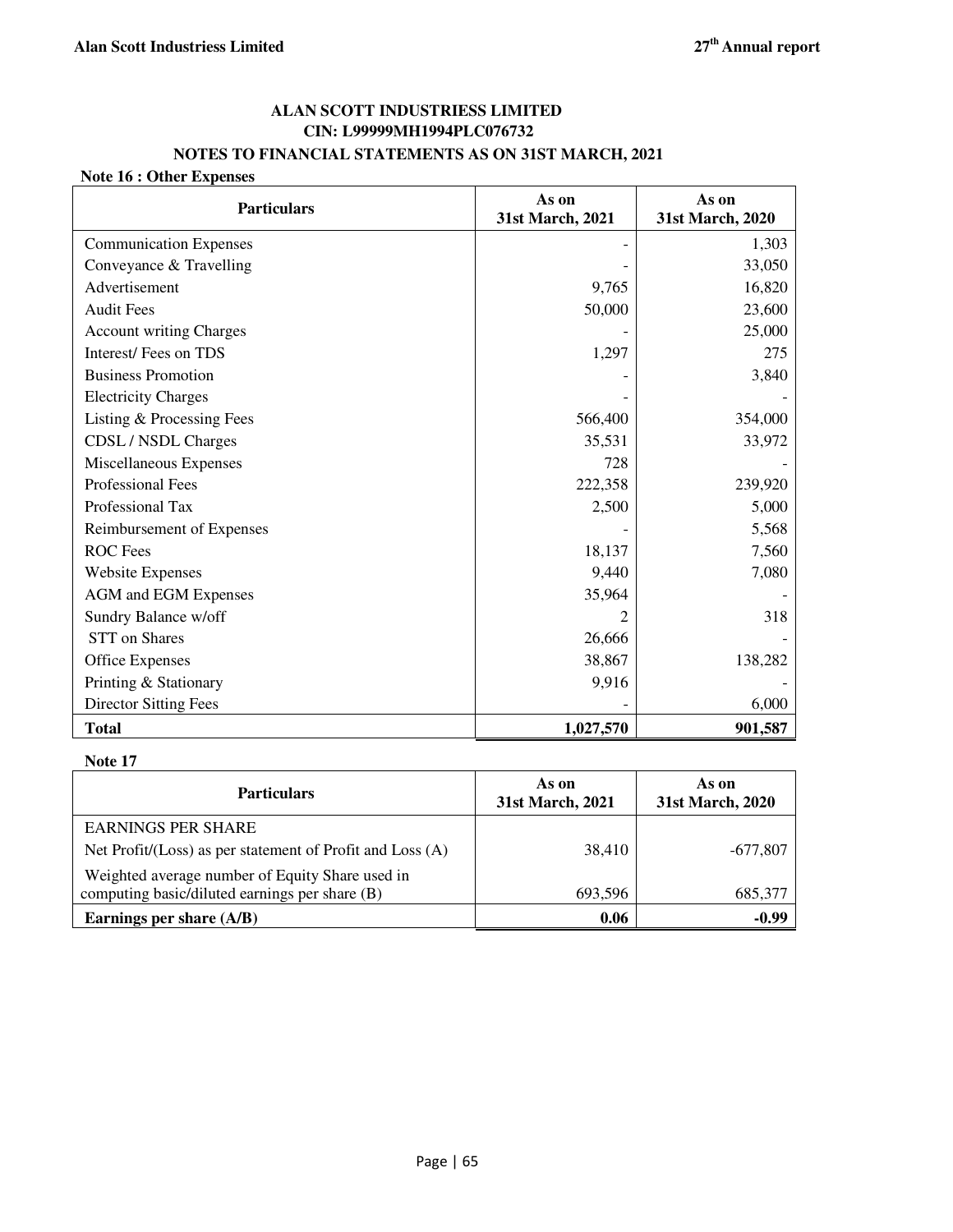## **ALAN SCOTT INDUSTRIESS LIMITED CIN: L99999MH1994PLC076732 NOTES TO FINANCIAL STATEMENTS AS ON 31ST MARCH, 2021**

## **NOTE No. 18: Events occurring After the Balance Sheet Date**

To the best of knowledge of the management, there are no events occurring after the Balance Sheet date that provide additional information materially affecting the determination of the amounts relating to the conditions existing at the Balance Sheet date.

## **NOTE No. 19: Contingency Liabilities and Commitments: NIL**

## **NOTE NO 20: Gratuity and Employment Benefit Plan:**

No provision required to be made for retirement and employee benefit as per 'AS 15' /'IND AS 19' regarding retirement

## **NOTE No. 21:Deferred Tax Assets / Liabilities: NIL**

#### **NOTE No. 22: Payments to an Auditors**

| <b>Particulars</b>  | 2020-21   | 2019-20   |
|---------------------|-----------|-----------|
| For Statutory audit | 50,000.00 | 23,600.00 |
| Total               | 50,000.00 | 23,600.00 |

## **NOTE No. 23: Related Party Transaction**

Transaction with Related parties

| <b>Name of the Party</b>                                    | <b>Nature of Transaction</b> | <b>Net Amount</b><br><b>FY 20-21</b> | Net Amount<br><b>FY 19-20</b> |
|-------------------------------------------------------------|------------------------------|--------------------------------------|-------------------------------|
| Limited  <br>Private<br>Capital<br>Concord<br>(AABCCC6762F) | Loan Taken/Re-Paid           | 45,141.00                            | 49,601.00                     |
| Mrs Saloni Suresh Jain                                      | Loan Taken                   | 4,95,000                             | Nil                           |
| Jain Business Services                                      | Consultancy Fees received    | 1,12,850.00                          | 1,69,422.00                   |
| Mr. Soketu Parikh                                           | Remuneration                 | <b>NIL</b>                           | 2,15,996.00                   |

## **NOTE No.24: Foreign Currency Transactions: NIL**

## **NOTE No. 25: Details about the small scale Industries**

The Company has requested to suppliers to give information about the applicability of small-scale industrial undertaking definition to them as per clause (I) of sub section (3) of industrial Development  $\&$  Regulations Act,1951, in the absence of this information, company is unable to provide details in Schedule 7 ''Other Current Liabilities'' regarding the dues to small scale industries.

## **NOTE No. 26:**

Debtors and Creditors are subject to confirmation from parties and necessary adjustment if any to be made on receipt of such confirmation